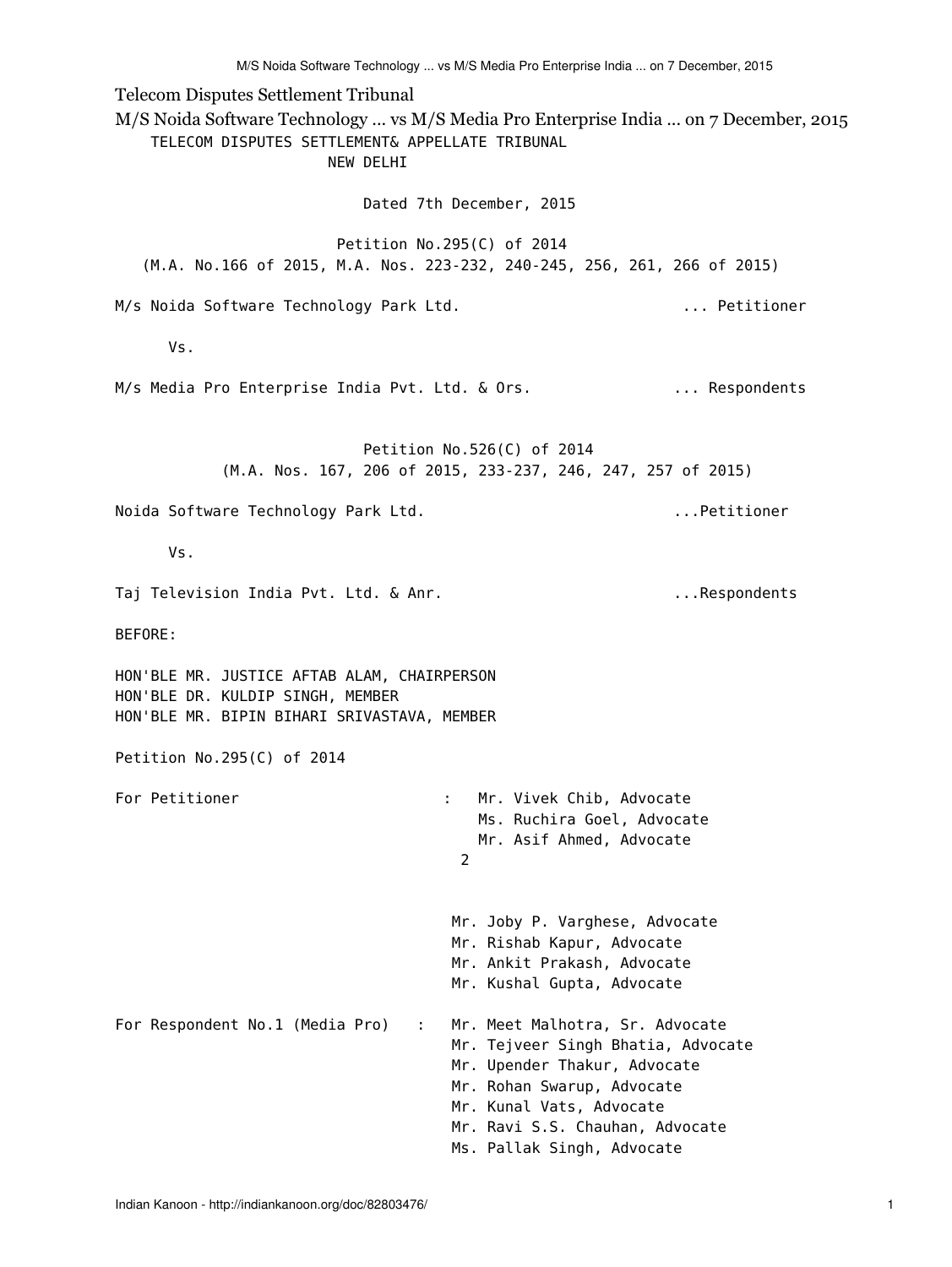| For Respondent No.2 (TRAI)                                                                                  | t in         | Mr. Saket Singh, Advocate<br>Mr. Kumar Ranjan Mishra, Advocate<br>Ms. Sangeeta Singh, Advocate                                                                                                                                                                      |
|-------------------------------------------------------------------------------------------------------------|--------------|---------------------------------------------------------------------------------------------------------------------------------------------------------------------------------------------------------------------------------------------------------------------|
| For Respondent No.3 (Taj TV)                                                                                | t in         | Mrs. Prathiba M. Singh, Sr. Advocate<br>Mr. Tejveer Singh Bhatia, Advocate<br>Mr. Upender Thakur, Advocate<br>Mr. Rohan Swarup, Advocate<br>Mr. Kunal Vats, Advocate                                                                                                |
| For Respondent No.4<br>(Star)                                                                               | t in         | Dr. A.M. Singhvi, Sr. Advocate<br>Mr. Saikrishna Rajagopal, Advocate<br>Mr. Sidharth Chopra, Advocate<br>Mr. Gopal Singh, Advocate<br>Mr. Saurabh Srivastava, Advocate<br>Ms. Shilpa Gupta, Advocate<br>Mr. Vidhur Bhatia, Advocate<br>Mr. Arpita Singhal, Advocate |
| Amicus Curiae                                                                                               | t i          | Mr. Aman Ahluwalia, Advocate<br>3                                                                                                                                                                                                                                   |
| For Intervenors:                                                                                            |              |                                                                                                                                                                                                                                                                     |
| Den Network Ltd. ( M.A.No. 223/15) :<br>All India Digital Cable Federation<br>(M.A.No. 232/15)              |              | Mr. Navin Chawla, Advocate<br>Mr. Harsh Kaushik, Advocate<br>Mr. Abhay Chattopadhyay, Advocate                                                                                                                                                                      |
| Siti Cable Network Ltd.<br>(M.A.No. 224/15)                                                                 | ÷.           | Mr. Samir Sagar Vasishta, Advocate<br>Mr. Virender Singh Thakur, Advocate<br>Mr. Nachiketa Suri, Advocate                                                                                                                                                           |
| Hathway Cable and Datacom Ltd.<br>( M.A. No.225/15)                                                         | $\mathbf{1}$ | Mr. Arun Kathpalia, Advocate<br>Mr. J.K. Mehta, Advocate<br>Mr. Nasir Husain, Advocate                                                                                                                                                                              |
| IndusInd Media Communication<br>Ltd. ( M.A.No. 226/15)                                                      | ÷.           | Ms. Kanupriya Gupta, Advocate                                                                                                                                                                                                                                       |
| Times Global Broadcasting<br>Company Ltd. ( M.A.No. 227/15)                                                 | $1 - 1$      | Mr. Kunal Tandon, Advocate<br>Mr. Shashank Sekhar, Advocate                                                                                                                                                                                                         |
| Multi Screen Media Pvt. Ltd.<br>(M.A.No. 230/15)                                                            |              |                                                                                                                                                                                                                                                                     |
| Indian Broadcasting Foundation :<br>( M.A.No. 228/15) and Viacom 18<br>Media Pvt. Ltd. ( M.A.No.<br>245/15) |              | Mr. Abhishek Malhotra, Advocate<br>Mr. A.S. Dugal, Advocate<br>Mr. Namit Suri, Advocate                                                                                                                                                                             |
| Sun TV Network Ltd.<br>(M.A.No. 244/15)                                                                     |              | Mr. Abhishek Malhotra, Advocate<br>Mr. A.S. Dugal, Advocate                                                                                                                                                                                                         |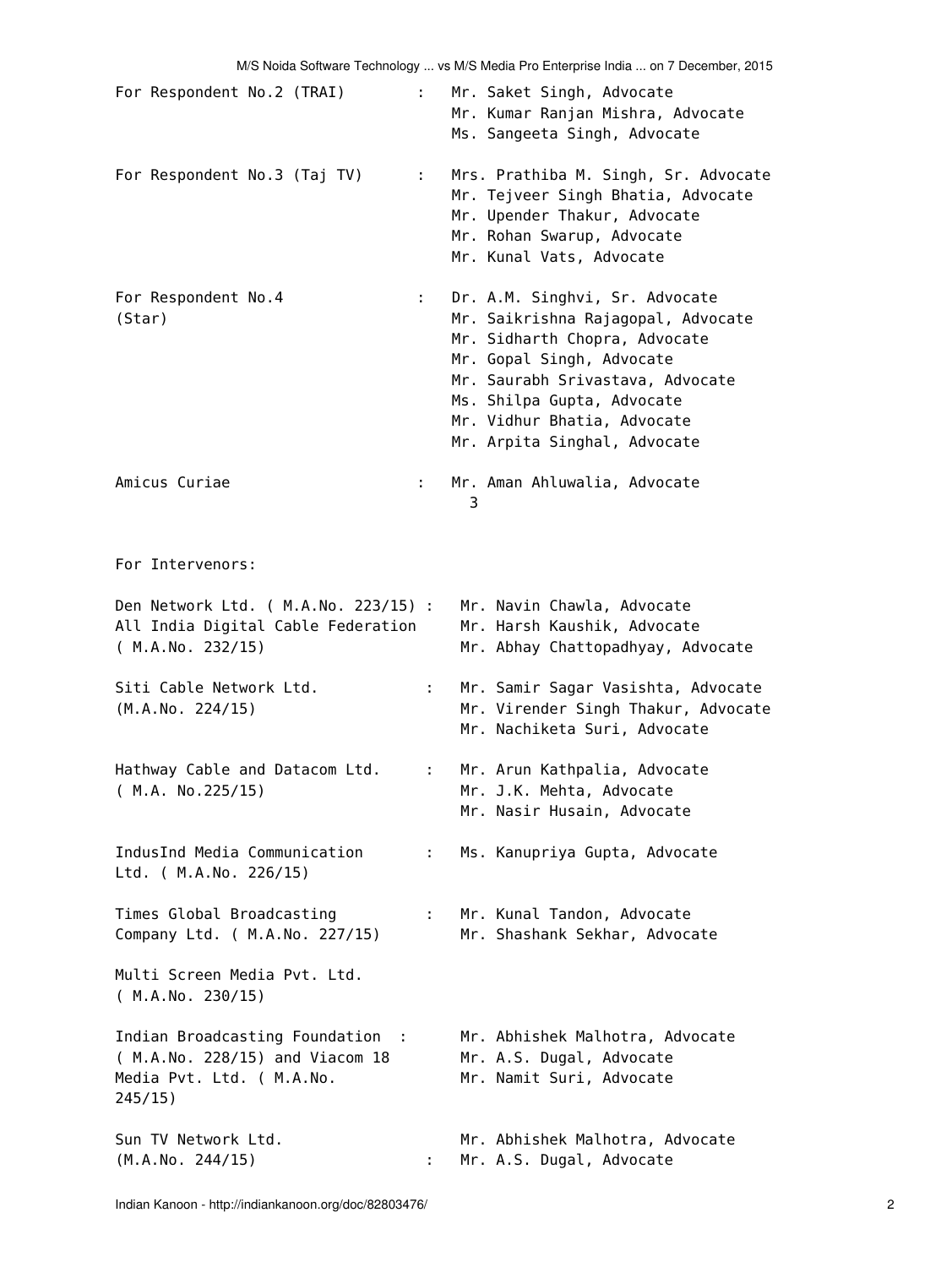| Grant Investrade Ltd. ( M.A.No.<br>229/15)                                                             |                    | : Mr. Manjul Bajpai, Advocate<br>Mr. Shashwat Bajpai, Advocate<br>Ms. Madhur Bharatiya, Advocate<br>4                                                                                                           |
|--------------------------------------------------------------------------------------------------------|--------------------|-----------------------------------------------------------------------------------------------------------------------------------------------------------------------------------------------------------------|
| Dish TV India Ltd. ( M.A.No.<br>231/15)                                                                | t in               | Mr. Aman Lekhi, Sr. Advocate<br>Mr. Vivek Sarin, Advocate<br>Mr. Sidhartha Johar, Advocate                                                                                                                      |
| Home Cable Network Pvt. Ltd.<br>(M.A.No. 240/15)                                                       | $\mathbb{R}^{n+1}$ | Mr. Varun Mathur, Advocate                                                                                                                                                                                      |
| Delhi Distribution Company<br>(M.A.No. 241/15); Satellite<br>Chanel Pvt. Ltd. ; (M.A.No.<br>$242/15$ ; |                    | : Mr. G.S. Oberoi, Advocate<br>Mr. Varun Mathur, Advocate                                                                                                                                                       |
| Digi Cable Network India Pvt.<br>Ltd. (M.A.No. 243/15)                                                 | $\mathbf{L}$       | Mr. Jayant K. Mehta, Advocate<br>Mr. Diggaj Pathak, Advocate<br>Ms. Shweta Sharma, Advocate                                                                                                                     |
| New Delhi Television Ltd.<br>(M.A.No. 256/15)                                                          | t.                 | Mr. Nikhil Rohatgi, Advocate<br>Mr. Lakshmeesh Kamath, Advocate<br>Mr. Shruti Garg, Advocate                                                                                                                    |
| Petition No.526(C) of 2014                                                                             |                    | Ms. Vasudha Gupta, Advocate                                                                                                                                                                                     |
| For Petitioner                                                                                         | ÷                  | Mr. Vivek Chib, Advocate<br>Ms. Ruchira Goel, Advocate<br>Mr. Asif Ahmed, Advocate<br>Mr. Joby P. Varghese, Advocate<br>Mr. Kushal Gupta, Advocate<br>Mr. Rishab Kapur, Advocate<br>Mr. Ankit Prakash, Advocate |
| For Respondent No.1 (Taj TV)                                                                           | ÷                  | Mrs. Prathiba M. Singh, Sr. Advocate<br>Mr. Tejveer Singh Bhatia, Advocate<br>Mr. Upender Thakur, Advocate<br>Mr. Rohan Swarup, Advocate<br>Mr. Kunal Vats, Advocate<br>5                                       |
| For Respondent No.2 (TRAI)                                                                             |                    | Mr. Saket Singh, Advocate<br>Mr. Rishad A. Chowdhury, Advocate<br>Mr. Himanshu Bhushan, Advocate                                                                                                                |
| Amicus Curiae                                                                                          |                    | Mr.Aman Ahluwalia, Advocate                                                                                                                                                                                     |
| For Intervenors:                                                                                       |                    |                                                                                                                                                                                                                 |

Mr. Vidhur P. Bhatia, Advocate

M/S Noida Software Technology ... vs M/S Media Pro Enterprise India ... on 7 December, 2015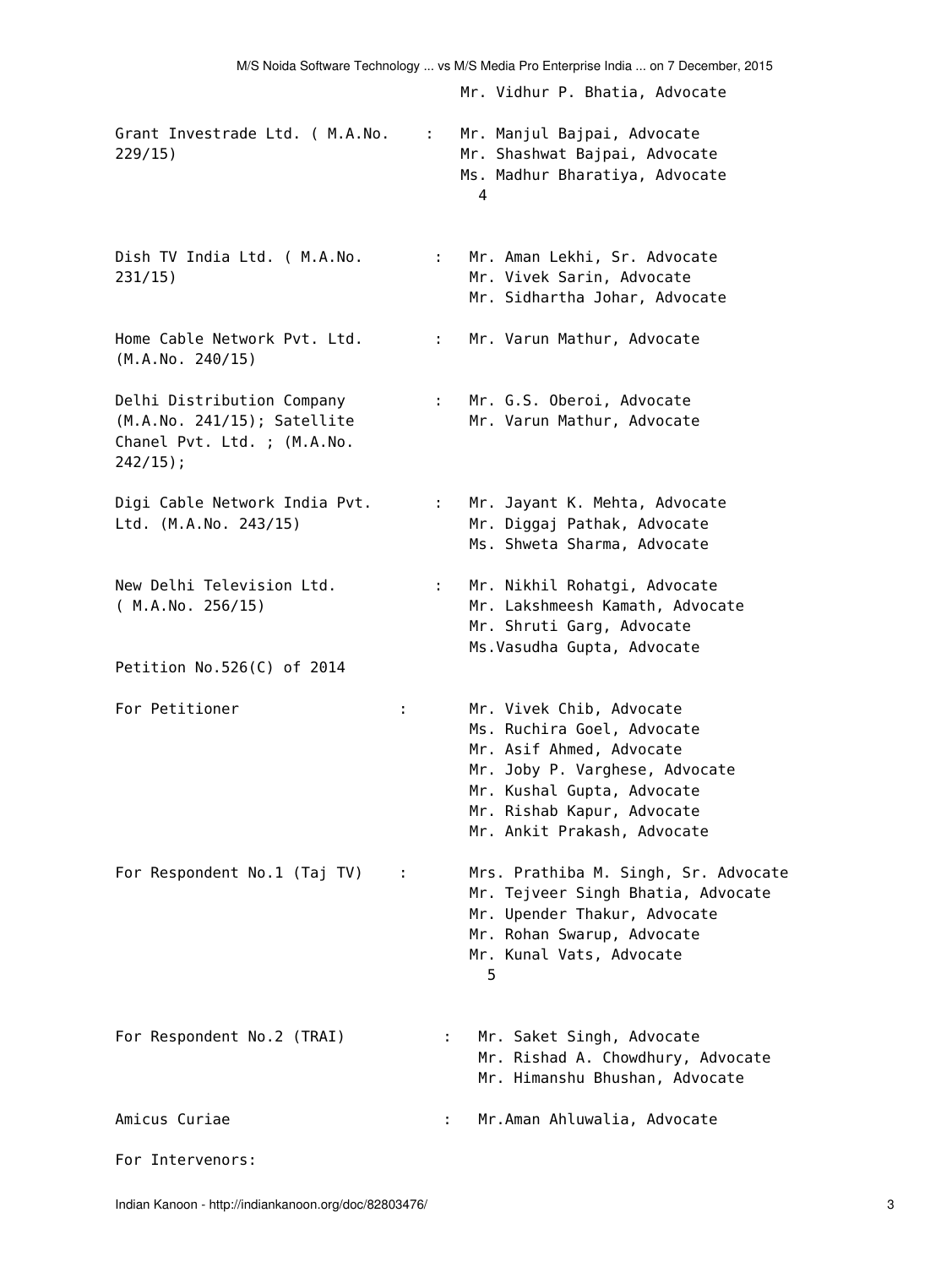| Den Network Ltd.<br>(M.A.No. 233/15)<br>All India Digital Cable Federation<br>(M.A.No. 237/15)                          | ÷. | Mr. Navin Chawla, Advocate<br>Mr. Harsh Kaushik, Advocate<br>Mr. Abhay Chattopadhyay, Advocate                                   |
|-------------------------------------------------------------------------------------------------------------------------|----|----------------------------------------------------------------------------------------------------------------------------------|
| Times Global Broadcasting<br>÷.<br>Company Ltd.<br>( M.A.No. 234/15); Multi Screen<br>Media Pvt. Ltd. ( M.A.No. 236/15) |    | Mr. Kunal Tandon, Advocate<br>Mr. Shashank Sekhar, Advocate                                                                      |
| Indian Broadcasting Foundation<br>$\sim$ 1<br>( M.A.No. 235/15) and Viacom 18<br>Media Pvt. Ltd. ( M.A.No. 247/15)      |    | Mr. Amit Sibal, Sr. Advocate<br>Mr. Abhishek Malhotra, Advocate<br>Mr. A.S. Dugal, Advocate<br>Mr. Namit Suri, Advocate          |
| Sun TV Network Ltd.<br>(M.A.No. 246/15)                                                                                 | ÷. | Mr. Gopal Jain, Sr. Advocate<br>Mr. Abhishek Malhotra, Advocate<br>Mr. A.S. Dugal, Advocate<br>Mr. Vidhur P. Bhatia, Advocate    |
| New Delhi Television Ltd.<br>(M.A.No. 257/15)                                                                           | ÷. | Mr. Nikhil Rohatgi, Advocate<br>Mr. Lakshmeesh Kamath, Advocate<br>Mr. Shruti Garg, Advocate<br>Ms. Vasudha Gupta, Advocate<br>6 |

#### ORDER

By Aftab Alam, Chairperson -

#### INTRODUCTION:

This case raises some very basic issues concerning the broadcasting services. The Interconnect Regulations are founded on the principles of "must provide" and non-exclusion. A broadcaster must give its signals to every distributor, indeed on reasonable terms. The Regulations further mandate the broadcaster to publish a Reference Interconnect Offer (RIO) setting forth the technological and commercial terms on which it would give its signals to a distributor. The RIO is a sort of offer to the world at large and if a distributor expresses willingness to take the broadcaster's signals on the RIO terms the broadcaster must give its signals to the distributor without ado (provided of course the distributor's system are technologically compliant with the regulatory prescriptions!). At the same time, the Regulations also seem to allow for inter-connect arrangement between the broadcaster and a distributor, based on mutually negotiated agreement. To cap it all, the Regulations dictate parity and non-discrimination in the inter-connect arrangements that a broadcaster may enter into with different broadcasters. These demands, that to some may appear incompatible or even conflicting and that go into the making of the Regulations give rise to a number of questions. Does the RIO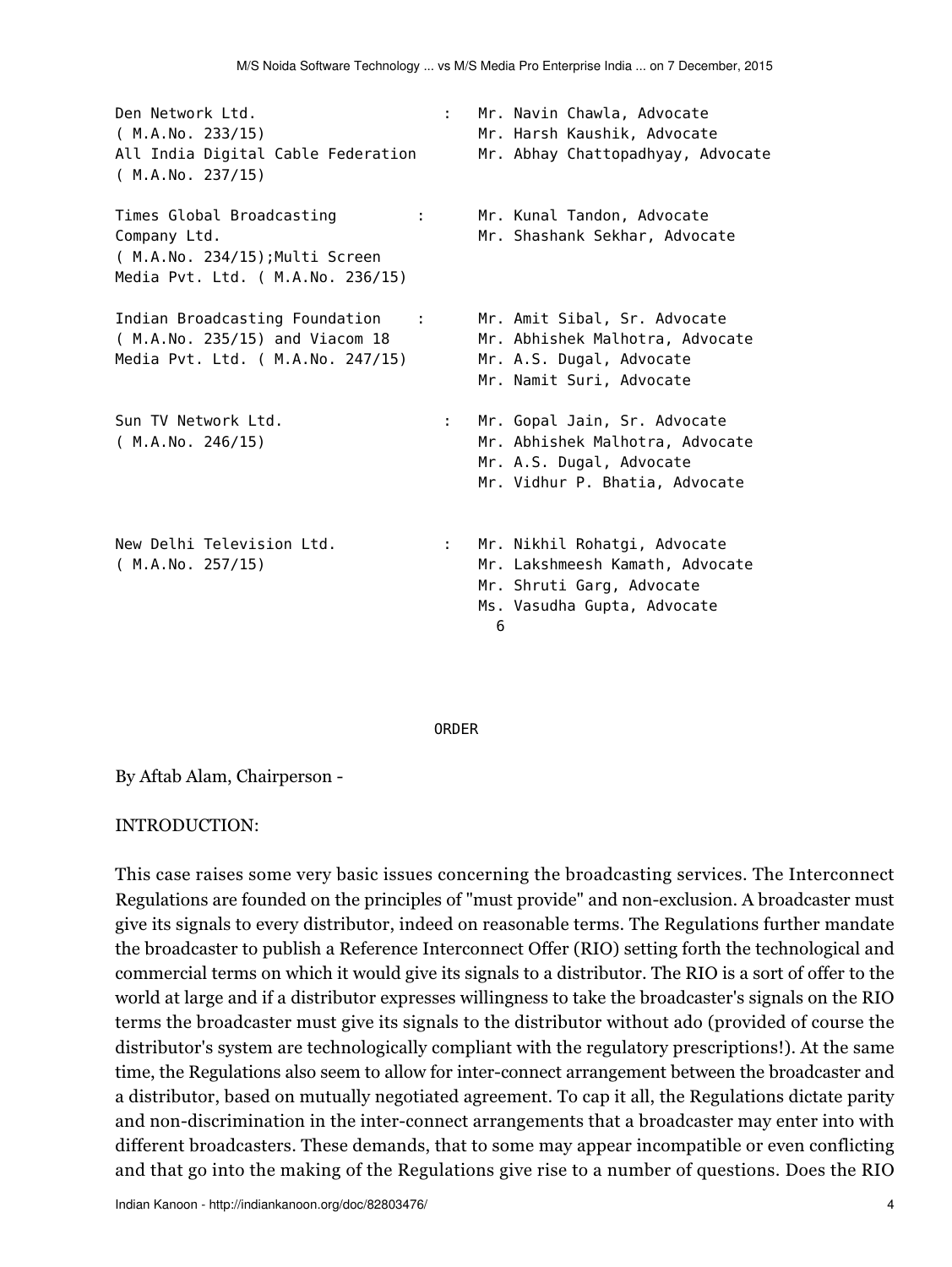have precedence over mutual negotiations and does it circumscribe the scope of negotiations and limit it to the framework of the RIO within which negotiations may be held to agree upon some changes in the terms of the RIO? Does this view interfere with the broadcaster's freedom to contract on the basis of voluntary negotiations said to be guaranteed under the Constitution and further sanctioned by the Copyright Act? Is the converse of the above the correct view, that for entering into interconnect agreement, mutual negotiation has primacy and RIO is the fall back device, in case negotiations fail to satisfy both sides? But in that case if the broadcaster does not disclose to everybody the terms of the agreement based on negotiation with a certain distributor, how are the rights of parity and non- discrimination of other similarly situated distributors impacted? What is the parameter to judge similarity between different distributors of TV signals? What weight should be assigned to mutual negotiations, RIO and parity and non- discrimination in the over-all scheme of interconnection to best sub-serve the intent and purpose of the Regulations. These are some of the main questions, along with some ancillary issues that come up for consideration before the Tribunal. II. THE CASE OF THE PETITIONER:

The petitioner is a head-end in the sky (HITS) operator and a distributor of TV channels within the meaning of the Regulations. It makes the grievance that it is being discriminated against from the beginning and its very entry in the broadcasting sector was sought to be blocked at the threshold. According to the petitioner, the present petitions are a sequel to its earlier petition before the Tribunal and the present proceedings may be viewed as continuation of its efforts to find a fair place in the broadcasting sector on the basis of parity and non- discrimination.

III. THE FACTS i. [Before the Present Proceedings]:

The petitioner earlier came to the Tribunal in Petition No. 166 (C)/2013 making the grievance that Media Pro was unreasonably denying it the supply of signals. At that time Media Pro used to be the "agent or intermediary" of several broadcasters, including two major broadcasters of the Star and Zee groups of channels and it altogether controlled the distribution of more or less seventy (70) channels of different broadcasters. As their common agent, it also acted as a "content aggregator" and offered bouquets for distribution by bundling together channels of different broadcasters. In that position it held a dominant position and great bargaining power in the broadcasting sector. In that case the Tribunal found that Media Pro was denying signals to the petitioner for non-complying with certain technical conditions insisted upon by it that were beyond the regulatory prescription. The Tribunal, accordingly, held that the denial of signals by Media Pro to the petitioner was unreasonable and by judgment and order dated 12 September 2013, allowed the petition observing and directing as under:

"To us it, therefore, appears that the insistence for higher norms than the ones provided in schedule IV is simply a bogey and an afterthought to somehow deny the signals of TV channels to the petitioner.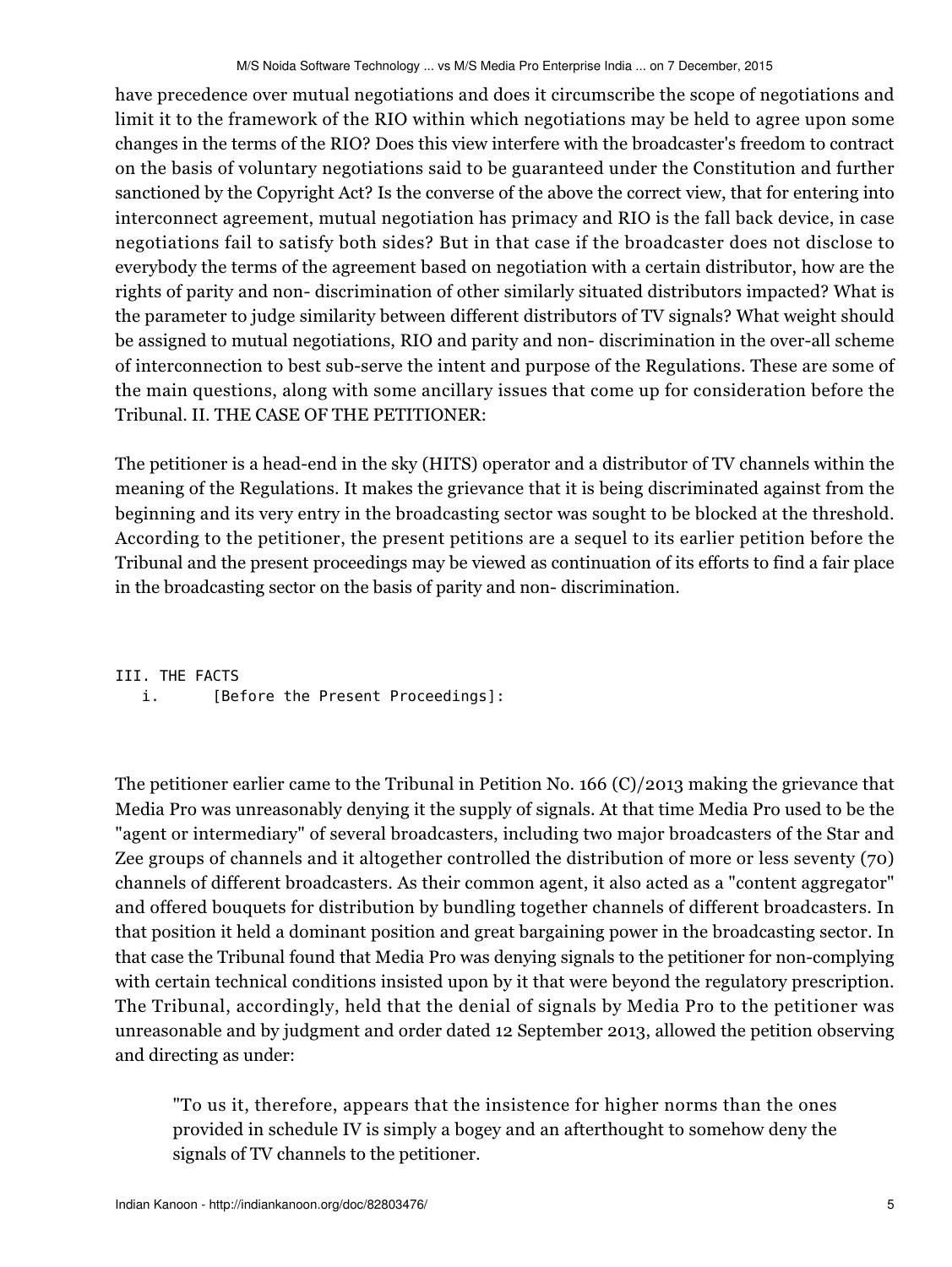In light of the discussions made above, we find no merit in the objections raised by respondent no.2 for refusing to provide signals of its TV channels to the petitioner. We accordingly direct respondent no.2 to enter into an Interconnect Agreement with the petitioner as provided under Clause 3.2. of the Interconnect Agreement within three weeks from today and to supply activated decoders and viewing cards to the petitioner for viewing its channels".

Following the Tribunal's judgment, the petitioner repeatedly asked Media Pro to disclose the terms and rates at which it (Media Pro) was providing the signals of TV channels under its control to other similarly situated distributors of TV channels so as to form the basis for negotiations for an agreement between the two sides. The petitioner based its demand for disclosure on the provisions of the Interconnect Regulations, 2004, specifying reasonableness and discrimination in the formation of the interconnect agreement. Media Pro, however, flatly refused to disclose to the petitioner the terms and rates at which it was providing signals to other distributors, taking a somewhat curious position that under the order of the Tribunal it was obliged to give the petitioner the signals of its channels only in terms of its Reference Interconnect Offer (RIO) as provided in clause 13.2B.1 of the Interconnect Regulations, 2004. Media Pro maintained that its RIO was completely non-discriminatory; it applied to all distributors uniformly and Media Pro charged all distributors of TV channels who took signals from it on RIO basis, the same rates as mentioned in the RIO.

The petitioner was thus faced with the situation where the only option given to it was to take the Media Pro signals on its RIO terms and rates. According to the petitioner, for want of the pay-channels on its network it was suffering a loss of over Rs.8 crores every month in payments of bank interests and satellite space rent and to get the pay channels was a matter of survival for it at that time. It, accordingly, agreed to accept the Media Pro RIO terms, albeit under protest and without prejudice to its rights, and on 1 October, 2013 executed the RIO based agreement for the period 1 October 2013 to 30 September 2014.

By then the three weeks' time within which Media Pro was directed to enter into the interconnect agreement with the petitioner was already over. Hence, in order to safeguard its position Media Pro filed an application 1 casting the responsibility for the delay in execution of the agreement on the petitioner. However, on 3 October 2013 when the application came up before the Tribunal, the petitioner had already executed the RIO based agreement and it was, therefore, stated on behalf of Media Pro that a signed copy of the agreement received from the petitioner was under its examination and the agreement was hoped to be M. A. No. 264 of 2013 in the disposed of Petition No. 166 (c) of 2014 finalized within 10 days. On 30 October 2013 when the application again came up, the Tribunal was informed that the parties had entered into an agreement in terms of the Media Pro RIO and the application was, accordingly, dismissed as infructuous.

One or two things need to be noted here. The RIO that Media Pro offered to the petitioner and which the petitioner eventually signed had only a la carte rates of channels; the RIO did not mention any bouquets of channels nor did it give any bouquet rates. There was thus a clear dichotomy between its RIO and the very large number of negotiated agreements that Media Pro entered into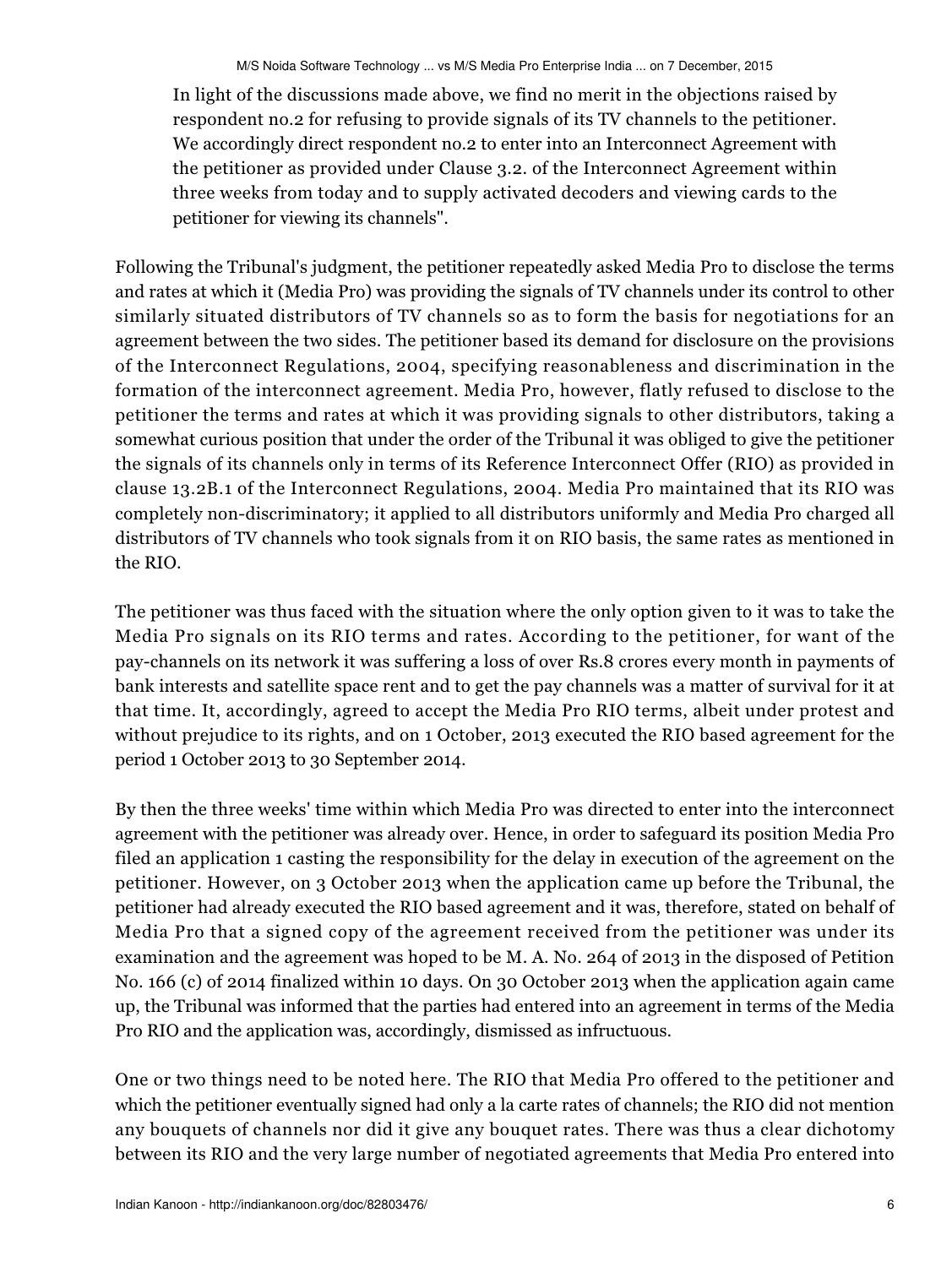with many distributors, almost all of which would be for bouquets of channels.

As regards the petitioner, it needs be noted that having executed the RIO based agreement it never told the Tribunal that it was forced to enter into that arrangement even though there were occasions for it when MA No. 264 of 2013 came up before the Tribunal.

Be that as it may, even after execution of the RIO based agreement, the petitioner kept asking Media Pro to disclose to it the terms and conditions and the rates of its channels in its negotiated agreements with similarly situated distributors or at least the concessions that it offered to other distributors of TV channels in its published agreement that was available on its website. To all such requests Media Pro responded by curt and indignant rejections. According to Media Pro, its RIOs for all delivery platforms that were uploaded on its website were fully compliant with the applicable laws, including but not limited to the TRAI's Regulations; that the terms and conditions of its RIOs applied uniformly to all its affiliates who subscribed to its channels on RIO terms; further that it was not obliged to disclose to the petitioner or to any third party, the rates and conditions of interconnect agreements executed by it with other distributors on the basis of mutually negotiated terms. In regard to sharing the details of its negotiated agreements, it said, a little sanctimoniously that it was in fact legally bound by its obligations of confidentiality to not share the same with the petitioner or with any third party(vide Media Pro's email dated 13 January 2013 addressed to the petitioner).

It is, thus, clear that from the beginning the two sides had completely different ideas regarding the nature of the interconnect agreement and the extent of negotiations leading to the agreement.

A few months after the petitioner executed the RIO based agreement with Media Pro two things happened that had a bearing on the course of events concerning the petitioner's arrangements with the broadcasters - one in the sphere of Regulations and the other by way of the decision of the Tribunal. On 10 February 2015 Telecom Regulatory Authority of India (TRAI) introduced provisions in the Interconnect Regulations (clause 13A in the Interconnection Regulations, 2004 and clause 10 in the Interconnection Regulations, 2012) that in substance prohibited any formation of bouquet of channels by bundling together channels of one broadcaster with those of the other broadcaster(s). The prohibitory Regulation was aimed at curbing the activities of content aggregators, like Media Pro, who by means of making bouquets of popular channels from different broadcasters were tending to assume a monopolistic position in the broadcasting sector. After the incorporation of the aforementioned provisions in the Regulations, Media Pro, with effect from 1 April 2014 stopped signing fresh agreements or renewal agreements on behalf of its principals-broadcasters and with effect from 9 August 2014 Media Pro ceased to be the content aggregator in terms of the prohibitory provisions introduced in the Regulations on 10 February 2014.

The second event is the Tribunal's decision in a case between Star and a large, pan-India Multi System Operator (MSO), called Hathway. The decision in the Hathway case2 came on 25 September 2014 when the first of the two petitions in hand [Petition No.295(C) of 2014] had already been filed before the Tribunal on 8 July 2014. Nonetheless, the decision in the Hathway case has much relevance to the issues arising in the present case and we shall advert to that decision at an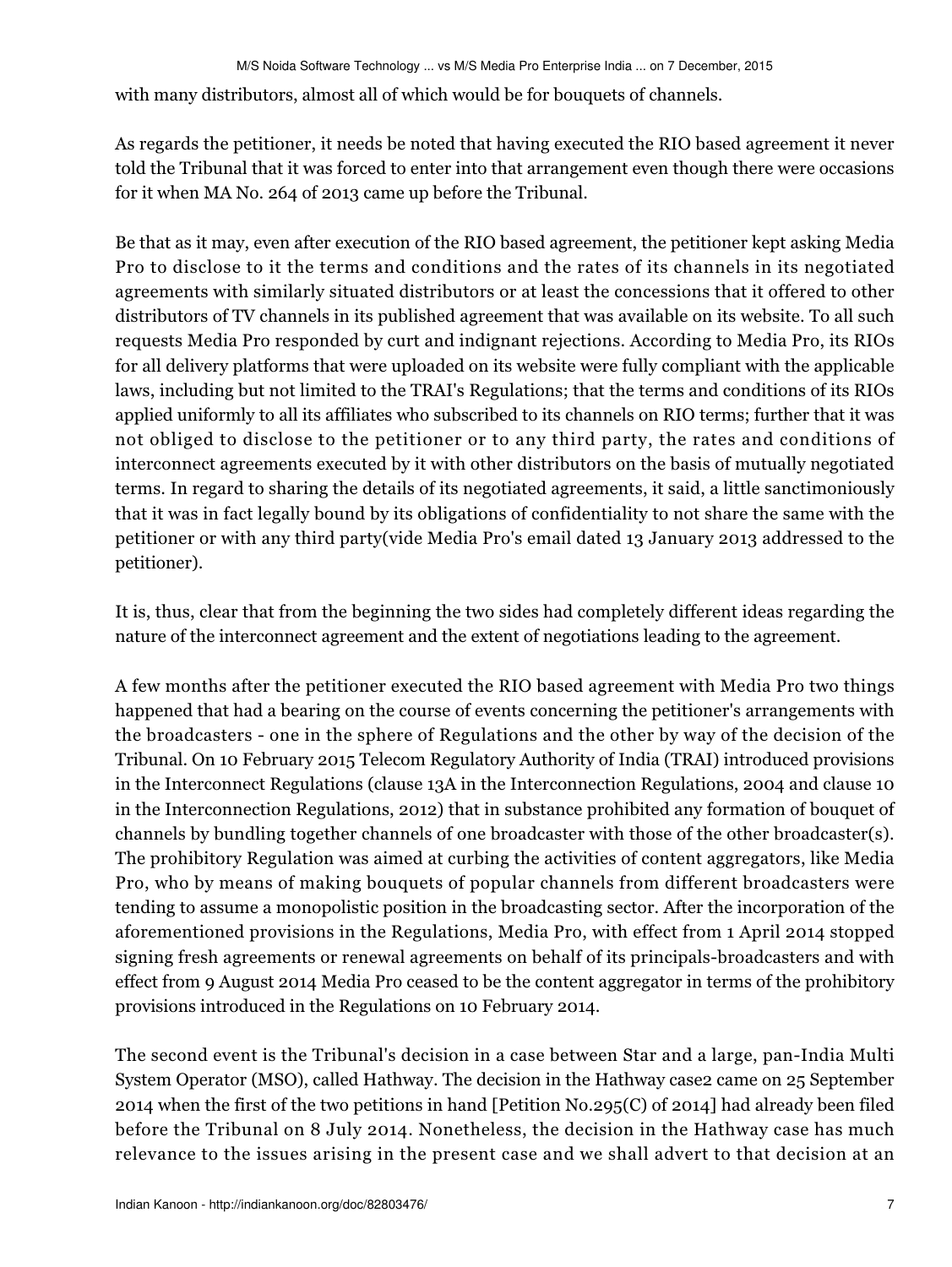appropriate stage in this judgment. In the Hathway case, one of the main issues was in regard to the discriminatory rates given by Star to two MSOs both of which had inter-connection arrangement with it on the basis of mutually negotiated Petition  $No.47(C)$  of 2014 & other analogous cases agreements. Hathway claimed that Star gave lower and far more advantageous rates for its channels to another MSO, DEN which, it alleged, was vertically integrated to Star and which, like Hathway was a pan-India MSO and its rival and competitor. Initially Star sought to justify having different terms and conditions and giving its channels to two different distributors of channels on different rates, on grounds of freedom of contract and right to free negotiations but towards the end of hearing of the case and sensing perhaps the direction the case was likely to take, Star filed an affidavit stating that for a period of one year it would enter into interconnect agreements with every distributor of channels only on a la carte basis, on its RIO rates. The Tribunal found that the affidavit answered, at least prospectively, the charge of discrimination, as it professed a uniform basis for agreements with all distributors and hence, did not deal with the finer issues of discrimination raised in the case.

ii. [The Matter Comes Again to the Tribunal] A little before the coming of the Hathway decision, the petitioner filed the first one of its two petitions [Petition No.295(C) of 2014] before the Tribunal on 8 July 2014, seeking the following reliefs:

"(a) Declare the Regulation 3.2 of the interconnection regulations mandates that all distributors be offered the same rate per subscriber per month, which is the rate specified in the broadcaster's RIO, unless the conditions of Regulation 3.6 are fulfilled.

(b) Declare that in the term of Regulation 3.6 of the Interconnect Regulations any discounted volume related scheme must be disclosed in a transparent manner so as to enable the similarly placed distributors to avail of the same.

(c) Direct the Respondent Company herein to disclose the volume related schemes at which it offers TV channel signals to distributors that are similarly placed with the Petitioner Company.

(d) Direct that the Respondent Company has an obligation to disclose the existing and future volume related schemes to the petitioner and further direct that the petitioner may avail them if so desired."

On 10 July 2014, the Tribunal issued notice on the petition and, having regard to the questions arising in the case, directed that TRAI may also be added as one of the respondents. The matter was then listed before the Registrar's court on a number of dates from August to November 2014 for completion of pleadings. No reply was, however, filed by Media Pro during the four months. In the meanwhile, as noted above, from 9 August 2014 Media Pro ceased to be the content aggregator of the different broadcasters in terms of newly incorporated provisions in the Interconnect Regulations.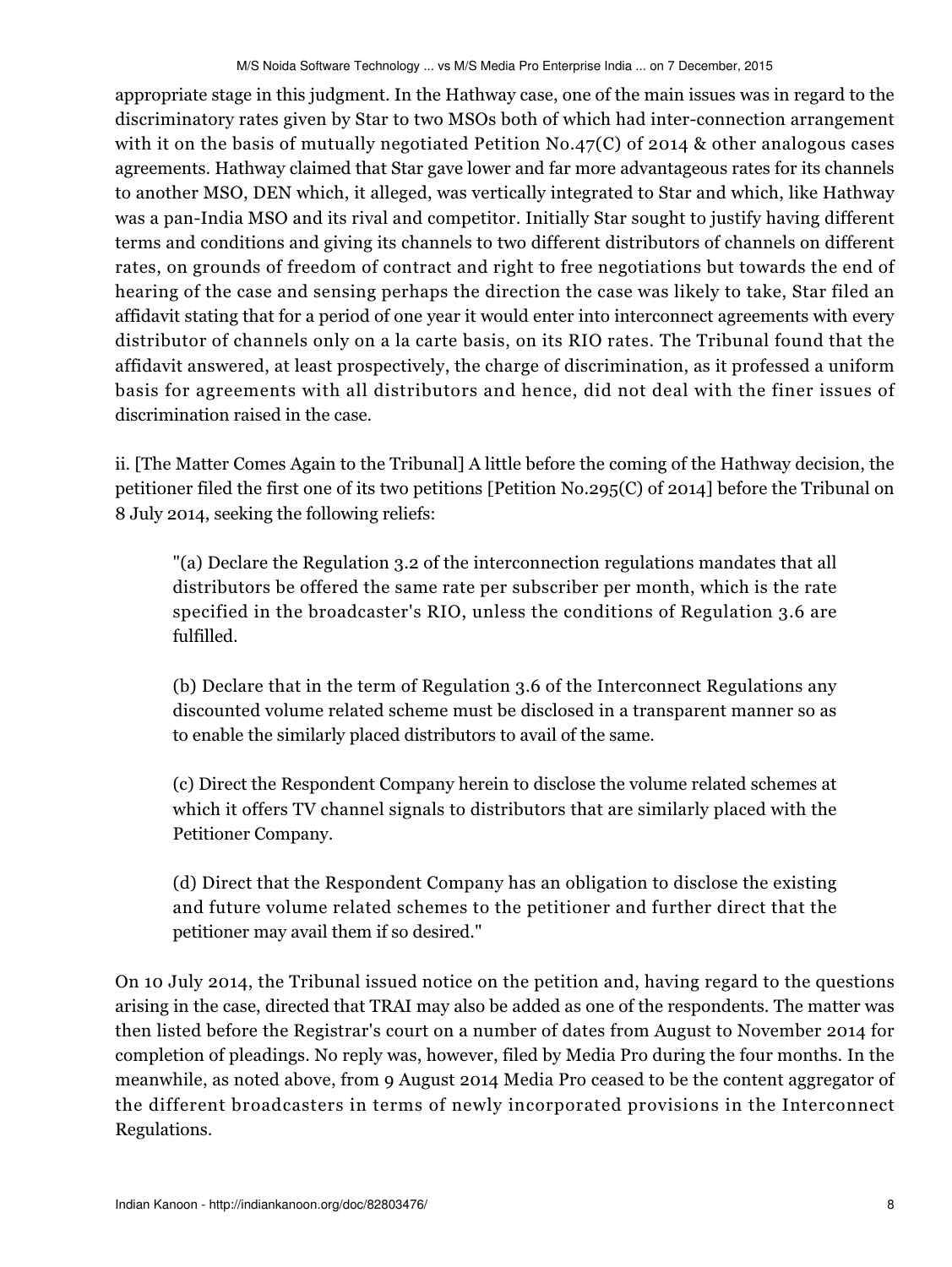Even while its petition was pending, the petitioner, on 1 August 2014 executed an RIO based interconnect agreement with Star for the period up to 30 July 2015 and on 4 August 2015 it executed two interconnect agreements with Taj Television, one for the channels of Turner International India Pvt. Ltd. (of which Taj Television was the authorized agent) and the other for the Taj general entertainment channels (GECs). Both the agreements were RIO based and both were for the period up to 31 March 2015. It is not clear why the petitioner executed these fresh agreements even though its agreement with Media Pro in respect of these very channels was subsisting till 30 September 2014. This much, however is clear that like the Media Pro RIO, these three RIOs too only gave lists of individual channels with a la carte rates for each of the channels. The RIOs did not include any bouquets of channels or gave any bouquet rates of the channels.

After the Hathway judgment came on 25 September 2014, Star published an incentive scheme allowing certain incentives/discounts on its newly published RIO. On 24 November 2014 the petitioner wrote to Star requesting that the discounts under the scheme may be afforded to it. Star, however, declined the request on the ground that the incentive scheme was not applicable to the petitioner being a HITS operator.

Coming back to the proceedings before the Tribunal, as Media Pro did not file its reply in the case for four (4) months, the Assistant Registrar directed the matter to be listed for directions before the Tribunal on 27 November 2014. On 26 November 2014 Media Pro filed an application (M.A. No.318/2014) under Order 7 Rule 11 CPC for rejection of the petition on the ground that it was no longer a content aggregator. Notice was issued on the application and the petitioner was granted permission to amend its petition. In pursuance of the order, the petitioner moved two applications, one under Order 1 Rule 10 CPC for impleadment of Taj and Star3 and the other under Order 6 Rule 17 CPC for amendment4 of the main petition so as to include the consequential relief of recovery of the excess amounts unlawfully received by Media Pro, Taj and Star under the respective interconnect agreements.

On 12 February 2015, the aforesaid two applications were allowed. Taj and Star were directed to be impleaded in the proceedings as respondents 3 and 4 and the petitioner's prayer for addition of reliefs was also accepted.

In the meanwhile, on 18 November 2014 Taj TV issued a disconnection notice to the petitioner under clause 4.1 of the Interconnect Regulations, 2004. Challenging the disconnection notice the petitioner filed the second petition, registered as Petition No.526(C)/2014. This petition, apart from challenging the disconnection notice, also took the plea that the interconnect agreements dated 4 August 2014 were discriminatory against the petitioner and sought substantially the same reliefs as in the earlier petition, including recovery of the excess amounts paid to Taj Television. On 12 December 2014 notice was issued on Petition No.526(C)/ 2014 and Taj was restrained from giving effect to its disconnection notice dated 18 November 2014.

M. A. No. 332 of 2014 M. A. No. 333 of 2014 After this, both petitions remained pending for the respondents to file replies and it was only in April 2015 that both Taj and Media Pro filed their respective replies in both the petitions. Star filed its reply in the first petition5, in which alone it is a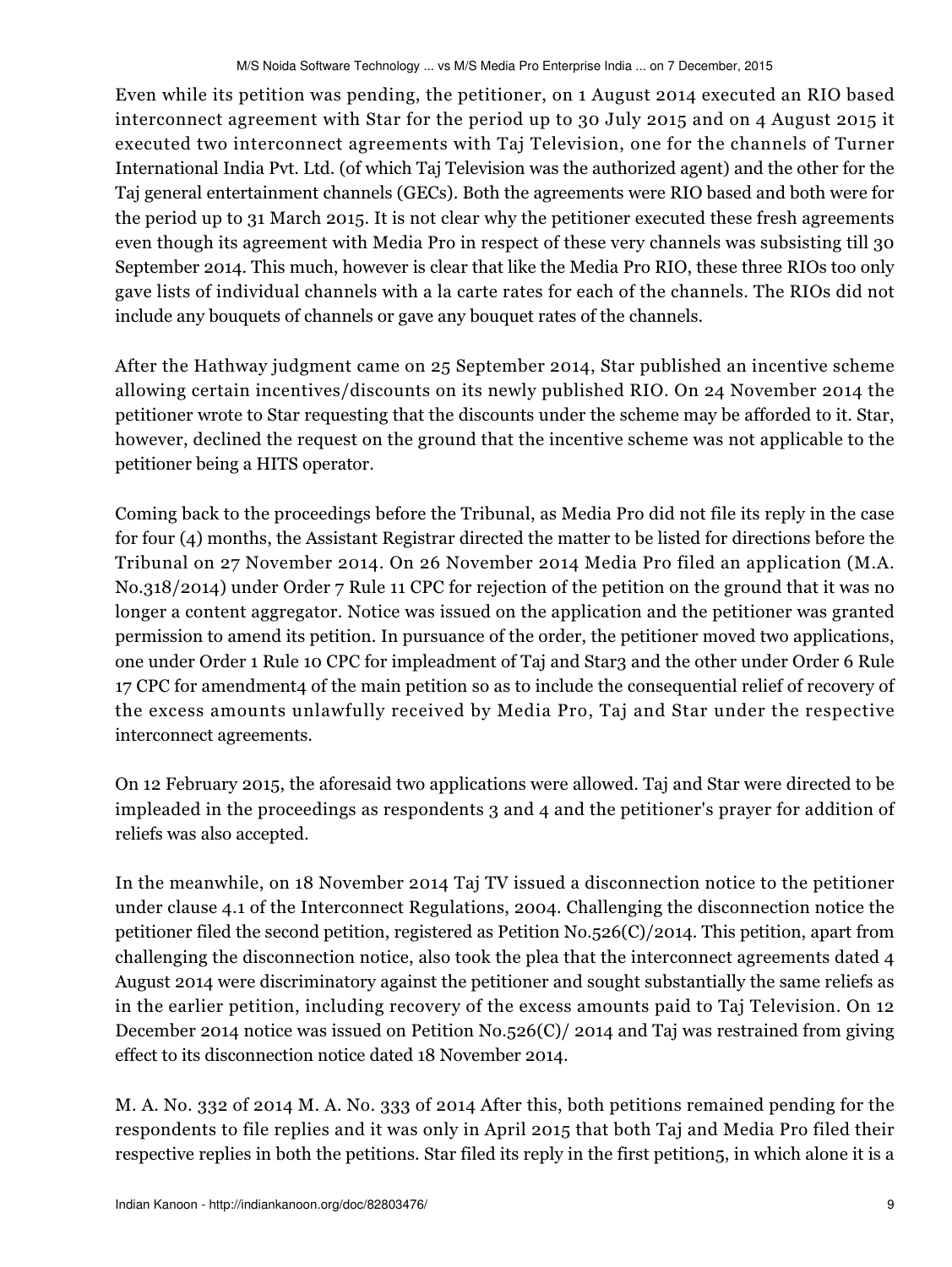party on 6 July 2015. In the meanwhile, on 25 May 2015 the petitioner filed an application6 seeking a direction against Taj to supply its signals to the petitioner at the same rates at which it gave its signals to some other distributors. The application, after notice was issued on it, was listed for orders on 10 July 2014 when the Tribunal felt that it would be more appropriate to dispose of the two main petitions finally, instead of dealing with the matter piecemeal on the basis of interim applications filed by parties. It was accordingly directed that the two petitions be listed for hearing on 29 July 2015. On 17 July 2015, the petitioner filed a joint rejoinder to the replies by respondents 1, 3 and 4 in Petition No.295(C)/2014.

On 24 July 2015 Taj filed an application7seeking modification of the order dated 10 July 2015 and asking for a trial of the case. The application appeared to be an attempt to somehow stall the hearing on the core issues in the case and the final disposal of the petitions. The Tribunal, therefore, declined to modify the order of 10 July 2015 and directed the application to be listed along with the main Petition No. 295 (C) of 2014 M. A. No. 166 of 2015 in Petition No. 295 (C) of 2014 M. A. No.206 of 2015 in Petition No. 526 (C) of 2014 petition which was due to come up for hearing on 29 July 2015.The case could not be taken up on 29 July but was taken up on 30 July 2015 when, on hearing the parties, the Tribunal formulated the questions that seemed to arise in the case and passed the following order:

"Some of the questions that arise for consideration in these two cases may be enumerated as under:-

(i) Should a broadcaster's RIO form the basis for negotiations to enter into an interconnect agreement with the distributor of signals or the RIO is only a fall back basis, in case the negotiations between the broadcaster and the distributor for entering into interconnect agreement otherwise fails?

(ii) Whether an interconnect agreement between a broadcaster and a distributor of signals on a fixed fee basis, completely de hors the broadcaster's RIO can be said to be in accordance with the provisions of the Regulations?

(iii) Is it open to the broadcaster to give discounts, concessions and facilities to distributors of signals on a deal to deal basis or is the broadcaster obliged to frame a standard scheme of discounts, concessions and facilities and make it public so that it may be available to all similarly situated distributors equally?

(iv) What is the status of a head-end in the sky operator vis-a-vis a broadcaster for the purpose of inter-connect arrangements? Whether a HITS operator is comparable to a large MSO operating on a pan India basis?

The Tribunal would wish the TRAI to take a clear stand on the aforesaid questions.

As any adjudication on the above questions is likely to affect the broadcasting sector as a whole fundamentally, it will be open to any stake holders to intervene and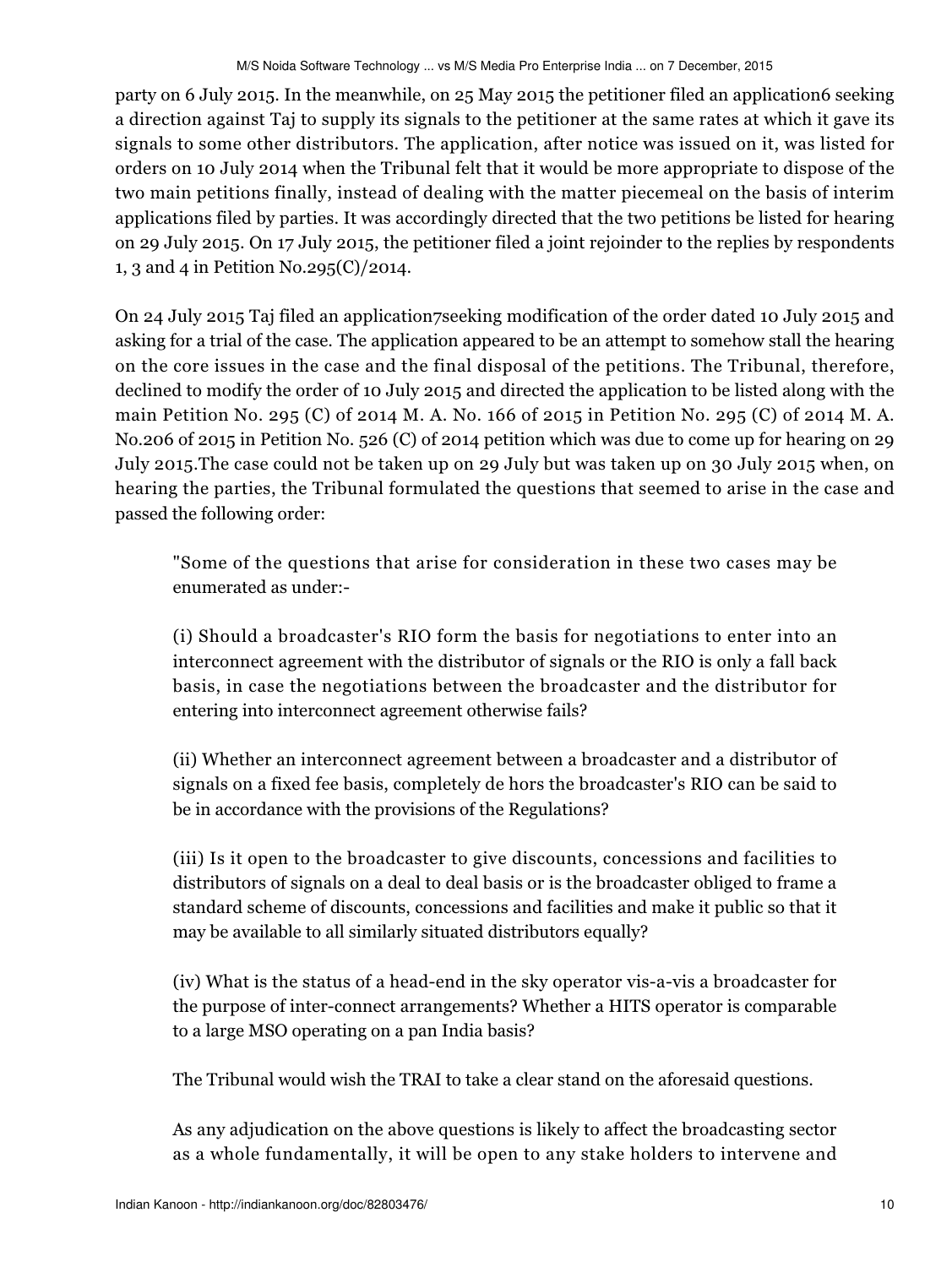address the Tribunal on the issue. Any applications for intervention may be filed within one week from today.

Put up under the same heading on 11.08.2015 at the top of the list as part-heard.

Let this order be put in the form of a notice on the TDSAT's website. Copies of this order may also be sent to the Indian Broadcasting Foundation, MSO Alliance and DTH Operators' Association."

In pursuance of the order a large number of intervention applications came to be filed8 that are taken note of in the order dated 11 August 2015. The parties seeking intervention included individual broadcasters and their association, distributors of TV channels of different kinds and other stake holders in the broadcasting sector. By order dated 11 August 2015 the cases were directed to be listed for hearing on 25 August 2015. On 25 August, on the request of Taj and Star (respondent 2 and 4 respectively) permission was granted for filing applications raising preliminary objections to any adjudication by the Tribunal on the issues framed by it; some other broadcasters too that had joined the proceedings as interveners made the request and were granted permission to file affidavits in support of the applications proposed to be filed by Taj and Star. On that date, with the consent of all concerned the hearing of the case was fixed for 31 August 2015.

The hearing of the case was spread over many days in course of which submissions were made by the petitioner, TRAI and the three respondents, that is, Star, Media Pro and Taj. This was followed by submissions on behalf of all the parties seeking to intervene in the proceedings and at the end Mr. Aman 10 in Petition No. 295 (C) of 2014 and 6 in Petition No. 526 (C) of 2014 Ahluwalia, the amicus curiae, made his submissions, rendering invaluable assistance to the Tribunal. It was a highly insightful exercise and it gave the Tribunal a clear picture of the broadcasting sector, its dynamics and equations, from a very wide perspective. The petitioner and one of the interveners, that holds a HITS licence and is due to commence operation shortly, argued in favour of limiting the scope of "mutual negotiations" for arriving at an interconnect agreement and to bring it within the confines of the Regulations, as the Regulations were read and represented by them. TRAI also gave its view of the Regulations it has framed which, to a large extent, appears quite close to the petitioner's understanding of the Regulations. If the petitioner argued in favour of limiting the scope of negotiations as the basis for the interconnect agreement, the broadcasters represented the other extreme. All the broadcasters strongly opposed the slightest limitation on their right to sell their signals on the basis of mutually negotiated terms, which right, according to them, was guaranteed by the Constitution, sanctioned by some related laws and recognised even by the Interconnect Regulations framed by TRAI. The MSOs were divided in their stand on the issue; Hathway stuck to its position, taken in the earlier case, and urged the Tribunal to take the matter to its logical conclusion. Some other MSOs were not willing to limit the scope of negotiations to the extent suggested by the petitioner. Some distributors sought to take the middle ground while a few, like Dish TV, a major DTH operator went all the way to the position taken by the broadcasters.

Based on the submissions made by all the counsel, and in order to lend some structure to the observations and findings that we have arrived at, the issues may be enumerated as under (which in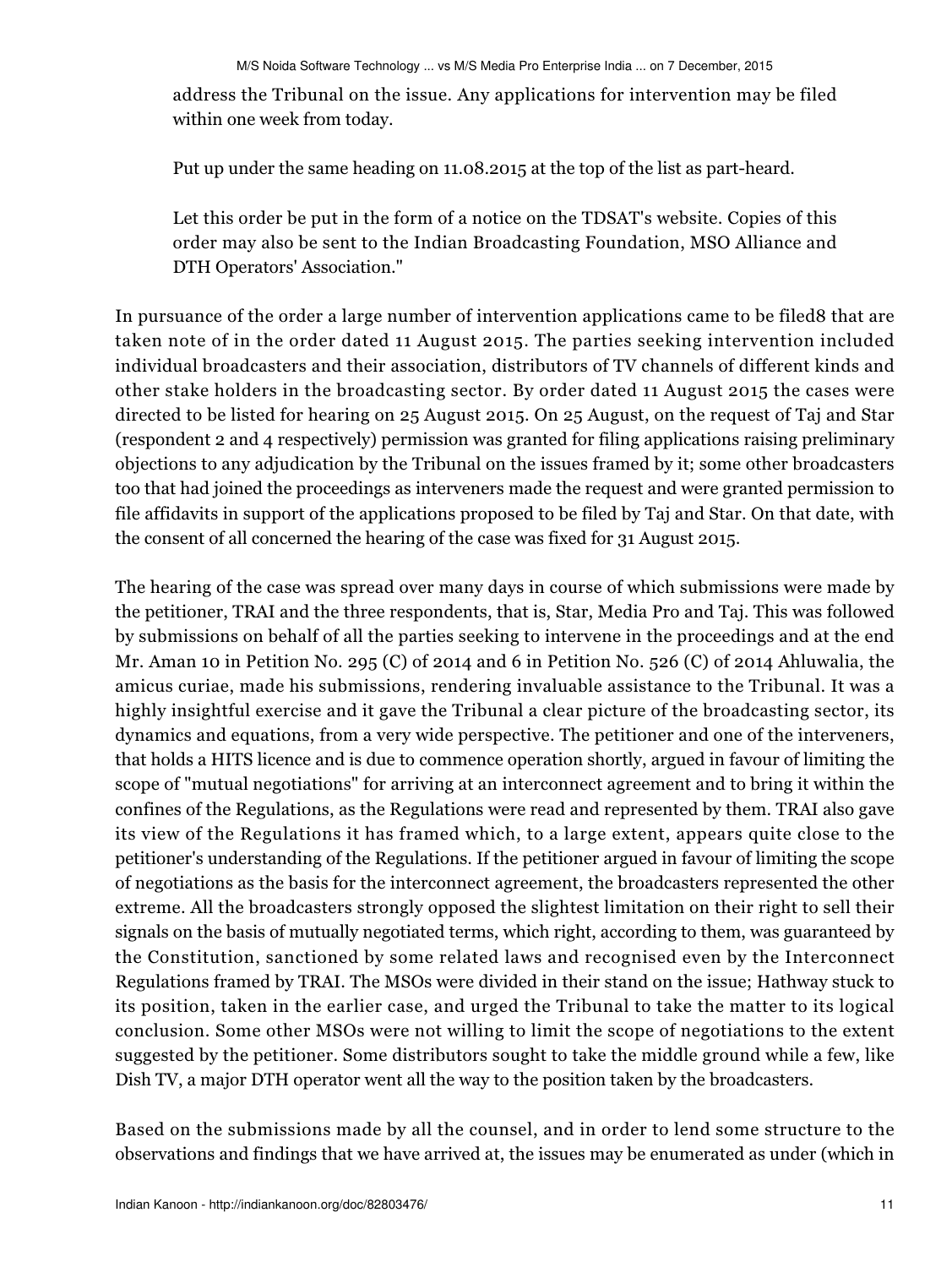substance remain the same as the questions framed by the order dated 30.7.2015):

1. Whether, in the facts of this case, a dispute requiring the adjudication of issues framed by the Tribunal's order dated 30 July 2015, at all arises?

2. Whether the right to freedom of contract is embedded in the Interconnect Regulations and consequently mutually negotiated agreements are outside the purview of not only the non- discrimination obligation in clause 3.2 of the Interconnect Regulations, 2004 but the regulatory regime itself?

3. Whether, in light of the scheme of the Copyright Act and the fact that what is being transmitted is licensed content, the Interconnect Regulations 2004 must necessarily be interpreted as according complete freedom of contract and primacy of mutual negotiations in matters of interconnection?

4. What interpretation ought to be placed on the various clauses of the 2004 Regulations? Specifically, what is contemplated by an RIO, and what is the extent of negotiation that is permissible in deviating from the terms of the RIO? Specifically, can parties - by mutual negotiations - contract out of mandatory norms laid down both in the Regulations (e.g. 13.2A.11 and 13.2A.12) and the conditions / methodology contained in Schedule III?

5. Can a HITS operator be regarded as similarly situated as compared with MSO / DTH in terms of Clause 3.6 of the 2004 Regulations, thus enabling it to claim non-discriminatory treatment?

IV. Some Basic Facts Concerning Broadcasting:

Before proceeding to consider the above issues in light of the provisions of the Interconnect Regulations and any other allied regulations/orders framed by TRAI and to determine the scope and ambit of the regulatory measures in light of the submissions made on behalf of all the parties, it will be useful at this stage to flag up some basic facts concerning television broadcasting.

The broadcaster's content on being given for viewing generates two separate streams of revenue. One is the licence fee that is passed on to the viewers and is collected from each TV household, either directly by the distributor (like the DTH operator) or through the last mile career, the local cable operators (in case of multi- system operators and HITS operators) and is then shared by the players along the distribution line with a substantial percentage going to the distributor. The other is the revenue for the broadcaster from advertisements. In this stream, the distributors are unlikely to have any direct share but for the broadcaster the second stream of revenue is no less important than the first one. TRAI Annual Report for 2013-14 (referring to FICCI-KPMG Report 2014) states, "[in India's television industry] the subscription revenue grew from Rs.24500 crores in the year 2012 to Rs.28100 crores in the year 2013. The advertisement revenue in the TV sector in India grew up from Rs.12500 crores in the year 2012 to Rs.13600 crores in the year 2013. The broadcaster thus has a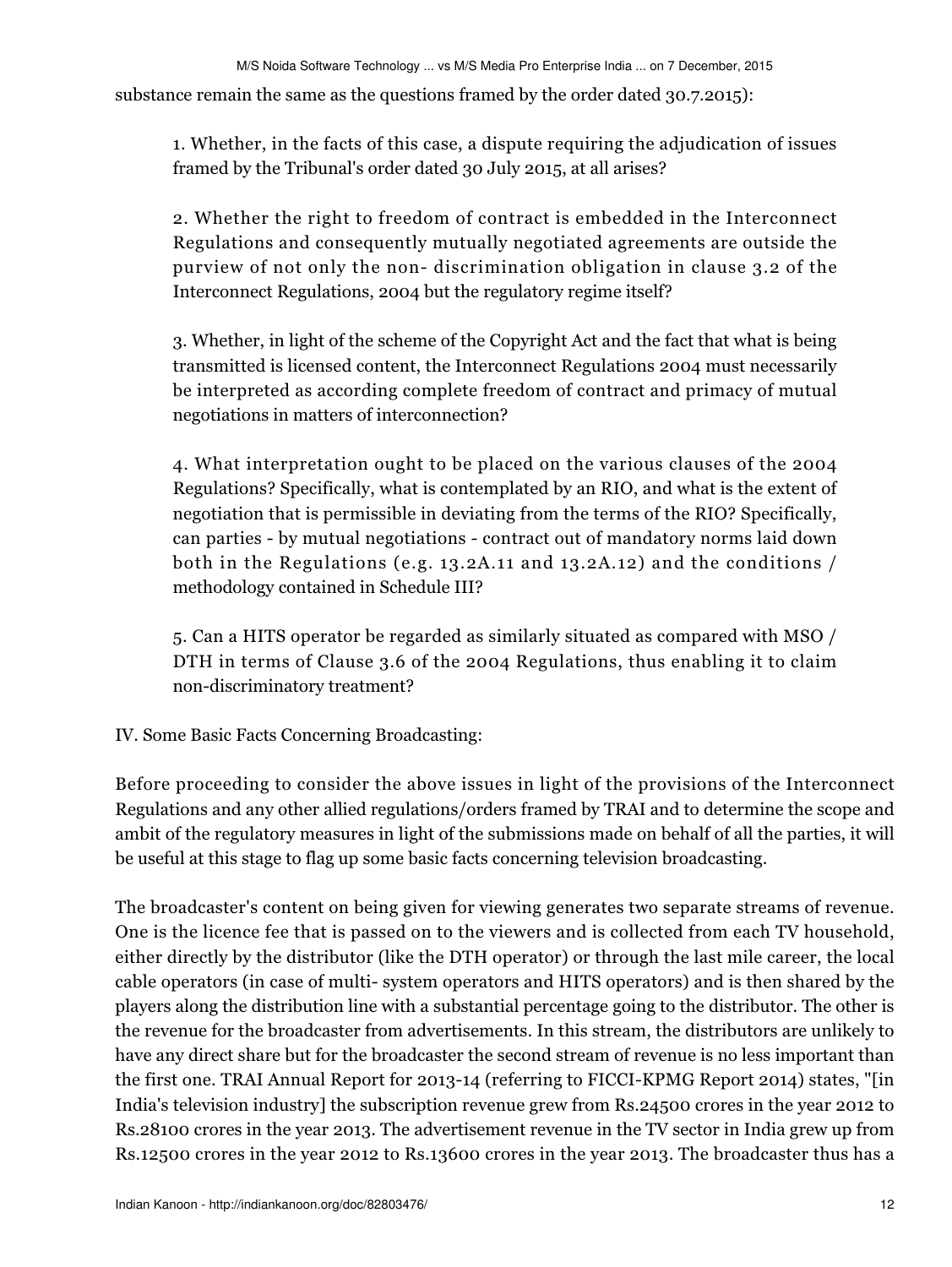two-fold market and, as succinctly put by the amicus, "it sells content to viewers and also sells eye-balls to advertisers".

The ability of television broadcasting to generate a second, equally lucrative stream of revenue by attracting advertisements, coupled with the economics of broadcasting not only determines the way the broadcaster finds it profitable to give its channels for distribution but also has a bearing on the way it might find gainful to negotiate with the distributor on the commercial terms. The amicus invited our attention to studies9 that have found that the broadcaster has huge fixed cost but practically nil marginal cost. This means that production of content (TV programme) entails heavy cost but it does not require any additional cost to make the same content available for viewing to more than one viewer. It is also evident that there is great variation in individual preferences for TV programmes - one may like to watch soap operas while the other the news channels. It is equally evident that it is impossible for the broadcaster to ascertain individual preferences. Thus, the marginal cost being zero and the individual preferences being unknown, The Economic Regulation of Broadcasting Markets: Evolving Technology and the Challenges for Policy, Cambridge University Press, pages 49-50.

the broadcaster finds that its channels have greater reach to the viewers when packaged together in a bouquet than on a la carte basis. Hence, unless compelled by law, the broadcaster would always prefer to give its channels for distribution in bouquets. The Regulations though require the broadcaster to offer its channels on a la carte basis, apparently in recognition of this basic fact, do not prohibit it from giving its channels for distribution in bouquets. The first choice for the broadcaster, therefore, as dictated by the market dynamics, is to give its channels for distribution in the form of bouquets.

As regards the commercial terms on which the broadcaster might wish to give its channels for distribution it needs to be borne in mind that the potential of a TV channel to generate advertisement revenue is directly proportional to the number of viewers it commands. It, thus, follows that the broadcaster might agree to give its channels for distribution on comparatively lower licence fee if it ensured a greater reach of its channels to the viewers and thus a larger potential for advertisement revenue. Volume-based discount in the licence fee is recognised by the Regulations 10 but, in so far as reaching the viewers a lot depends upon packaging and "placement" by the distributor. For instance, the broadcaster may agree for a lower licence fee if the distributor, in turns, agrees to put the broadcaster's channels in its basic pack, so as to reach all its subscribers.

Clause 3.6 of the Interconnect Regulations, 2004 Conversely, the broadcaster may not reduce its licence fee if the distributor puts the broadcaster's channels on its distribution platform only in some premium packs or, even worse, on a la carte basis, greatly reducing its reach to the viewers.

Here it also needs to be noted that though the terms of inter-connect are sought to be regulated through the Interconnection Regulations, the terms of distribution concerning packaging and placement etc. are left unregulated 11 . Having taken the signals from the broadcaster, the distributor too is mandated by the Regulations to offer the channels down the distribution line on a la carte basis but at the same time it is free to package the channels in any way it likes. Thus a large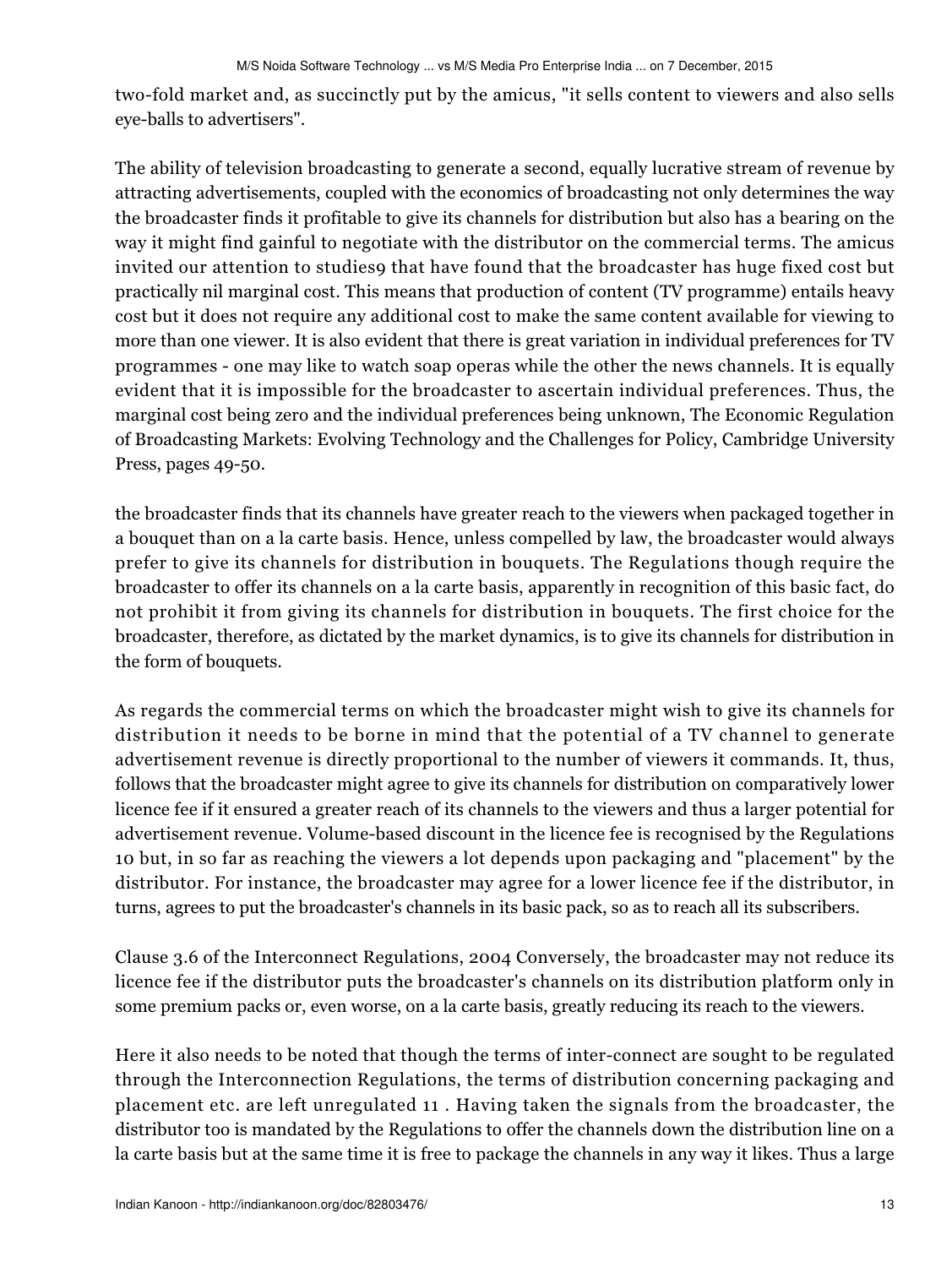area is left out for negotiations between the broadcaster and the distributor for entering into an interconnect arrangement.

Further, in light of the empirical evidence from the cases coming to the Tribunal it is clear that the interconnect agreements between the broadcaster and distributors of TV channels are based on any of the three possible modes for payment of licence fee: (i) a fixed amount payable monthly or over a fixed period as may be stipulated in the agreement. This is commonly called the "fixed fee basis" and the fixed amount is payable regardless of the subscriber base of the distributor increasing or decreasing during the period of the agreement; (ii) "cost per subscriber" basis, in which a certain amount (e.g. Rs.30.00 or Rs.35.00) is Clause 13.2A.13 of the Interconnect Regulations, 2004. payable per month per subscriber. There may also be a hybrid mode for payment of licence fee, in which a certain amount (a sort of minimum guarantee) is fixed up-to a certain number of subscribers and beyond the pre-fixed number of subscribers, a cost per subscriber (CPS) is applied; (iii) a la carte basis at the rates prescribed in the broadcasters' RIO.

The mode of payment of the licence fee, in turn, has a direct co-relation with the way the distributor would offer the channels to the subscribers. On the fixed fee basis, the distributor would be free to put as many channels of the broadcaster in as many of its bouquets as it might please because that would not cost him anything extra. In the CPS basis, the distributor may still put the broadcaster's channels in a number of bouquets to make the bouquets attractive to the subscriber as per its marketing policy. But in the a la carte basis, a distributor would hardly, if ever, put any channels of the broadcaster in a bouquet because, according to the Regulations, if any channel of the broadcaster is part of a bouquet made by the distributor, the entire subscriber base for the bouquet is to be taken as the factor for multiplying with the a la carte cost of the channel, regardless of how many subscribers to the bouquet are actually watching the broadcaster's channels. Therefore, a distributor taking the channels of a broadcaster on a la carte basis would almost invariably offer those channels to its subscribers also on a la carte basis. And in that case, the licence fee would be determined by multiplying the number of subscribers asking for the channel specifically, as recorded in the subscriber management system, multiplied by the a la carte price of the channels prescribed in the RIO.

From the cases coming before the Tribunal, we also find that the distributor too fancies taking the broadcaster' channels in the form of bouquets rather than individual channels on a la carte basis. The former gives the distributor greater choice to make its own bouquets to make the packages more and more marketable and attractive for the subscriber. Further, corroborating the premise that the broadcaster's first choice is to give its channels for distribution in bouquets and not on a la carte basis we find that in a fight between the broadcaster and the distributor, for the latter the most potent weapon of the last resort is to withdraw the broadcaster's channels from all the bouquets from its platform and to put them for the subscribers to take, on a la carte basis. Such an action suddenly and drastically brings down the viewer's base for the channels and, invariably the dispute immediately comes before the Tribunal where, following some interim arrangement, it is finally resolved either through bilateral negotiations or by judicial adjudication.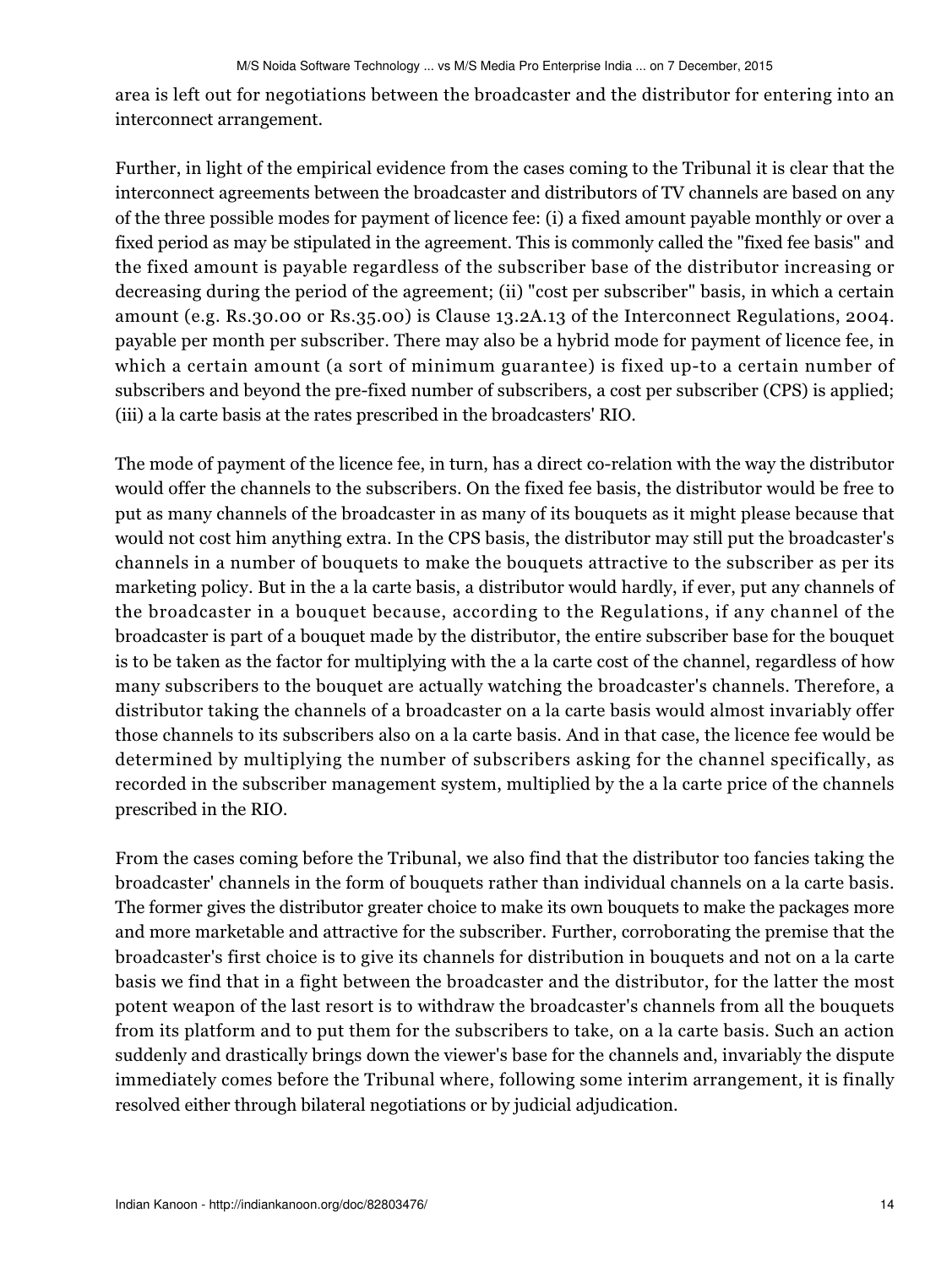The a la carte basis for the interconnect agreement is normally kept reserved by the broadcaster for the distributor with whom, for some reason it does not wish to enter into any commercial relationship but cannot outright deny the request for signals in view of the must provide mandate of the Regulations. V. The Provisions of the Regulations:

At this point we need to turn to the Regulations and see how its provisions are designed to control or encourage the different equations in the broadcasting sector as broadly indicated above. The Interconnection (Broadcasting and Cable Services) Interconnection Regulations, 2004 was notified by TRAI on 10 December 2004. It was originally designed to regulate television broadcast in analogue mode, in vogue at that time. Since inception it has undergone a number of amendments, evolving with time and keeping pace with the technological advances from transmission of TV signals in analogue mode to digital addressable mode. [Or, to put the matter less charitably, it is a patchwork of ad hoc regulatory measures, lacking in clarity and consistency and with no discernible central theme!] Be that as it may, all the provisions relevant to the issues under consideration in these proceedings are contained in clauses 3, 13.2B and 13.2A (each with a number of sub-clauses) of the Interconnection Regulations, 2004. Clause 3 contains the general provisions relating to interconnection and lays down the broad framework for the relationship between the broadcaster and the distributors as also between the top rung of distributors and the distributors of TV channels at different levels of the distribution line. Clause 13 has provisions concerning Reference Interconnect Offer for non-addressable system with which we are not concerned in this case and which, in any event, will come to end in all of urban India with effect from 1 January 2016. Clause 13.2A (which was inserted by notification dated 3 September 2007 and which came into effect on 1 December 2007) deals with Reference Interconnect Offer for the direct to home (DTH) platform. A number of its sub-clauses are made applicable, mutatis mutandis, to addressable systems other than DTH, (e.g., HITS or a digital MSO), the Reference Interconnect Offer for which is dealt with in clause 13.2B (inserted in the Regulations on 17 March 2009 and came into effect from the same date). Clauses 3, 13.2A and 13.2B, in so far as relevant for the present, are as under:

"3. General Provisions relating to Non-Discrimination in Interconnect Agreements 3.1 No broadcaster of TV channels shall engage in any practice or activity or enter into any understanding or arrangement, including exclusive contracts with any distributor of TV channels that prevents any other distributor of TV channels from obtaining such TV channels for distribution.

3.2 Every broadcaster shall provide on request signals of its TV channels on non-discriminatory terms to all distributors of TV channels, which may include, but be not limited to a cable operator, direct to home operator, multi system operator, head ends in the sky operator; [HITS operators and multi system operators shall also, on request, re-transmit signals received from a broadcaster, on a non- discriminatory basis to cable operators.] PROVIDED that this provision shall not apply in the case of a distributor of TV channels having defaulted in payment.

PROVIDED further that any imposition of terms which are unreasonable shall be deemed to constitute a denial of request [PROVIDED ALSO that the provisions of this sub-regulation shall not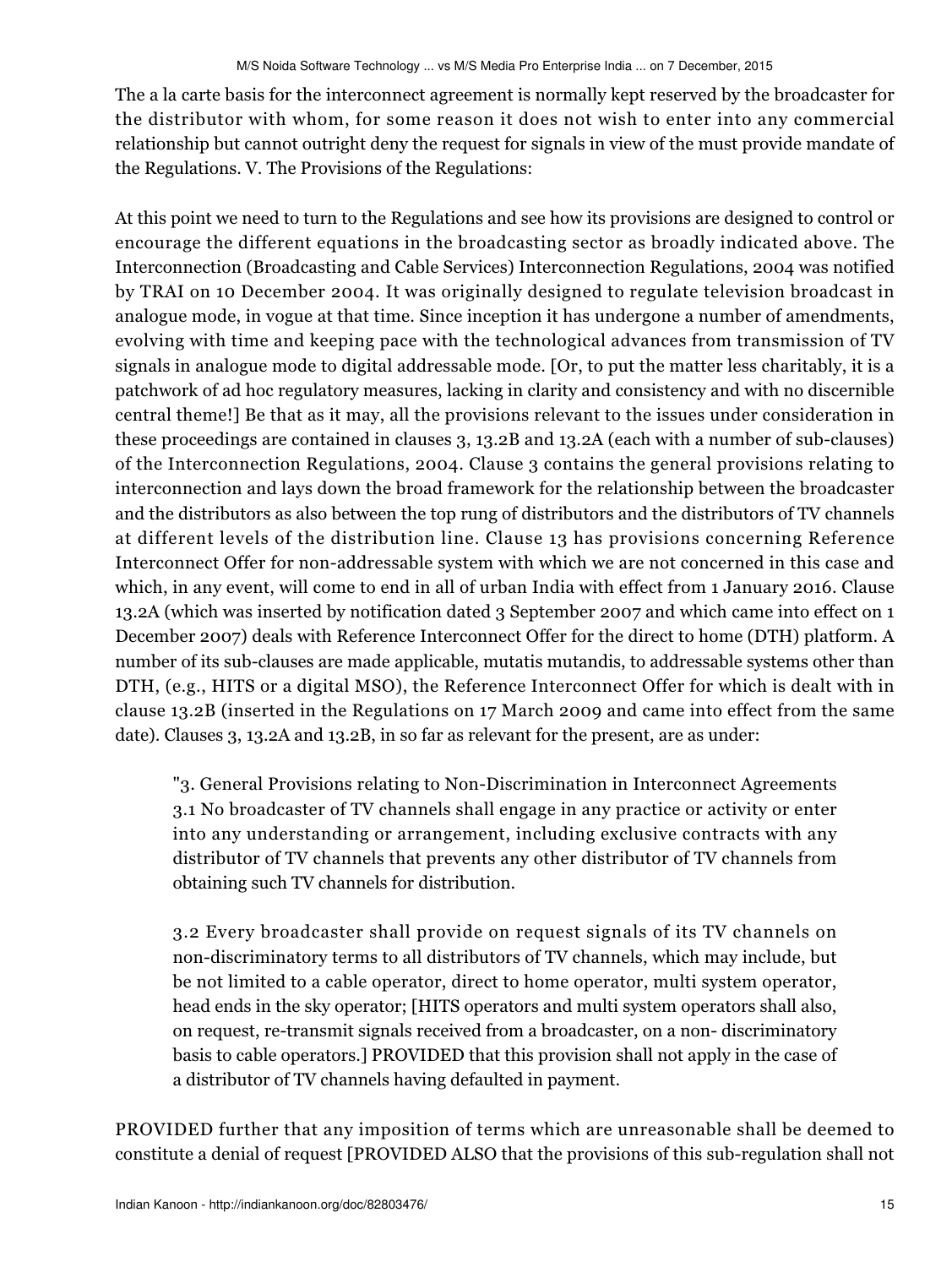apply in the case of a distributor of TV channels, who seeks signals of a particular TV channel from a broadcaster, while at the same time demanding carriage fee for carrying that channel on its distribution platform.] [Explanation 1] xxxxxxx [Explanation 2 ] $xxxxxx$  [3.3 xxxxxxx] [Explanation] xxxxxxx [3.4] xxxxxx [3.5 Any [broadcaster, multisystem operator or HITS operator, as the case may be] or any agent/ any other intermediary of the [broadcaster, multisystem operator or HITS operator, as the case may be] to whom a request for providing TV channel signals is made, should either provide the signals on mutually agreed terms to the distributor of TV channels who is seeking signals, or specify the terms and conditions on which they are willing to provide TV channel signals, in a reasonable time period but not exceeding sixty days from the date of the request. In case, the [broadcaster, multisystem operator or HITS operator, as the case may be] or any agent/ any other intermediary of the [broadcaster, multisystem operator or HITS operator, as the case may be] to whom a request for providing TV channel signals is made, turns down the request for TV channel signals, the reasons for such refusal must also be conveyed within sixty days from the date of the request for providing TV channel signals so as to enable the distributor of TV channels to agitate the matter at the appropriate forum. Explanation: The time limit of sixty days shall also include time taken by the broadcaster to refer the distributor of TV channels, who has made a request for signals, to its agent or intermediary and vice versa.] [3.6] The volume related scheme to establish price differentials based on number of subscribers shall not amount to discrimination if there is a standard scheme equally applicable to all similarly based distributors of TV channel(s).

[Explanation: "Similarly based distributor of TV channels" means distributors of TV channels operating under similar conditions. The analysis of whether distributors of TV channels are similarly based includes consideration of, but is not limited to, such factors as whether distributors of TV channels operate within a geographical region and neighbourhood, have roughly the same number of subscribers, purchase a similar service, use the same distribution technology.

For the removal of doubts, it is further clarified that the distributors of TV channels using addressable systems including DTH, IPTV and such like cannot be said to be similarly based vis-à-vis distributors of TV channels using non addressable systems.] 3.7 xxxxxxx [13.2B Reference Interconnect Offers for addressable systems other than direct to home service.

13.2B.1 Every broadcaster, providing broadcasting services before the date of commencement of the [Telecommunication (Broadcasting and Cable Services) Interconnection (Sixth Amendment) Regulations, 2010 (4 of 2010)]and continues (sic) to provide such services after such commencement shall, within thirty days from the date of such commencement, submit its Reference Interconnect Offer specifying, inter-alia, the technical and commercial terms and conditions including those listed in Schedule III for interconnection with addressable systems other than -----

- a) cable service in areas notified by the Central Government under sub-section (1) of section 4A of the Cable Television Networks (Regulation) Act, 1995 (7 of 1995);
- (b) the direct to home service, to the Authority.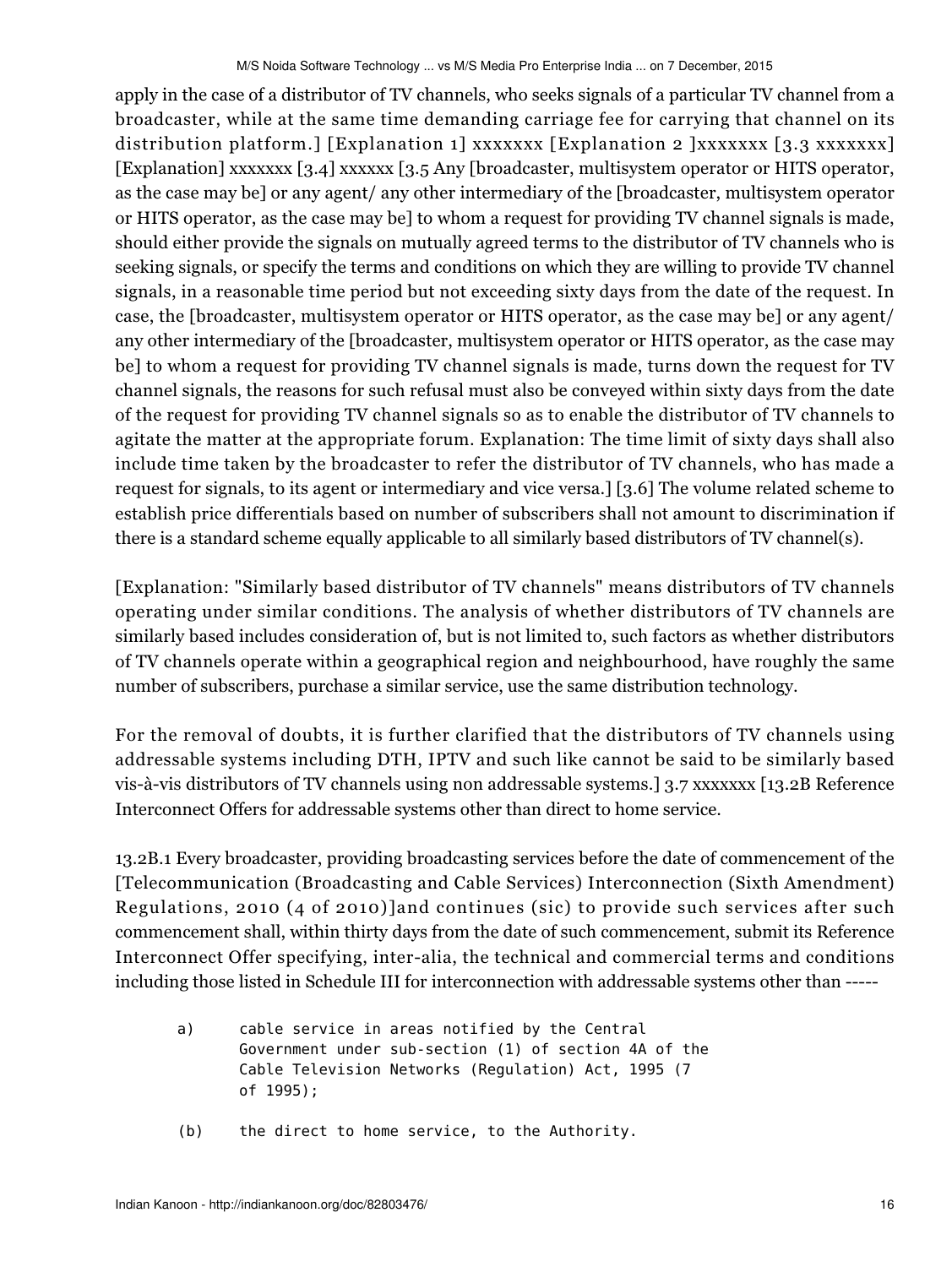## 13.2B.2 Every broadcaster, who begins to provide broadcasting

services after the date of commencement the [Telecommunication (Broadcasting and Cable Services) Interconnection (Sixth Amendment) Regulations, 2010 (4 of 2010)]shall, within thirty days of such commencement or before providing such services, whichever is later, submit to the Authority, its Reference Interconnect Offer specifying therein the technical and commercial terms and conditions referred to in sub-regulation 13.2B.1 and publish the same, before or simultaneously with such intimation, on its website.

13.2B.3 The provisions of regulations 13.2A.1, 13.2A.2, 13.2A.4, 13.2A.5, 13.2A.6, 13.2A.7, 13.2A.8, 13.2A.9, 13.2A.10, 13.2A.11, 13.2A.12 and 13.2A.13, relating to Reference Interconnect Offers for direct to home service, shall apply, mutatis mutandis, to such a Reference Interconnect Offer for interconnection with addressable systems other than cable service in areas notified by the Central Government under sub-section (1) of section 4A of the Cable Television Networks (Regulation) Act, 1995 (7 of 1995) and the direct to home service:

Provided that a broadcaster may have different Reference Interconnect Offers for different types of addressable systems. 13.2B.4 Any distributor of TV channels using an addressable system for distribution of TV channels seeking interconnection with a broadcaster in terms of the Reference Interconnect Offer referred to in regulation 13.2B.1 or 13.2B.2, as the case may be, shall ensure that the addressable system being used for distribution of TV channels satisfies the minimum specifications for addressable systems as specified in Schedule IV to these regulations:

Provided that in cases where a broadcaster is of the opinion that the addressable system being used for distribution of TV channels does not satisfy the minimum specifications for addressable systems as specified in Schedule IV to these regulations, upon being informed of such opinion by the broadcaster, the distributor of TV channels shall get the addressable system audited by M/s. Broadcast Engineering Consultants India Ltd., or any other agency as may be notified by the Authority from time to time for the purpose of such audit and obtain a certificate to the effect that the addressable system being used for distribution of TV channels satisfies the minimum specifications for addressable systems as specified in Schedule IV to these regulations:

Provided further that the finding of M/s. Broadcast Engineering Consultants India Ltd., or any other agency notified by the Authority in this regard, as the case may be, based on such audit as referred to in the first proviso, about the addressable system being used for distribution of TV channels satisfying or not satisfying the minimum specifications for addressable systems as specified in Schedule IV to these regulations, shall be final.] [13.2A Reference Interconnect Offers for direct to home service. [13.2A.1 Every broadcaster, providing broadcasting services before the date of commencement of the [Telecommunication (Broadcasting and Cable Services) Interconnection (Sixth Amendment) Regulations, 2010 (4 of 2010)]and continues to provide such services after such commencement shall, within thirty days from the date of such commencement, intimate to all the direct to home operators existing on that date and coming into existence within the said period of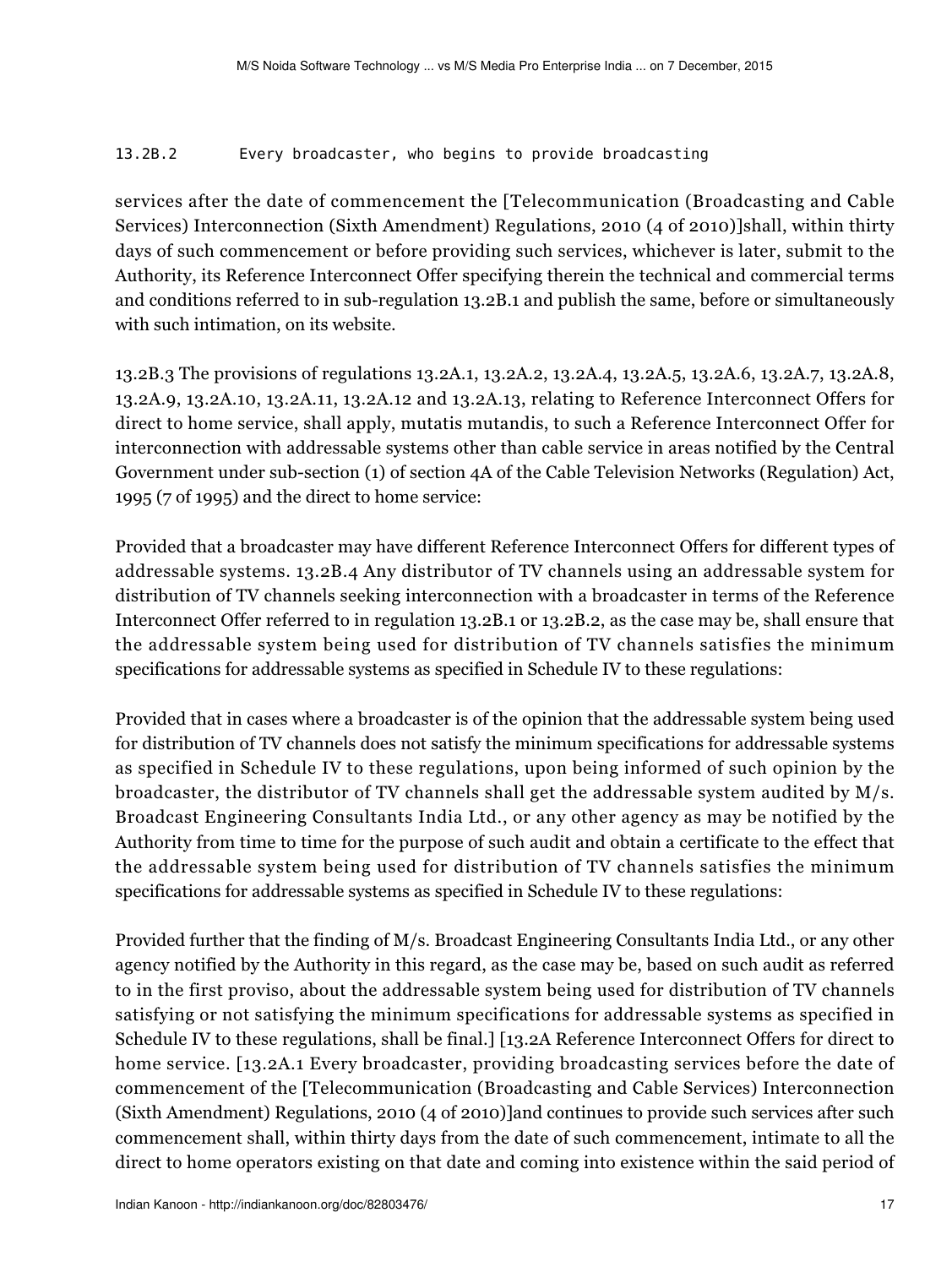thirty days, its Reference Interconnect Offer specifying, inter-alia, the technical and commercial terms and conditions for interconnection for the direct to home platform, including the terms and conditions listed in Schedule-III to these regulations.

Provided that no broadcaster shall, directly or indirectly, compel any direct to home operator not to make available its direct to home service to any class of subscribers including commercial subscribers. Provided further that a broadcaster may have a different Reference Interconnect Offer for supply of signals by the direct to home operators----

- (a) to the following categories of commercial subscribers, namely:-
- (i) hotels with rating of three star and above;

(ii) heritage hotels (as described in the guidelines for classification of hotels issued by Department of Tourism, Government of India);

(iii) any other hotel, motel, inn, and such other commercial establishment providing board and lodging and having fifty or more rooms; and

(b) in respect of programmes of such broadcaster, shown on the occasion of a special event for common viewing, at any place registered under the Entertainment Tax Law and to which access is allowed on payment basis for a minimum of fifty persons.

Explanation: For removal of doubts, it is clarified that the reference interconnect offer containing various terms and conditions including commercial terms, published by a broadcaster for provision of signals to ordinary subscribers shall apply to provision of signals to commercial subscribers not specified in the second proviso.] 13.2A.2 Every broadcaster shall publish a copy of the Reference Interconnect Offer, referred to in sub regulation13.2A.1, on its website:

PROVIDED that any broadcaster, who had intimated or published on its website, before the commencement of [the [Telecommunication (Broadcasting and Cable Services) Interconnection (Sixth Amendment) Regulation, 2010 (4 of 2010)], any Reference Interconnect Offer, shall modify such Reference Interconnect Offer so as to be in conformity with the Reference Interconnect offer referred to in regulation 13.2A.1 and publish the same as required under this sub-regulation.

13.2A.4 Every direct to home operator, who has been granted a licence after [thirty days] from the date of commencement of [the [Telecommunication (Broadcasting and Cable Services) Interconnection (Sixth Amendment) Regulations, 2010 (4 of 2010)], may request a broadcaster for being provided with a copy of Reference Interconnect Offer of such broadcaster and such broadcaster shall, within ten working days from the date of receipt of such a request, provide the same to the direct to home operator. 13.2A.5 Every broadcaster, who makes any modification to its Reference Interconnect Offer referred to in sub-regulation 13.2A.1 or sub-regulation 13.2A.3, shall, immediately after such modifications, intimate to all the direct to home operators such modifications so made to its Reference Interconnect Offer: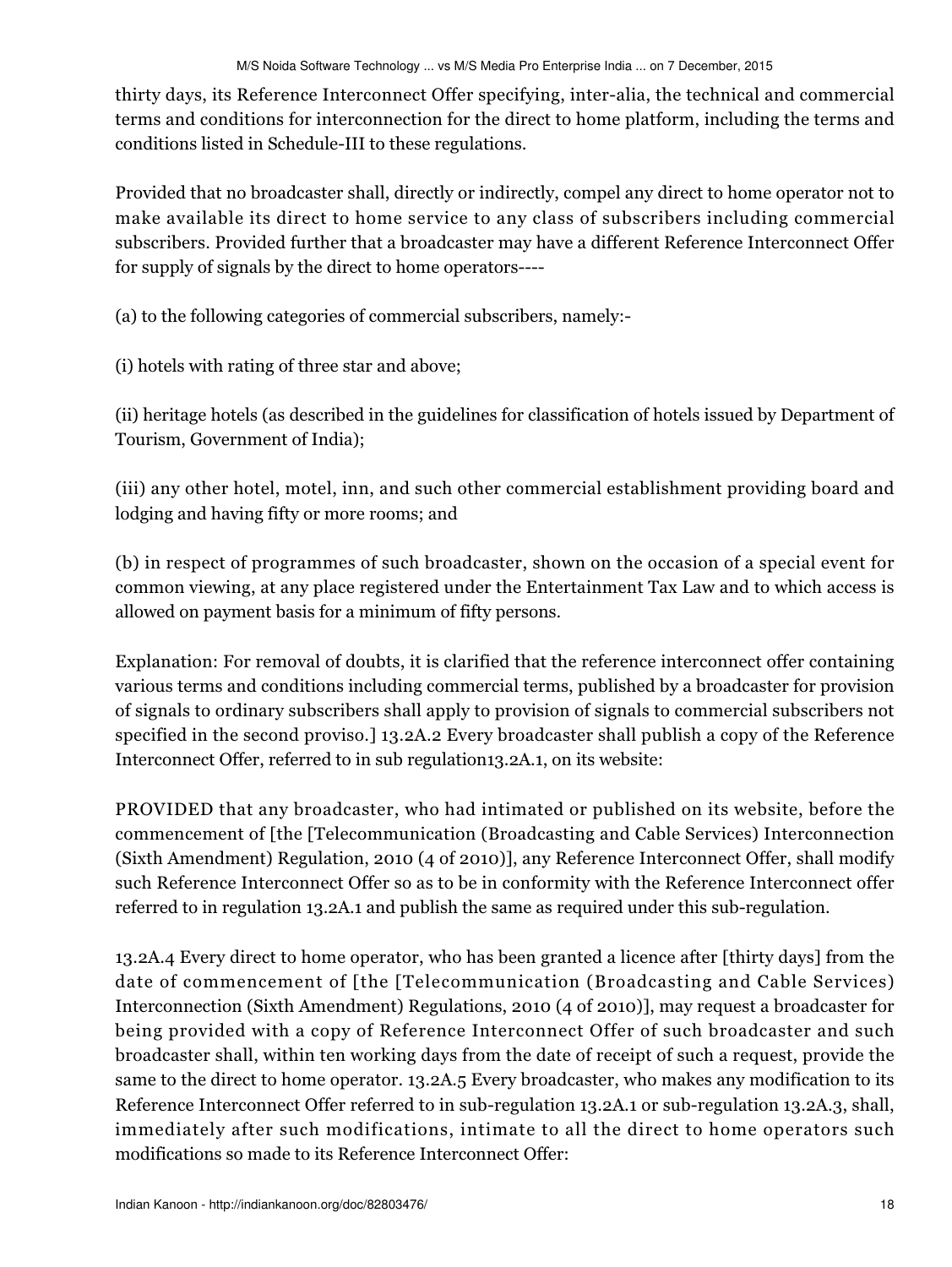PROVIDED that all such modifications shall be published and exhibited on its website in the same manner as the Reference Interconnect Offer had been intimated to the direct to home operators and published on the website of the broadcasters. 13.2A.6 Agreements between the broadcasters and direct to home operators.

(1) The Reference Interconnect Offer of a broadcaster referred to in clause 13.2A.1 or 13.2A.3 or 13.2A.5, as the case may be, and intimated to the direct to home operators and published by the broadcaster on its website shall be the basis for all interconnection agreements to be entered into between the broadcaster and direct to home operators:

PROVIDED that the broadcaster may enter, on non discriminatory basis, into agreements with different direct to home operators modifying the Reference Interconnect Offer on such terms and conditions as may be agreed upon between them:

PROVIDED FURTHER that in case a broadcaster had entered, before the commencement of [the [Telecommunication (Broadcasting and Cable Services) Interconnection (Sixth Amendment) Regulations, 2010 (4 of 2010)], into an agreement with any direct to home operator and publishes, subsequently, its Reference Interconnect Offer (including its modifications) under said regulations, such broadcaster shall, after publication of the said offer, give an option to such direct to home operator to either enter into an agreement in accordance with these regulations or continue with the agreement entered before such commencement till its validity.

(2) xxxxxxx (3) xxxxxxxxx 13.2A.7 Time limit for entering into agreements between the broadcasters and direct to home operators (1) Every broadcaster shall, within a period of forty-five days from the date of receipt of request from a direct to home operator for entering into interconnection agreement or for modification of an interconnection agreement already entered, shall enter into an agreement, or, modify such agreement already entered, with such direct to home operator, in accordance with the Reference Interconnect Offer published under these regulations. (2) In case a broadcaster intimates any modification as referred to in regulation 13.2A.5, the agreement referred to in sub-regulation (1) shall be modified at the option of the direct to home operator, in the same manner as that of entering into of an agreement under sub- regulation (1).

13.2A.8 In case the broadcaster and the direct to home operator fail to enter into an interconnection agreement, then both of them may jointly, without prejudice to the provisions of section 14A of the Act, at any time, request the Authority to facilitate in the process for entering into an interconnection agreement.

13.2A.9 Nothing contained in clause 13.2A.8 shall be construed to take away any legal right conferred upon the broadcaster and the direct to home operator under any law for the time being in force and either of them may, at any time during the facilitation process, exercise such right conferred upon them under any law for the time being in force.

13.2A.10 Nothing contained in clause 13.2A.8 or 13.2A.9 shall apply to any matter or issue for which ---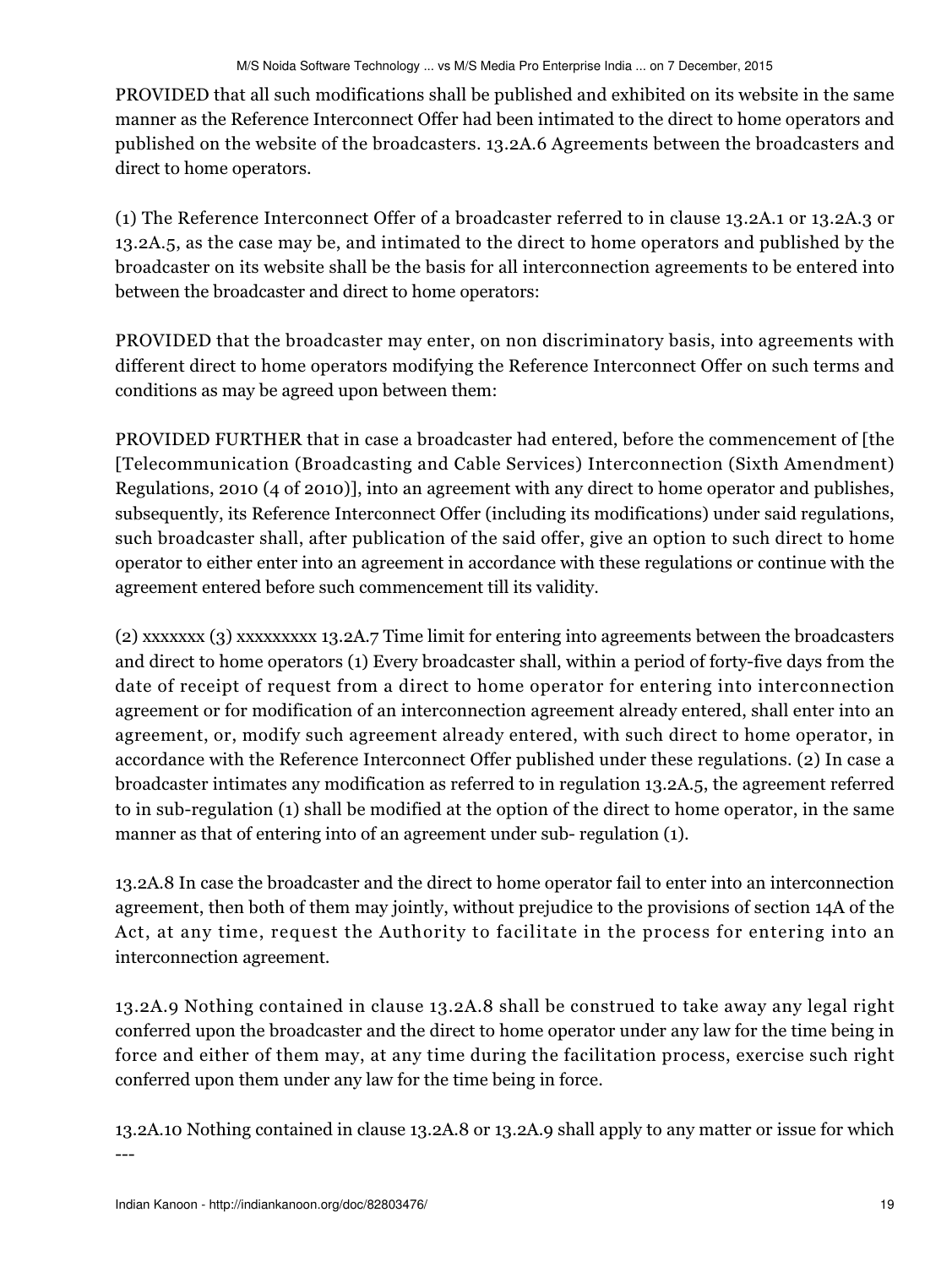| (a)                | any proceedings are pending before any court or<br>tribunal under the Act or any other law for the time<br>being in force; or  |
|--------------------|--------------------------------------------------------------------------------------------------------------------------------|
| (b)                | a decree, award or an order has already been passed by<br>any competent court or tribunal or Authority, as the<br>case may be. |
| 13.2A.11<br>basis. | Compulsory offering of channels on a-la-carte                                                                                  |

 It shall be mandatory on the part of the broadcasters to offer pay channels on a-la-carte basis to direct to home

operators and such offering of channels on a-la-carte basis shall not prevent the broadcaster from offering such pay channels additionally in the form of bouquets:

M/S Noida Software Technology ... vs M/S Media Pro Enterprise India ... on 7 December, 2015

PROVIDED that no broadcaster shall, directly or indirectly, compel any direct to home operator to offer [any channel or channels or bouquet]or bouquets offered by the broadcaster to such operator in any package or scheme being offered by such direct to home operator to its direct to home subscribers.

13.2A.12 The rates for pay channels on a-la-carte basis and rates for bouquets shall be subject to the following conditions, namely:-

(a) The sum of the a-la-carte rates of the pay channels forming part of such a bouquet shall in no case exceed one and half times of the rate of that bouquet of which such pay channels are a part; and

(b) the a-la-carte rates of each pay channel, forming part of such a bouquet, shall in no case exceed three times the average rate of a pay channel of that bouquet of which such pay channel is a part and the average rate of a pay channel of the bouquet be calculated in the following manner, namely:-

If the bouquet rate is Rs. 'X' per month per subscriber and the number of pay channels is 'Y' in a bouquet, then the average pay channel rate of the bouquet shall be Rs. 'X' divided by number of pay channels 'Y'.

13.2A.13 Every direct to home operator, who, after the commencement of the Telecommunication (Broadcasting and Cable Services) Interconnection (Fourth Amendment) Regulation, 2007 (9 of 2007), opts for one bouquet or more bouquets (hereafter referred to as the opted bouquet) offered by a broadcaster, may decide the packaging of the channels from such bouquet or bouquets which may be offered by it to its direct to home subscribers:

PROVIDED that in a case where a direct to home operator--

(a) does not offer such opted bouquet as a whole to its direct to home subscribers but offers to such subscribers only certain channels comprised in such opted bouquet ; or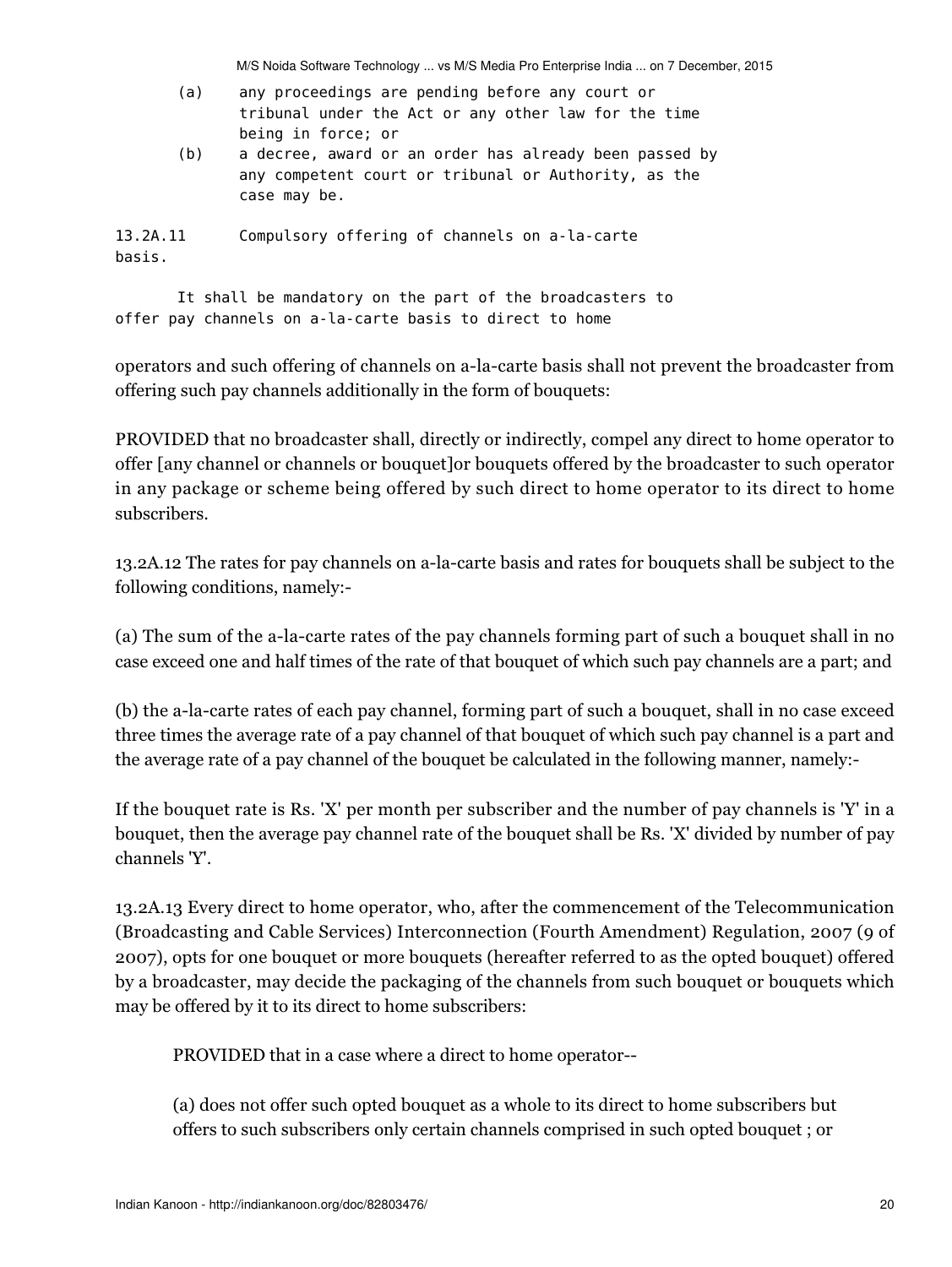(b) packages the channels comprised in such opted bouquet in a manner resulting in different subscriber base for different channels comprised in such opted bouquet, then, the payment, to the broadcaster for such entire opted bouquet by the direct to home operator, shall be calculated on the basis of the subscriber base for the channel which has the highest subscriber base amongst the channels comprised in that bouquet.]"

[The portions in the above provisions of the Regulations shown in the bold font are relied upon by the petitioner and those interveners who argued for limiting the scope of mutual negotiations and to bring it within the confines of the broadcasters RIO; portions shown in the different font and italicized are relied upon by the broadcasters and those interveners who argued for not putting any limitation or control over mutual negotiations for entering into an agreement] VI. Consideration of the Issues:

We now proceed to consider the six issues framed above in light of the submissions of the counsel for the different parties and the provisions of the Regulations.

# VI. a. Issue no. 1:

Dr. Singhvi learned Senior Counsel, appearing for Star India Private Limited, prefaced his submissions on the merits of the issues arising in the case by first urging the Tribunal not to adjudicate upon the questions framed by order dated 30 July 2015 because, according to Dr. Singhvi, those questions did not arise in any dispute between the petitioner and Star. He, though, did not elaborate on the reasons for saying that the questions framed by the Tribunal did not arise in the case. We are unable to accept, or to be candid even to follow the statement made by the learned counsel. The repeated request by the petitioner to engage in any negotiation was summarily rejected, first by Media Pro and then by Star and Taj and for getting their signal the only option given it was to sign their respective RIOs. Thus, what directly arises for consideration in the case is the rights and liabilities of the parties when a distributor approaches a broadcaster, seeking its signals for distribution. The questions framed by the Tribunal merely highlighted the different aspects of the issue within the framework of the Interconnect Regulations. Those questions, and indeed the issues framed earlier in this judgment, arise out of matters that are squarely in dispute in these proceedings, and therefore require to be decided by the Tribunal.

# VI. b. Issues nos.2 and 3:

Dr. Singhvi strongly argued that the Interconnect Regulations, 2004 never intended to take away the broadcaster's right to freedom-of-contract and the ancillary right to mutual negotiations. He submitted that any interpretation of the Interconnect Regulations impinging upon mutual negotiations would be an infringement of the broadcasters' right to freedom-of-contract and the concomitant right to free negotiations guaranteed under Article  $19(1)(g)$  and Article 300A of the Constitution. Further, both Dr. Singhvi and Mrs. Pratibha Singh, Senior Advocate, appearing for Taj contended that the provisions of the Regulations must be so interpreted as to give primacy to the negotiated agreement (fully preserving the broadcaster's right to mutual negotiations) over an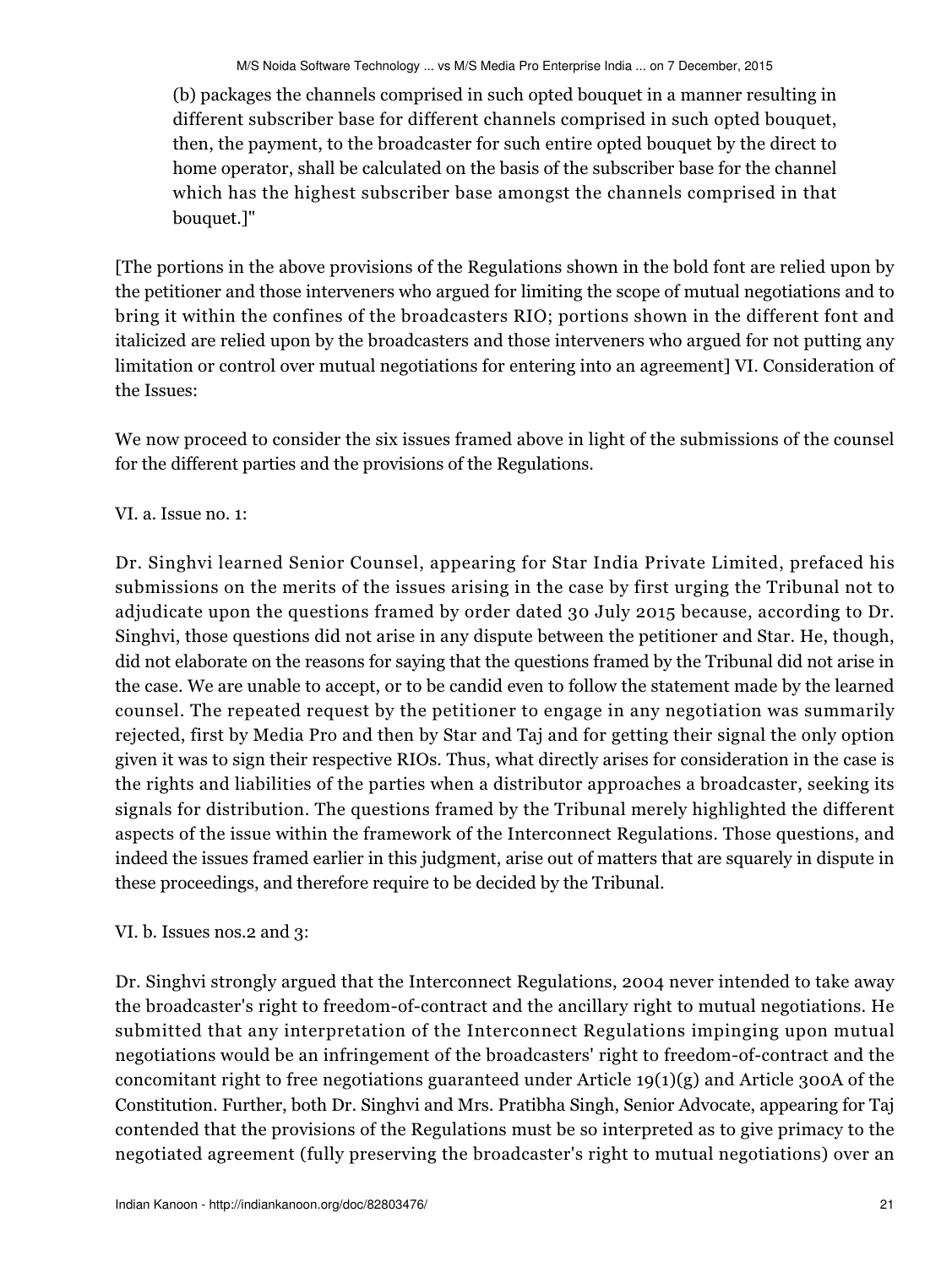agreement regulated by RIO, so as to be in harmony with the scheme of the Copyright Act.

The arguments based on the principle of freedom-of-contract, to our mind, show more than substance, a determination to press, over and over again, though unsuccessfully, the same arguments before different courts. It is now well settled that the freedom-of-contract is neither an absolute right nor an immutable principle. From among a very large number of decisions of the Supreme Court concerning industrial and labour laws, employment legislation, rent restriction Acts, public trust doctrine etc. suffice here to notice only two decisions, one in Salar Jung Sugar Mills Ltd Vs. State of Mysore12 and the other in Reliance Natural Resources Ltd Vs. Reliance Industries Ltd13. In Salar Jung a seven Judges Bench of the Supreme Court, rejecting the pleas based on freedom-of-contract held and found that the transaction, though taking place compulsorily under the rigid provisions of the Sugar Control Orders, (that were far more restrictive and stringent than any provision of the Interconnect Regulations and) that practically allowed no room for any mutual negotiations, yet constituted the contract of sale of goods for levy of taxes. In Reliance Natural Resources Ltd., the Supreme Court 1972(1)SCC23 2010(7)SCC1 accorded supremacy to the public trust doctrine evolved to interpret the Constitutional provision over the contractual rights of the parties.

Even in respect of the broadcasting laws the freedom-of-contract argument has already been tested and repelled by the courts and the matter is no longer res integra. In Star India P Ltd Vs Telecom Regulatory Authority &Ors14, the very same broadcaster sought to challenge (i) the proviso to Section 2(1)(k) of the TRAI Act, (ii) the Interconnect Regulations, 2004 and (iii) a host of tariff orders framed by TRAI. The provision of the Act, the Regulations and the tariff orders were assailed on grounds of freedom of contract [Article 19(1)(g)] and the right to property (Article 300A), as were urged before us, and additionally on ground of the even higher right to freedom of speech and expression guaranteed under Article 19(1)(a) of the Constitution. A Division Bench of the Delhi High Court held that the Writ Petition filed by Star, being a company, was not maintainable but nonetheless, went on to consider the questions raised before it and on which the Court had held extensive arguments. It rejected all grounds of challenge, including those invoking Articles 19 (1)(a) and 19(1)(g) (see paragraph 41 of the judgment). In paragraph 49 of the judgment the High Court further held as under:

"49. Furthermore, the TRAI is clearly competent to prescribe the conditions and tariff impugned before us by virtue of the TRAI Act itself. We have already upheld the legality of Section 2(1)(k), the consequence of 2007SCC On Line Del 951 which is that broadcasting is undeniably and unassailably covered by that statute. TRAI accordingly is expected to make recommendation inter alia in respect of "measures to facilitate competition and promote efficiency in the operation of telecommunication services so as to facilitate growth in service [see Section  $11(1)(a)(iv)$ ]". TRAI must regulate arrangements amongst service providers of sharing their revenue derived from providing telecommunication services [see Section 11(1)(b)(iv)] and generally to perform such other function including such administrative and financial functions as may be entrusted to it by the Central Government as may be necessary to carry out the provisions of the Act [see Section  $11(1)(d)$ ]. However, on perusal of Section 11 (2)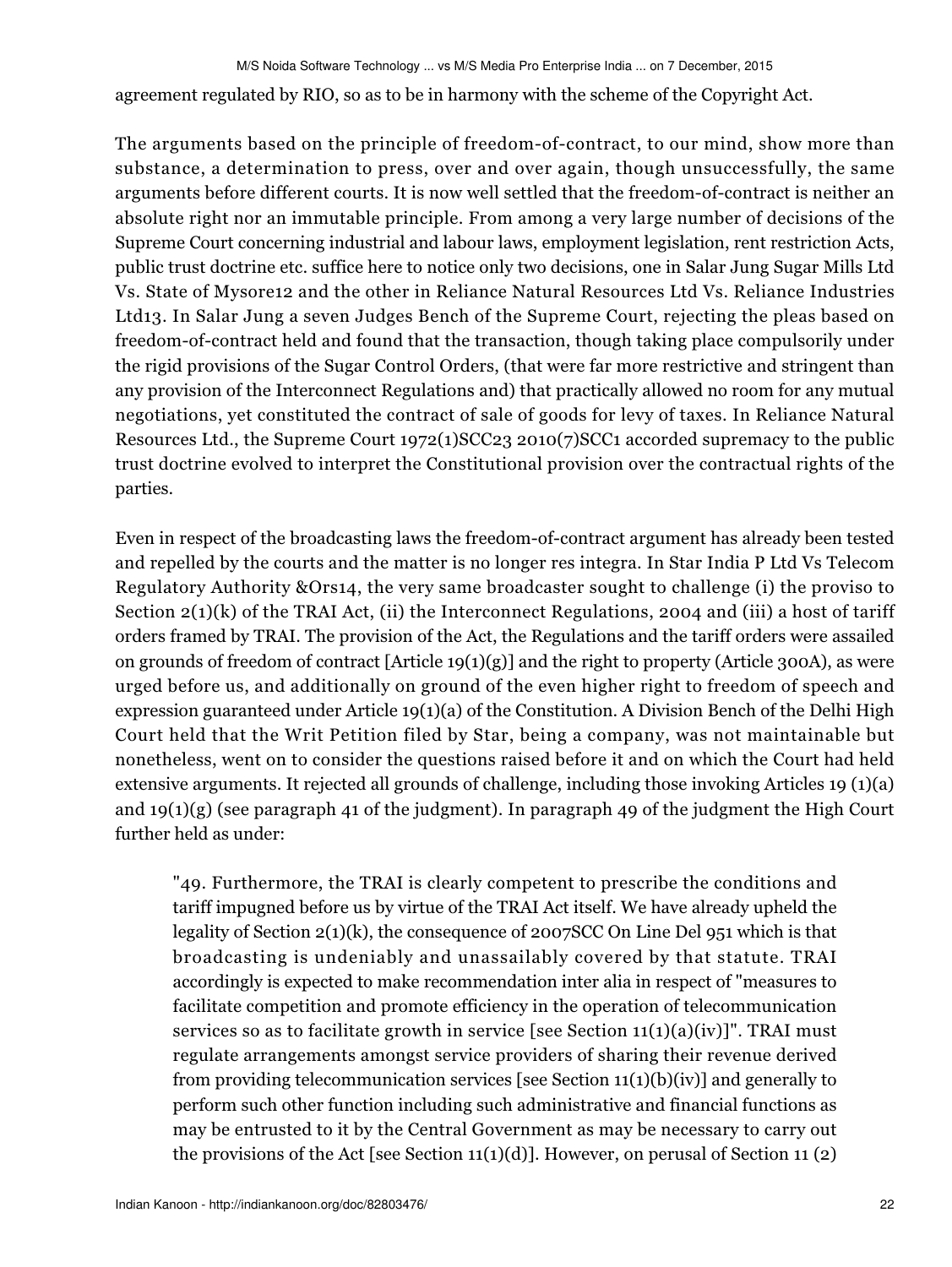there is no scope for any controversy concerning the competence of the TRAI to prescribe the impugned rates at which telecommunication services are to be provided. Therefore, de hors the CTN Act and the CTN Rules TRAI is otherwise competent to fix tariffs, as also to prescribe the Standard Interconnection Agreements."

The High Court then went on to reject Star's challenge to some specific provisions under the Regulations, e. g., in regard to restrictions on disconnection of TV channel signal.

In regard to the earlier decision of the Delhi High Court in Mahanagar Telephone Nigam Ltd Vs. Telecom Regulatory Authority of India 15 , (on which much reliance has been placed by Mrs. Pratibha Singh and Mr. Sibal, learned Senior Counsel, appearing for one of the intervenors), the Court observed that after the Mahanagar Telephone Nigam decision, the TRAI Act was amended, and the impugned Interconnect Regulation was issued thereafter in which Regulation 4 was substituted in place of the earlier Regulation. The Court observed that "in AIR2000 Delhi208 view of the subsequent events, it is not open to the petitioner to contend that the said decision continues to hold the field."

A Special Leave Petition filed against the judgment was dismissed by the Supreme Court by order dated 3 January 2008 observing that there was "no merit" in it, though leaving the question open in regard to the maintainability of the writ petition before the High Court.

Even while TRAI's jurisdiction to regulate the broadcasting sector was under challenge in the above case before the Delhi High Court, certain notifications making amendments in the Interconnect Regulations 2004 framed by TRAI were sought to be challenged, in appeals before the Tribunal. TRAI issued notifications dated 24 August 2006 and 31 August 2006 making certain amendments in the Interconnect Regulations 2004 relating to the Conditional Access System (CAS) regime. By notification dated 24 August 2006 the broadcaster's share in the revenue was fixed at 45% while the balance 55% was left to be divided between the MSO and the local cable operators. The notification further prescribed a Standard Interconnect Agreement(SIA) which the parties would be bound to execute in case they failed to arrive at an interconnect agreement based on mutual negotiations within ten days from the date of request for supply of signals. By notification dated 31 August 2006 the maximum retail price of a channel was fixed at Rs.5/- per month per subscriber. As may be seen the regulatory provisions regarding SIA were far more rigid and stringent than those under consideration in the present case.

The broadcasters challenged the statutory provisions enforced in areas under CAS transmission on materially the same grounds as canvassed before us. It was contended that the notification dated 31 August 2006 infringed the broadcaster's right to fix the rates for its channels and to decide about the sharing of revenue with MSO/LCOs; that the impugned notification would destroy their business model and would render their business unviable. The broadcasters felt particularly aggrieved by fixation of Rs.5/- per month per subscriber as the maximum retail price of a channel. They also felt aggrieved by the percentage of revenue sharing fixed by TRAI.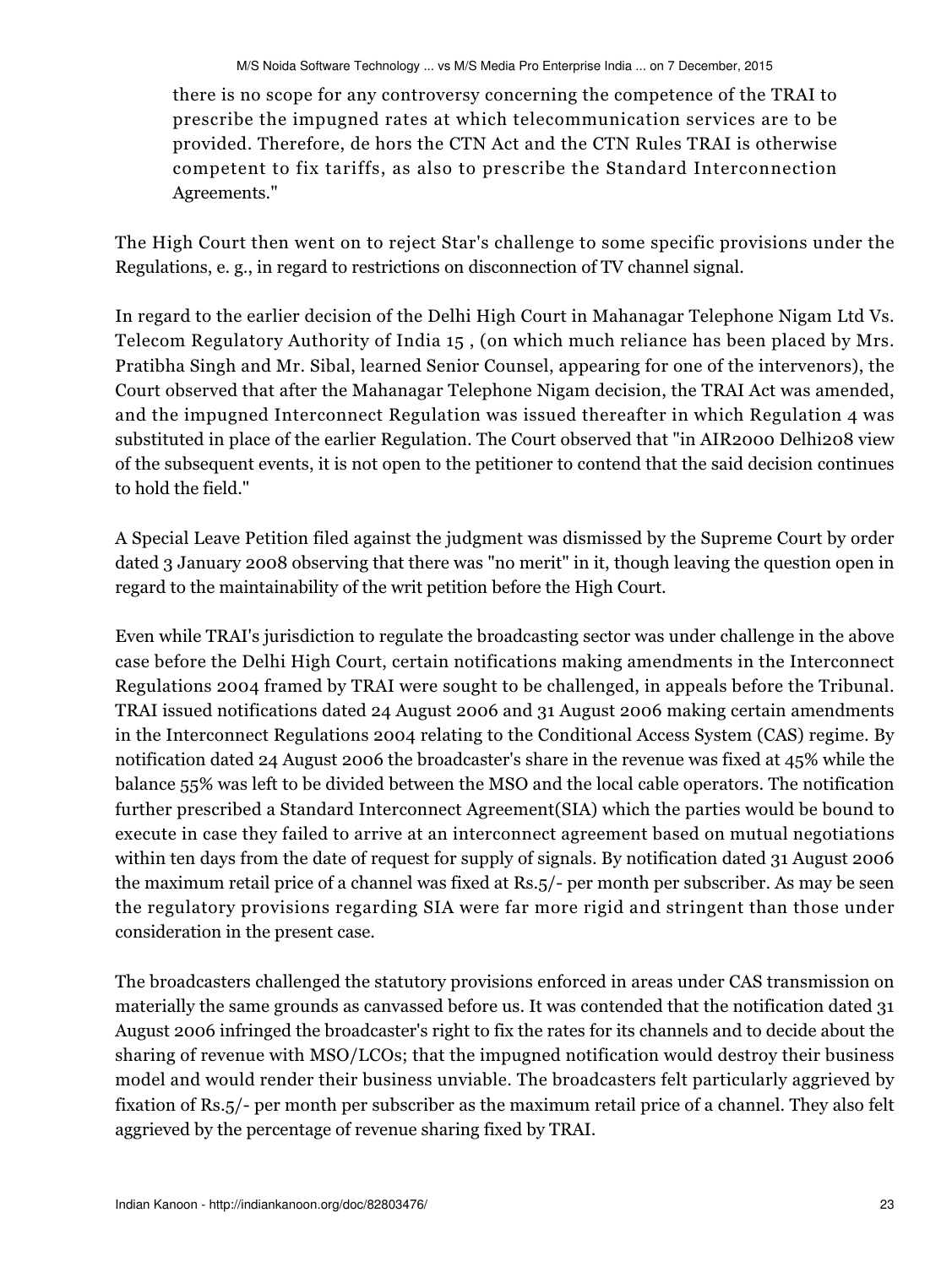The Tribunal in its judgment dated 27 February, 2007 by which all the appeals were dismissed, noted the broadcasters' submissions, assailing the impugned notifications as under:

"Cable service is neither essential commodity nor an essential service and therefore the freedom to contract in a free trade and business regime should not have been curtailed or interfered with. The notification dated 24.8.2006 provides a short time of 10 days for negotiating and arriving at mutually acceptable interconnection agreement and it prescribes that in the event of failure to do so within 10 days, the standard Interconnection Agreement in Schedule-I (between broadcaster and MSO) and in Schedule-II (between MSO and Cable Operators) shall be entered into. The period of 10 days allowed for freedom to contract is too short and it virtually amounts to compelling the parties to adopt the standard Interconnection Agreement prescribed under the Notification.

In support of the argument that Cable broadcasting is not an essential commodity and unless there is specific legislative intent to regulate it, there should have been no regulation, the submission is that there is no clear a specific legislative intent permitting regulation."

The Tribunal, referring to Section 11(2) of the TRAI Act negated the submissions and held that the legislative intent was clear and it recognized the need to regulate the broadcasting service.

The Tribunal then dealt with the broadcasters' challenge to the SIA, which, unlike RIO that is framed by the broadcaster itself, was statutorily prescribed and was thus clearly far more stringent than the provisions under consideration in this case. The SIA was challenged on the ground that it infringed the broadcasters' freedom of contract. Rejecting the submission the Tribunal held:

"Introduction of a standard format of the interconnect agreement as prescribed by the Authority has been seriously challenged. It was argued that this it (sic) curtails freedom of contract. The learned counsel for the appellants submits that in the contractual regime there is complete freedom for the parties to agree upon mutually accepted terms and conditions and there is no scope for interference by way of prescribing a standard format of agreement. So far as this argument of complete freedom to contract is concerned, first we have to note that the prescribed interconnect agreement comes into play only after the parties fail to reach an agreement on their own for which they have complete freedom. Ten days' time has been allowed to parties to negotiate. If they fail to arrive at an agreement within ten days, the prescribed agreement has to be entered into. The appellants argued that this period of 10 days is too short. We need not go into whether this period is short or whether it is sufficient. Parties may approach the TRAI for extension of the period. Secondly, Rule 10(4) of the CTN Rules, 1994 requires prescription of a standard interconnect agreement by the Authority which the broadcasters and the MSOs have to enter into in case they fail to arrive at mutually acceptable agreement. The TRAI has carried out the mandate of the Rule. The Rule is not challenged. Coming to the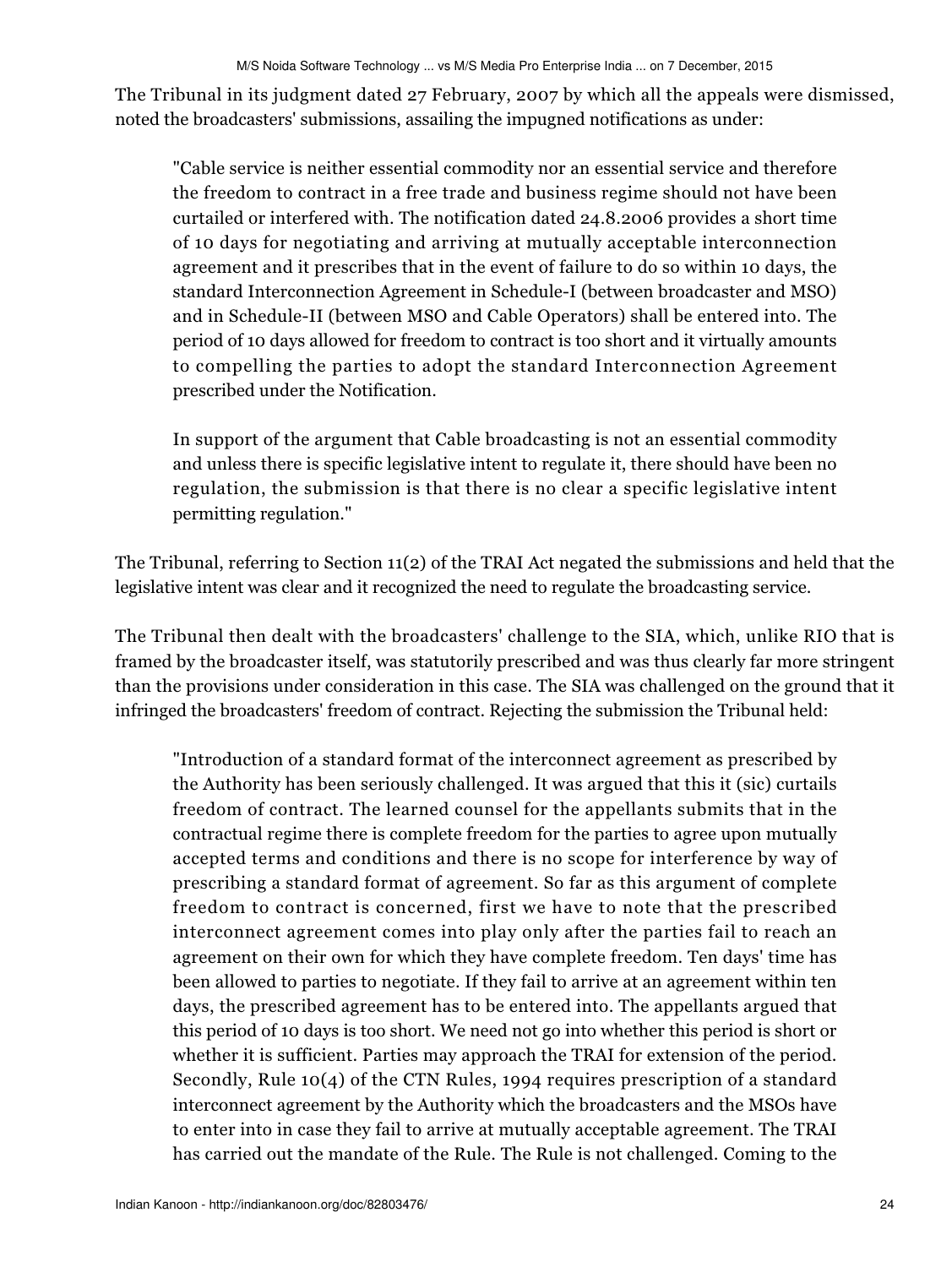argument regarding curtailment of freedom to contract, Article 19  $(1)(g)$  of the Constitution gives the parties a freedom to trade which includes freedom to contract. However, this freedom is subject to reasonable restrictions. Even at the Common Law, there was never any absolute freedom to contract, for instance, nobody could enter into a contract to do an illegal act. As the society grew, need for regulation gradually increased and inroads were made in the freedom to contract. Article 19 permits 'reasonable restrictions' being imposed in the domain of freedom of contract. The TRAI Act and the CTN Act are both primary legislations which purport to regulate the broadcasting service. They provide for reasonable restrictions. The regulation is in the interest of society. There is no challenge to these statutes. The legislation permits curtailment of freedom to contract. It is settled that freedom of contract is not available in absolute terms and it can be curtailed by legislation for justifiable reasons. Power to regulate allows reasonable restrictions on freedom to contract. The argument, therefore, is without any merit and, therefore, has to be rejected."

It is the same argument, rejected by both the High Court and this Tribunal that is once again canvassed, perhaps with some greater force and finesse, by Dr. Singhvi before us. The simple answer to Dr. Singhvi's submission is this. Broadcasting service is undeniably a service regulated by statutes in India. That being the position the freedom-of-contract is necessarily limited by Regulations and can only be exercised within the framework provided by the Regulations. The regulation of the broadcasting sector is no different in other countries and internationally similar restrictions (wholesale must offer remedy) have been imposed in the case of content16 either by means of sectoral regulations or through general Competition Law. Dr. Singhvi also submitted that the freedom of contract See judgment dated 17 February 2014 by the Court of Appeal (Civil Division) in British Telecommunication PLC and Office of Communications and others.

and mutual negotiation in interconnection matters were accorded primacy by this Tribunal and in support of the submission relied on the Tribunal's decision in Jak Communications17. The submission is, in our considered view, misconceived, as that decision is distinguishable on the ground that it rested on Section 65 of the Contract Act and estoppel principles. We thus find that the freedom-of-contract argument is unacceptable both on merits and in light of earlier precedents.

We now come to the submissions made by Mrs. Pratibha M. Singh, learned Senior Advocate appearing for Taj that in interpreting the Interconnect Regulations, primacy must be given to agreement based on mutual negotiations following the scheme of the Copyright Act 1957.

Section 39(A) of the Copyright Act does not make section 31 applicable to "broadcast reproduction rights" and it is thus true that under the scheme of the Copyright Act, "broadcast reproduction rights" do not come under compulsory licensing. However, exclusion from compulsory licensing under the Copyright Act by no means suggests that provisions requiring "must provide" of the broadcasting content on "non-exclusive and non-discriminatory" terms may not be mandated in a different set of statutes, aimed at regulating the broadcasting service. It needs to be borne in mind that under the Copyright Act there is an omission and not a prohibition or bar against compulsory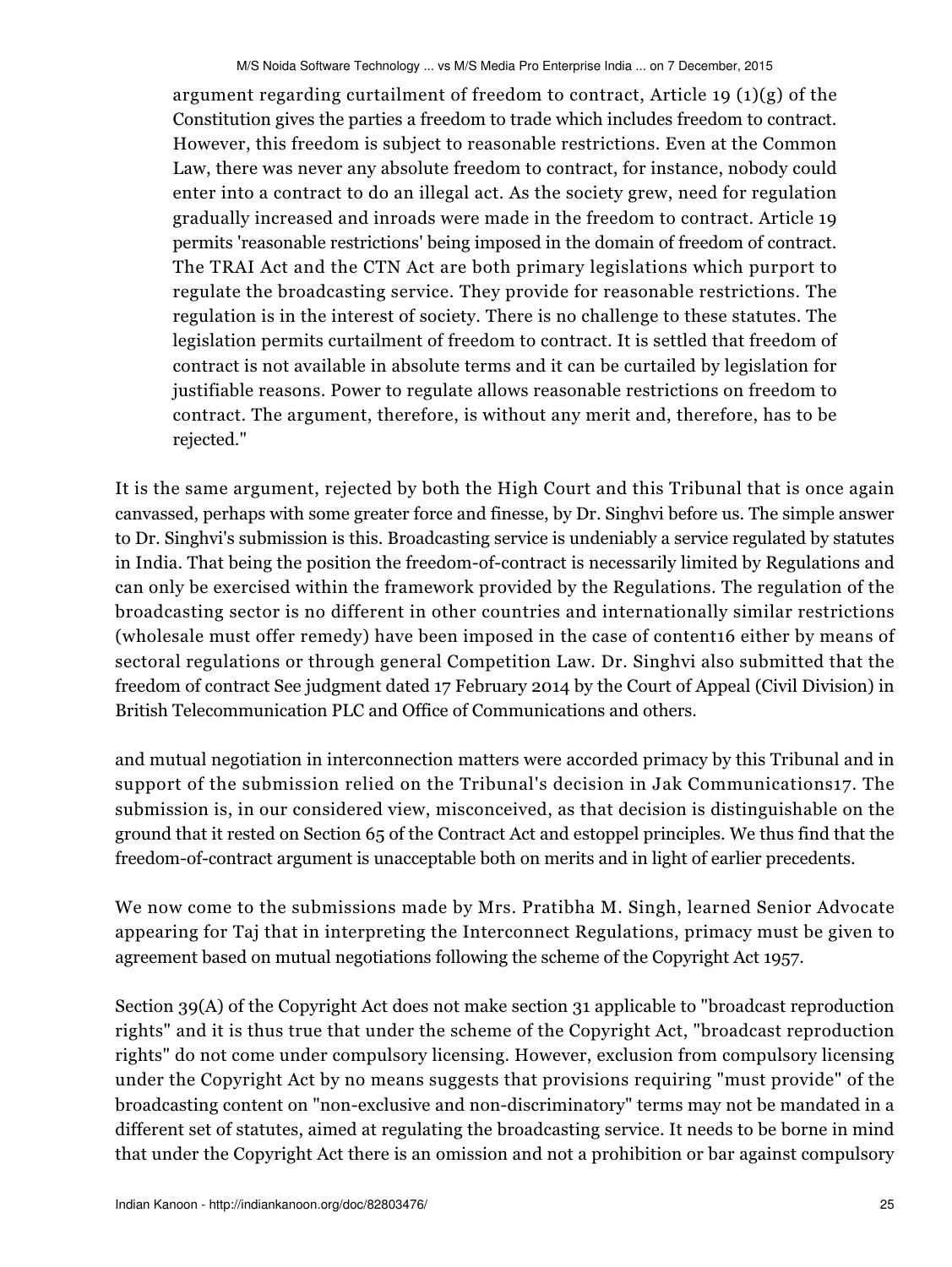licencing for "broadcasting content rights".

Petition No.151(C) of 2010 disposed of by judgment and order dated 4 February 2011. Thus, contrary to the submissions made by Mrs. Singh, the matter of compulsory licencing of "broadcasting content rights" is left open to be dealt with in a different context, by a different set of laws, regulating another area of societal demands. In case of broadcasting service the Regulator felt, and very rightly so, that "must provide' of the broadcasting content is the first step towards any meaningful regulation of the service and the omission of such a condition would give unmatched monopolistic power to the broadcaster and would leave the broadcasting service completely at its mercy. It is well settled that two central legislations may overlap on the same subject matter. And as long as there is no doubt as regards the legislative competence or the source of legislative power, the courts have consistently upheld any action taken under a certain Act in regard to a matter that may be primarily covered by another legislation 18 . Other sectoral regulators have also rejected the argument that a compulsory licensing regime can only be created under the Copyright Act and that creation of a virtual compulsory licensing regime under some other statute would be ultra vires19.

Mrs. Singh, in her rejoinder, also referred to rule 6(3) of the Cable Television Network Rules, 1994, which she submitted is necessary to understand the link between the regulatory regime that governs distributor platforms and the See Ram Chandra Mawa Lal Vs State of UP, 1984 Supp SCC 28 See decisions of Competition Commission of India dated 1 October 2014 in Case No.40 of 2012 (M/s HT Media Ltd. Vs. M/s Super Cassettes Industries Ltd.) and dated 25 May 2011 in Case No.1 of 2011 (FICCI Multiplex Association of India Vs. United Producers/Distributors Forum). copyright regime governing content. Under the scheme of the Cable Television Network Rules, DPOs are not only required to be registered under the Cable Television Network Regulation Act, they are also mandated not to carry or include any programme in their cable service in which copyright subsists, unless they have obtained a license from the owner of the copyright. Mrs. Singh submitted that owners of intellectual property in content have full freedom to commercially exploit such intellectual property rights, and rule 6(3) has been inserted into the Rules in recognition of this right. Thus, in effect and in essence, the submission is that the sectoral regulatory regime actually acknowledges and accords primacy to copyright rights in content, and ought not to be interpreted in a manner where such rights are whittled down. Having considered this submission, we are of the view that there is no impairment or impingement of copyright in the present case. First, contrary to what is submitted before us, we do not find that the RIO regime amounts to a compulsory license. Interconnect Regulations only require that the same offer be extended to all similarly situated distributors of channels. It is left to the broadcasters to design and customize their own RIO terms and conditions. They enjoy a large measure of freedom in the manner in which such RIOs are framed, naturally within the framework of the applicable Regulations. Second, far more intrusive Regulations - such as those prescribing a mandatory sharing ratio for CAS areas - have been upheld in the past, and if those Regulations are permissible, there is no reason to find any fault with a far less intrusive Regulation which gives broadcaster ample freedom in the manner in which its RIO is made. Third, the inclusion of Rule  $6(3)$  is mainly to protect against piracy. It is but trite to state that no programme must be shown without entering into an agreement with the copyright owner. All that the Regulations do is to create a non-discriminatory regime where a broadcaster must offer the same terms to every distributor who wishes to enter into such an agreement. This does not, in our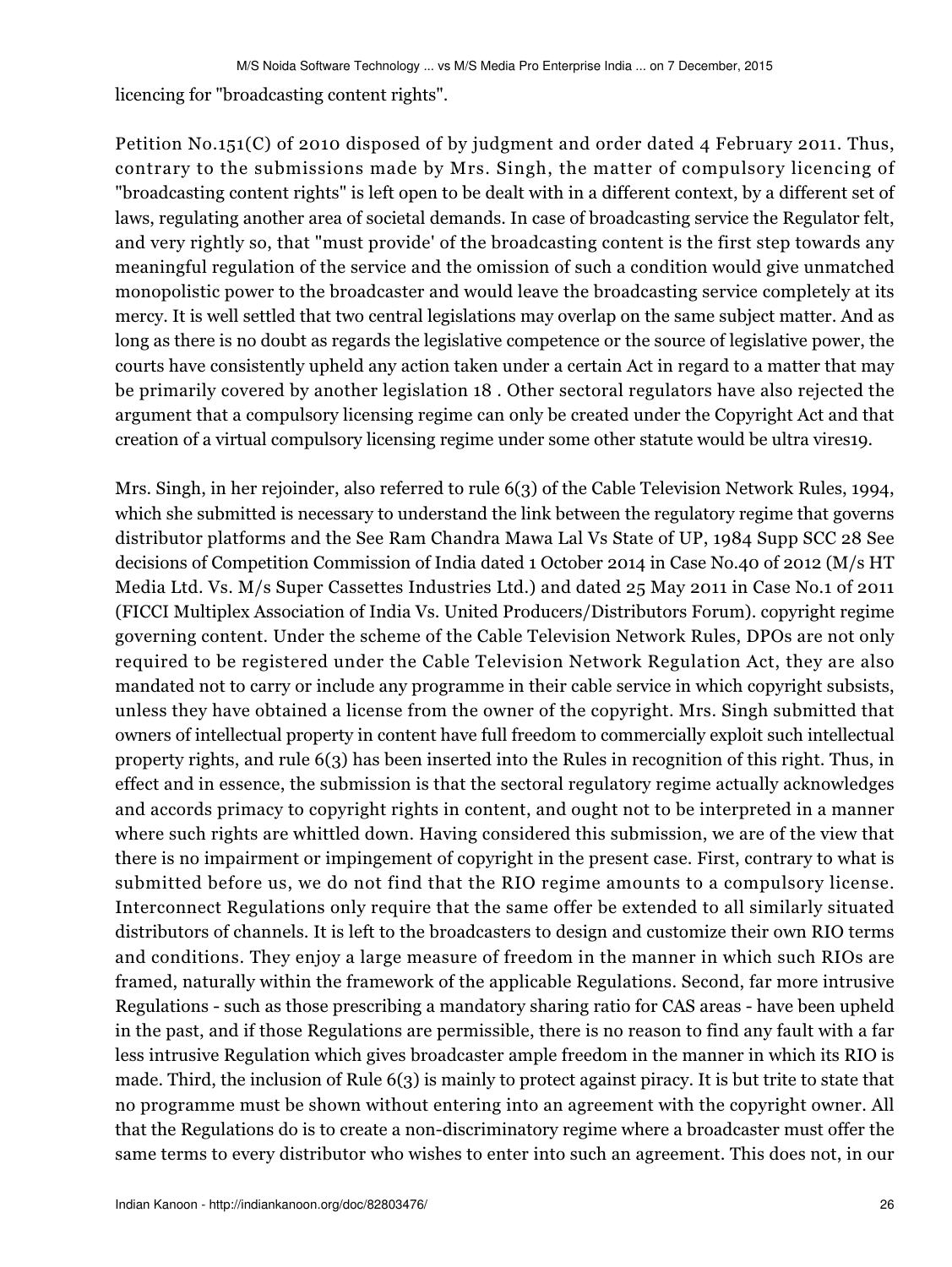view, undermine in any way the copyright that vests in the content owners.

We, therefore, find no merit or substance in arguments based on the principle of freedom-of-contract and the provisions of the Copyright Act and accepting the submission of the amicus curiae we hold that the Interconnect Regulations 2004 must be interpreted on their own terms applying normal methods of statutory interpretation.

VI. c. Issue 4 Dr. Singhvi contended that the Regulations contemplate two independent and parallel regimes - namely, mutually negotiated contracts and RIO based agreements. According to Dr. Singhvi, the sphere of RIO based agreements was regulated, but if parties elected to opt for the mutual negotiation route, they were entirely outside the ambit of the Regulations, and were operating in an unregulated space. Thus, for example, the regulatory mandatory provisions fixing the ratio between a la carte and bouquet rates would not apply to such mutually negotiated agreements. Using the rather colourful metaphor of two roads, Dr. Singhvi submitted that RIO is like one of the two roads that is fraught with not only speed limits but all kinds of restrictive traffic regulations; the other, that is, mutual negotiations is, on the other hand, comparable to a highway, free from all kinds of restrictions. Travelling on the free highway, it is perfectly open to the broadcaster to not only drive at a speed of 100 mph but also, if it so desired, in a zigzag manner.

Once the submissions based on grounds of freedom of contract and the right to mutual negotiations is shown to have no substance, the contention that the RIO based and negotiated agreements are two separate and parallel regimes becomes completely untenable. The reference to "mutually agreed terms" in clause 3.5 and ".... modifying the Reference Interconnect Offer on such terms and conditions as may be agreed upon by them" in the proviso to clause 13.2A.6 (1) is too tenuous and fragile to bear the weight of the submission completely negating the mandates of non-exclusion, non-discrimination and reasonableness in clauses 3.1 and 3.2 of the Regulations.

Moreover, what Dr. Singhvi did not say in the above imagery is that the choice of the road also rested absolutely with the broadcaster. Hence, in practice it would mean that to submit or not to submit to the Regulations depends entirely on the volition of the broadcaster --- while the Regulations cover and apply to all other players in the broadcasting sector, including even the viewers, the broadcaster is far above and beyond their reach. Such conclusion is plainly fallacious and any submission leading to such a conclusion cannot be accepted.

Not only is the submission unfounded but we find it somewhat surprising that the very same submission that was earlier rejected in the case of Hathway, in which Star was the main contesting party, is once again advanced, couched slightly differently and garnished with some Constitutional pleas. In the earlier case, Hathway made the grievance that the commercial terms given to it by Star were highly discriminatory in comparison with those offered to Den, another MSO, which, according to Hathway, was vertically integrated with Star and was its rival and competitor as a distributor of TV channels. It was submitted on its behalf that the rate of Rs.31.00 cost per customer (CPS) offered to it (Hathway) was an arbitrary figure and without basis. Hathway was somehow able to lay its hands on the interconnect agreement between Star and Den and it submitted that Star's stance in telling Hathway to take its TV channels either at Rs.31.00 CPS or on RIO rates while giving its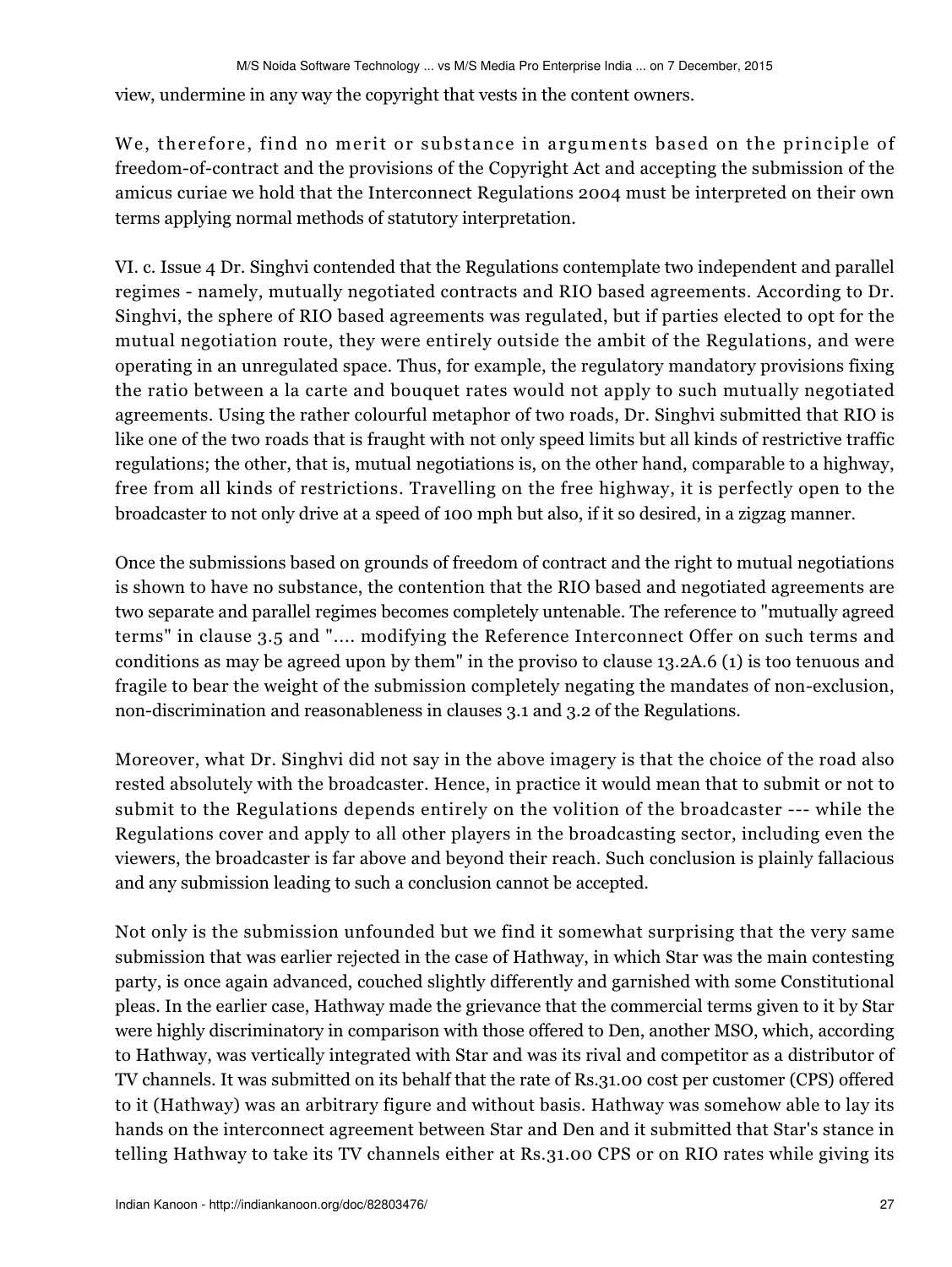channels to Den at Rs.14.80p CPS was unacceptably discriminating and it was clearly aimed at promoting Hathway's rival MSO. It was argued on behalf of Hathway that though essentially a private contract, the interconnect agreement for provision of TV signals by a broadcaster to a distributor is mandated by the Regulations to be based on fairness, reasonableness, transparency and principles of non-exclusivity and parity. It, therefore, followed that for entering into an interconnect agreement for giving its TV channels to an MSO, the broadcaster did not have complete freedom as it might have in any purely private contract. It was submitted that the position taken by Star was not only unreasonable and unfair but was also in breach of regulatory clauses relating to parity and non-discrimination.

On behalf of Star it was contended that the RIO framed by it and put on its website fully satisfied the non-discrimination directive. Further, it was free to fix the a la carte rates of its channels up to the ceiling fixed under the TRAI tariff order (which was at that time and continues to be 42% of the a la carte rates of its channels for non-addressable systems.) The RIO rates were available to all distributors of channels without discrimination. Any distributor wishing to get its channels on non-discriminatory basis could sign its RIO and get its channels at the RIO rates. Having thus satisfied the non-discrimination clause of Regulations, it was free to negotiate, regardless of the RIO, and enter into a negotiated agreement with any distributor as it might like on terms and rates completely different from the terms and rates given in the RIO. This contention was supplemented by another curios submission that the non-discrimination clause had no application prior to entering into the interconnect agreement and it would apply subsequent to the agreement, only among those distributors with whom Star was in interconnect agreements. In other words, it had limitless discretion in negotiations leading to the agreement and its obligations started only after the execution of the agreement when it was required to supply signals without making any discrimination among its different affiliates who, though were bound by their respective agreements that might be completely different in commercial terms and rates.

The Tribunal, of course, rejected both the submissions made on behalf of STAR. It held:

(i) It is wrong to assume that publication of the RIO on the website satisfies the condition to act non-discriminatingly and besides the RIO, the broadcaster or the MSO (as the case may be) has full freedom of negotiations including the right to not maintain parity and discriminate between comparable seekers of signals;

(ii) The conditions of reasonableness, parity, non-exclusiveness and non-discrimination stipulated in regulation 3 of the DAS Regulations commence from the stage a seeker makes request for provision of signals and goes right up-to the execution of the agreement followed by the actual provision of signals;

On the facts of that case the Tribunal also found that Star (and Zee) acting through their intermediary Media Pro, provided their signals to DEN at much lower rates and on more advantageous terms than Hathway.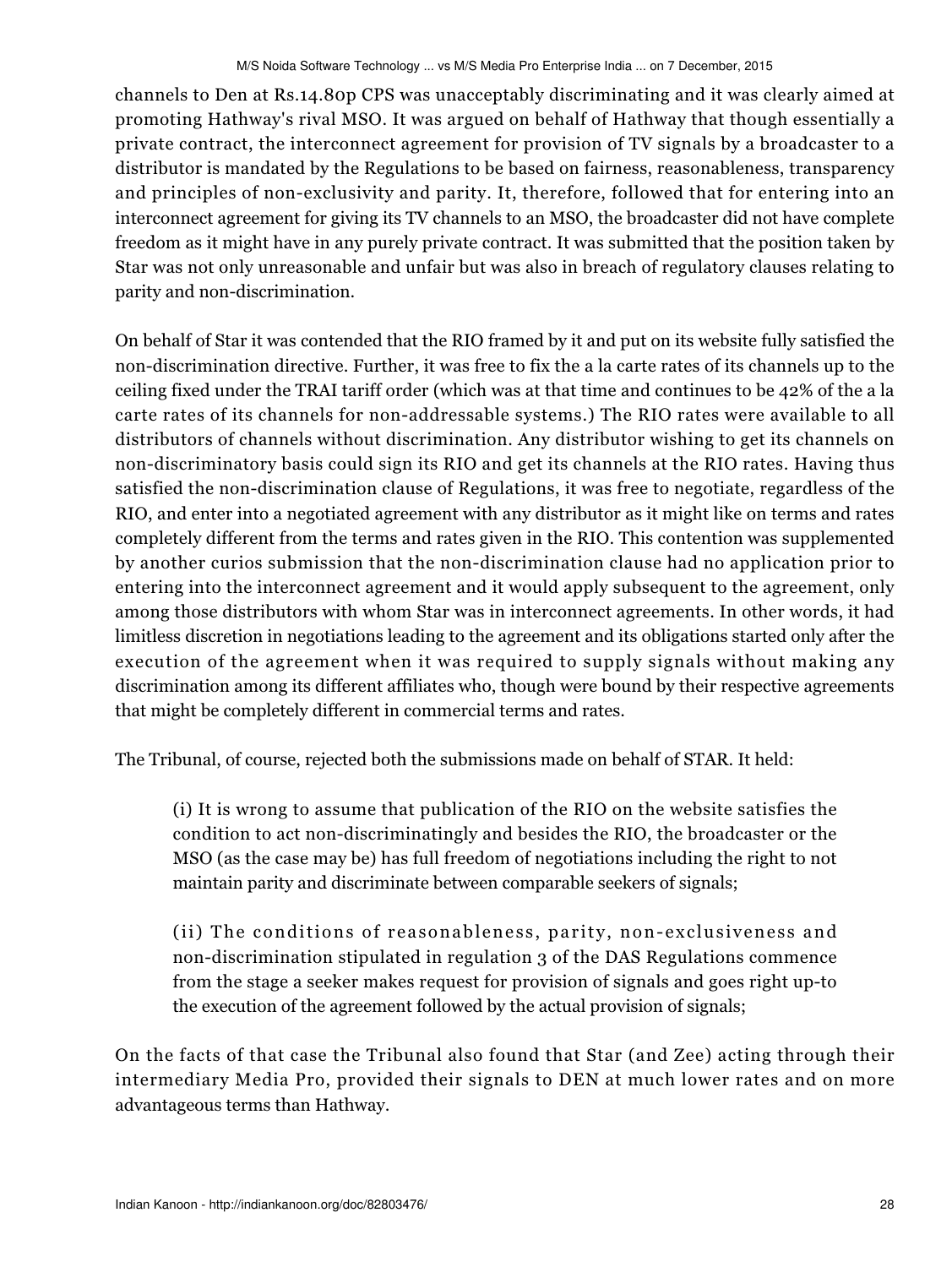In course of hearing of the case, however, Star filed an affidavit stating that for a period of one year (from the date of the affidavit), it would enter into interconnect agreements with every distributor of channels only on a la carte basis at its RIO rates. The Tribunal found that the affidavit met, at least prospectively, the charge of non-discrimination as it professed a uniform basis for agreements with all distributors. Hence, while recording the above quoted findings it left open the question as to the extent of freedom of negotiation enjoyed by the provider and seeker of signals and the extent to which the RIO of the provider regulates, limits or expands the area of negotiation.

The Hathway case arose under the DAS Regulations, 2012 20 . But the findings arrived at in that case would apply with full force to the present case not only because the relevant provisions of the Regulations, 2004 and Regulations, 2012 are quite similar but more importantly because there cannot be contrary Regulations for a MSO operating in the DAS regime and other distributors of channels like HITS and DTH operator which too operate in the digital addressable systems.

On the issues under consideration we must now consider the submissions made by Mr. Sibal, Senior Counsel, appearing for the Broadcasters Foundation. Mr. Sibal raised an interesting point that has not been considered in any earlier proceeding. Referring to clause 2.3 of the Regulations ["...... HITS operators and The Telecommunication (Broadcasting And cable Services) Interconnection (Digital Addressable Cable Television Systems) Regulations, 2012.

multi system operators shall also, on request, re-transmit signals received from a broadcaster, on a non-discriminatory basis to cable operators....."], Mr. Sibal submitted that clause 3.2 lays down a two-tier non-discriminatory provision, whereby broadcasters have a non-discriminatory obligation towards distributors (i.e. MSO, HITS, DTH), and the distributors, in turn, have a similar nondiscriminatory obligation towards the local cable operators. Learned counsel submitted that the two limbs of the non-discriminatory provision contained in Clause 3.2, could not be interpreted differently and they must be construed in one and the same way. He further relied on the 2010 Tariff Order to submit that TRAI has expressly left the second tier (i.e. agreements between MSO/HITS etc. and LCO) to a regime of mutual negotiation. Taking a cue from there, he submitted that the very same clause of the very same Regulation could not be interpreted differently insofar as broadcasters are concerned.

The submission, at first sight seems attractive but on taking all the relevant facts into consideration it would appear groundless. Mr. Sibal alludes to the Telecommunication (Broadcasting and Cable Services) (Fourth) (Addressable Systems) Tariff Order, 2010. This tariff order was notified by TRAI on 21 July 2010 and clause 5 of the order provides as under:

"Charges payable by cable operator to multi system operator or HITS operator to be governed by mutual agreement between them - The charges payable by a cable operator to a multi system operator or to a HITS operator, as the case may be, shall be as determined by mutual agreement."

However, one must not lose sight of the fact that the tariff order underwent several amendments and by the amendment introduced on 30 April 2012 the following proviso was introduced to clause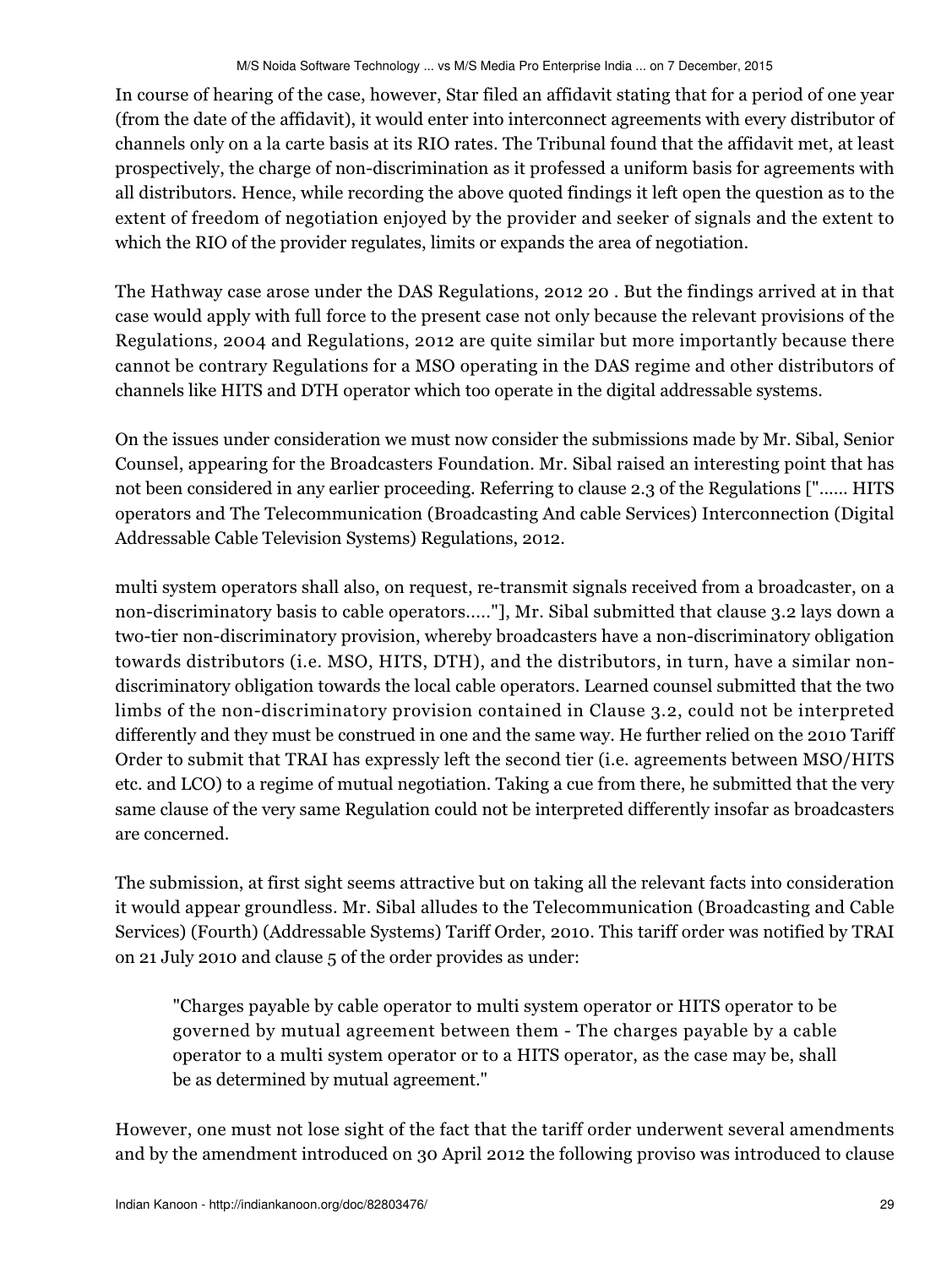"Provided that in case the multi-system operator and the local cable operator fail to arrive at mutual agreement, the charges collected from the subscribers shall be shared in the following manner:-

(a) the charges collected from the subscription of channels of basic service tier, free to air channel and bouquet of free to air channels shall be shared in the ratio of 55:45 between multi-system operator and local cable operator respectively; and

(b) the charges collected from the subscription of channels or bouquet of channels or channels and bouquet of channels other than those specified under clause (a) shall be shared in the ratio of 65:35 between multi-system operator and local cable operator respectively.

The result is that while the main provision of clause 5 gives the (illusory) right to mutual negotiations, the proviso fixes the respective shares of the MSO and the LCO. It is not difficult to imagine that normally neither the MSO nor LCO would agree for anything less that their shares fixed under the proviso. In reality, therefore, though there may be an illusion of mutual negotiation, the sharing of revenue between the MSO and the LCO is more rigidly fixed21 than in the upper tier between the broadcaster and the MSO as the broadcaster is given the right to frame its own RIO. We thus find that the argument is not sustainable on facts.

Though it appears to be more in favour of the MSO than the LCO.

But even in case the Tariff Order is left aside, the extent of Regulation in the two tiers of the broadcasting sector may be construed differently if we adopt the principle of purposive interpretation. It must be borne in mind that the very object and purpose of Regulation is to promote competition. It, therefore, follows that at the level where there is little or no competition, the degree of Regulation would be much higher and the level at which competition is sufficient or near sufficient there might be less or even no Regulation. Keeping in mind this premise, if one looks at the broadcasting sector, it would be evident that the broadcasters enjoy a virtually monopolistic position. A popular TV programme may be available only with one particular broadcaster and no one else; a movie picture or a popular sporting event likewise may be available with only one or two broadcasters. But when the broadcast comes to the distribution platforms, its availability gets widely spread out. The same programme, movie picture or the sporting event may be available to more than half a dozen pan-India MSOs, apart from several DTH operators and HITS operators. Thus there may not be any reason for objection if the Regulations allow the players at the lower tiers of the broadcasting sector more leeway for mutual negotiations.

Next, referring to the two streams of revenue for the broadcaster, i.e., subscription revenue and advertising revenue, Mr. Sibal submitted that this dual revenue stream was sufficient justification for differential pricing and the different rates given to different distributors could not be called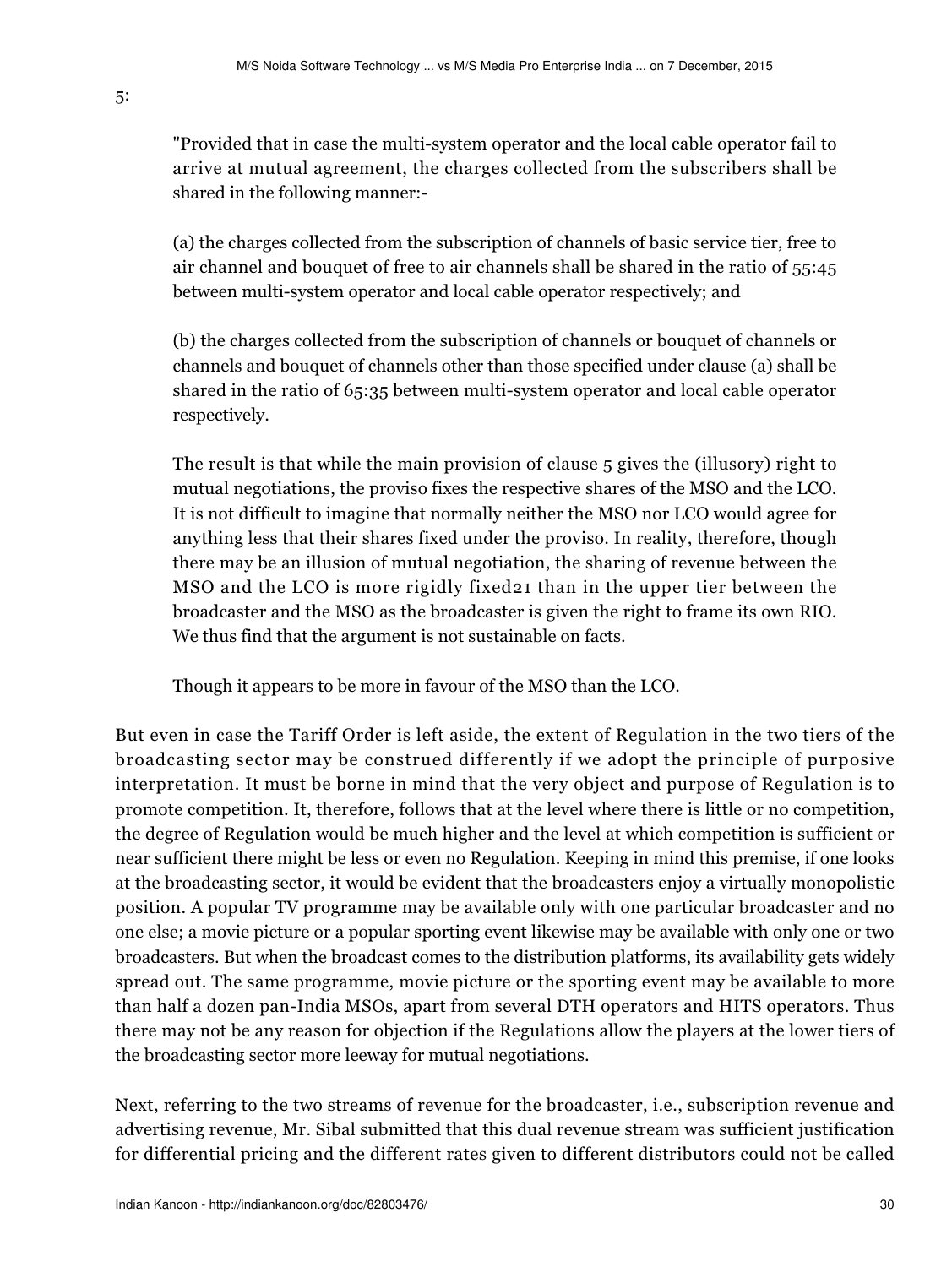discriminatory. In his submission, when a lower price is offered to a certain distributor, it is offset by the greater advertising revenues (on account of higher viewership) in addition to greater subscription revenue. Thus, though from the point of view of the distributor, different rates given to different distributors may appear discriminatory, viewed from the standpoint of return to the broadcaster, there was in fact no discrimination - as, in aggregate, the broadcaster was getting the same return. He further submitted that in a country with so many diversities - where consumers in each area are likely to have diverse preferences - it was impracticable and unworkable to have a single RIO, as it would necessarily need to be altered many times in dealing with different regions/markets. Mr. Sibal submitted that a broadcaster may wish to penetrate a new market by undercutting and offering lower prices, which was a perfectly permissible pricing behavior. In his submission, it stands well settled that every differentiation would not amount to discrimination. Finally, Mr. Sibal submitted that the real issue in the present case was not non-discrimination but non-disclosure. He fairly acknowledged that non- discrimination must be enforced, but caveated that by submitting that it must be on a case-to-case basis. To enforce non-discrimination, the seeker of the channels (like the Petitioner in the present case) would need information on agreements being entered into by similarly situated operators. Mr. Sibal submitted that there was a separate set of Regulations (i.e., the Access Regulations) under which such disclosure could be sought. In reply to the Tribunal's query that those very Regulations treat such information as confidential and exempt it from disclosure, Mr. Sibal submitted that those were interpretational issues which had to be tested by invoking those Regulations and approaching the appropriate forum, that is, TRAI. Thus, Mr. Sibal submitted that the remedy,- if any, lay in approaching TRAI, and the Petitioner cannot raise these issues in the present proceeding.

We are not convinced by Mr. Sibal's submissions based on the large size, regional, cultural and linguistic diversity of the broadcasting market and in our view the apprehension that the great diversity of viewer preferences would lead to multiplicity of RIOs, rendering the RIO regime unworkable appears to be misconceived. It is our experience at the Tribunal that interconnect agreements are mostly entered into on a pan India basis and the difference in the two types of agreements relate only to DAS and non-DAS areas without much differentiations on regional basis.

In any event, Mr. Sibal's first two submissions, based on the dual stream of revenue and the diversity of the broadcasting market in the country are actually answered by his third submission regarding disclosure of the commercial terms of the inter-connect agreements. The Regulations demand non-discrimination Clause 3.6 of the Interconnect Regulations, 2004 among similar distributors. If a certain broadcaster is given lower rates, having regard to its larger viewership that might lead to larger advertisement revenue, there is no reason why another distributor with a similar reach to viewers may not be given the same commercial terms. In the same way if certain rates are given to a particular distributor on any regional, cultural, linguistic or any other special consideration, there is no reason why another distributor operating in the same regional, cultural, linguistic zone and offering to deliver similar returns to the broadcaster may not be given the same special rates. But in order that another similar distributor should be able to claim the same commercial terms, promising, in return, to give similar paybacks to the broadcaster it is crucial for it to know the special deal given to another distributor. Having thus identified disclosure of commercial terms of every interconnect agreement entered into by the broadcaster as basic for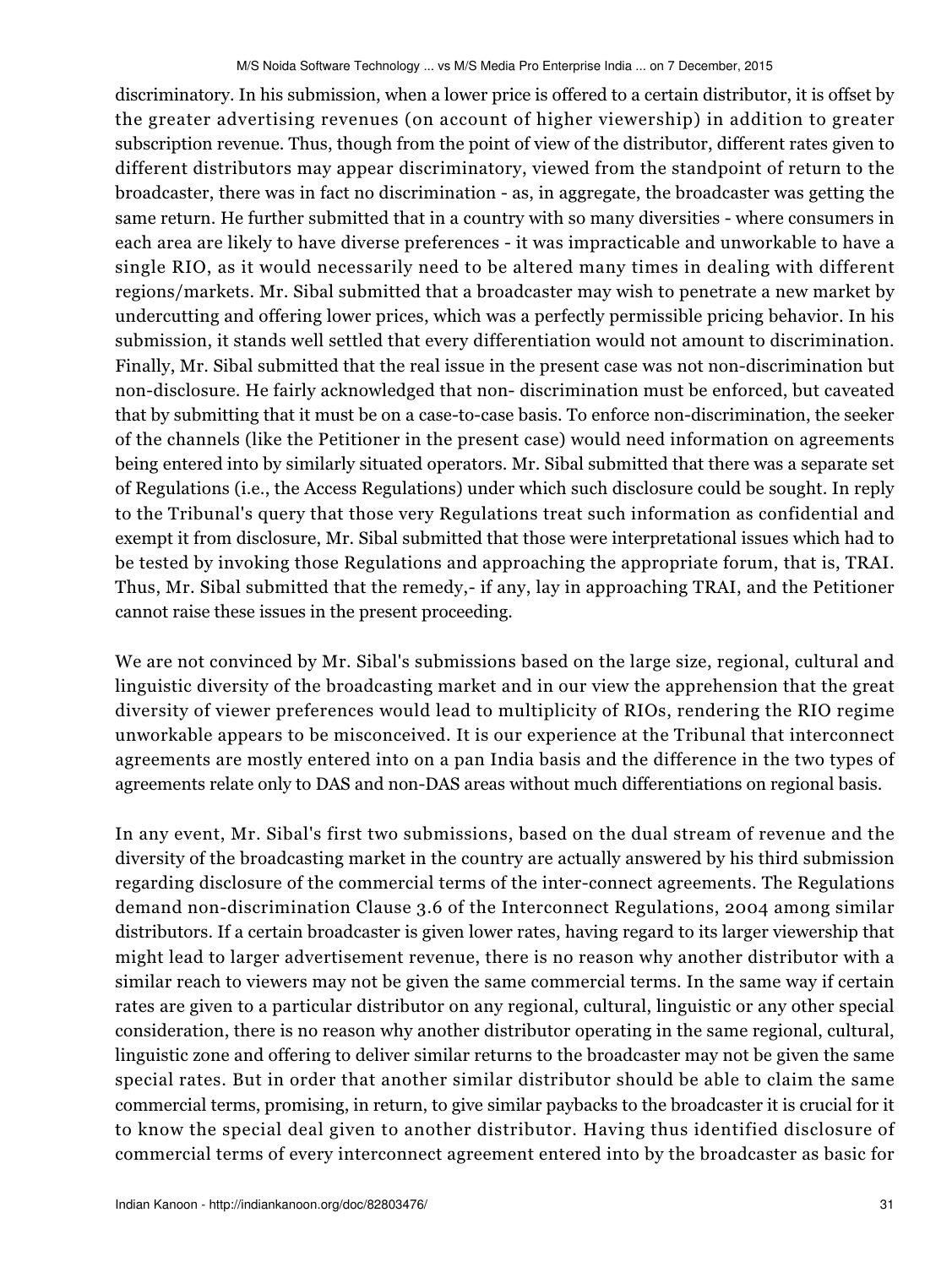enforcement of the non-discriminatory clause, Mr. Sibal referred to the Access Regulations23 framed by TRAI and submitted that that set of Regulation has its own procedure and must receive its own interpretation by TRAI. He further submitted that any seeker of channels demanding from the broadcaster disclosure of the commercial terms of the broadcaster's agreements with other distributors must approach TRAI and it would then be for TRAI to decide the dispute on an interpretation of the provisions of the Access Regulations. Mr. Sibal submitted that The Telecom Regulatory Authority of India (Access to Information) Regulation, 2005 (Access Regulations) a demand of disclosure cannot be made before the Tribunal for the first time and any such dispute falls outside the purview of the Tribunal.

In the present scenario, the issue of disclosure indeed becomes basic for the enforcement of non-discrimination. But the matter of disclosure may be seen from two angles. First we are not satisfied with Mr. Sibal's submissions based on the Access Regulations. The provisions of an ancillary set of Regulations cannot be left out for being interpreted in a manner as to set at naught the very soul of the primary Regulations that form the mainstay of the regulatory regime for the broadcasting service. Mr. Saket Singh, appearing for TRAI, submitted that the non-discriminatory provision in Clause 3.2 is the essence of the Regulations. The Written Submissions filed behalf of TRAI describes Clauses 3.1 and 3.2 as the "most essential conditions of the interconnection regulations". We are in full agreement with this view of the Interconnect Regulations, 2004 and in that view the commercial terms of the interconnect agreement cannot be held to be exempt from disclosure under the Access Regulations. In view of the "must provide & non-discrimination" obligation there can be no secrecy in the commercial terms, because they cannot be permitted to be the source of any comparative or competitive advantage. In our considered opinion, therefore, the broadcasters cannot hide behind the Access Regulations on the plea that the distributor must first obtain an order of disclosure from TRAI Secondly, the issue of disclosure is, in reality, quite deceptive. In the present scenario, disclosure has become basic for the enforcement of non-discrimination because no broadcaster is making its RIO as required by the Regulations. The importance of disclosure is on account of the vast divergence in the rates on which negotiated agreements are executed and the rates are shown in the RIO. This, in turn, is due to the fact that today, there is not a single RIO of any broadcaster that can be said to be in accordance with the Regulations. If the RIO is framed as required by the Regulations, as discussed in the following part of the judgment, the gap between an RIO based agreement and a negotiated agreement would inevitably get narrowed down and the issue of disclosure would become irrelevant or, in any event, marginal.

We also find no merit in Mr. Sibal's submission that all possible variations in the commercial terms in the agreements resulting from the dual stream of revenue and the great diversity of the broadcasting market cannot be accommodated in a single RIO. First, there is no sanction to say that there may not be more than one RIOs and secondly, as explained later on in this judgment, if is framed properly and as required by the Regulations, RIOs in very manageable numbers can provide a broad framework, also leaving sufficient room for mutual negotiations within reasonable and non-discriminatory limits.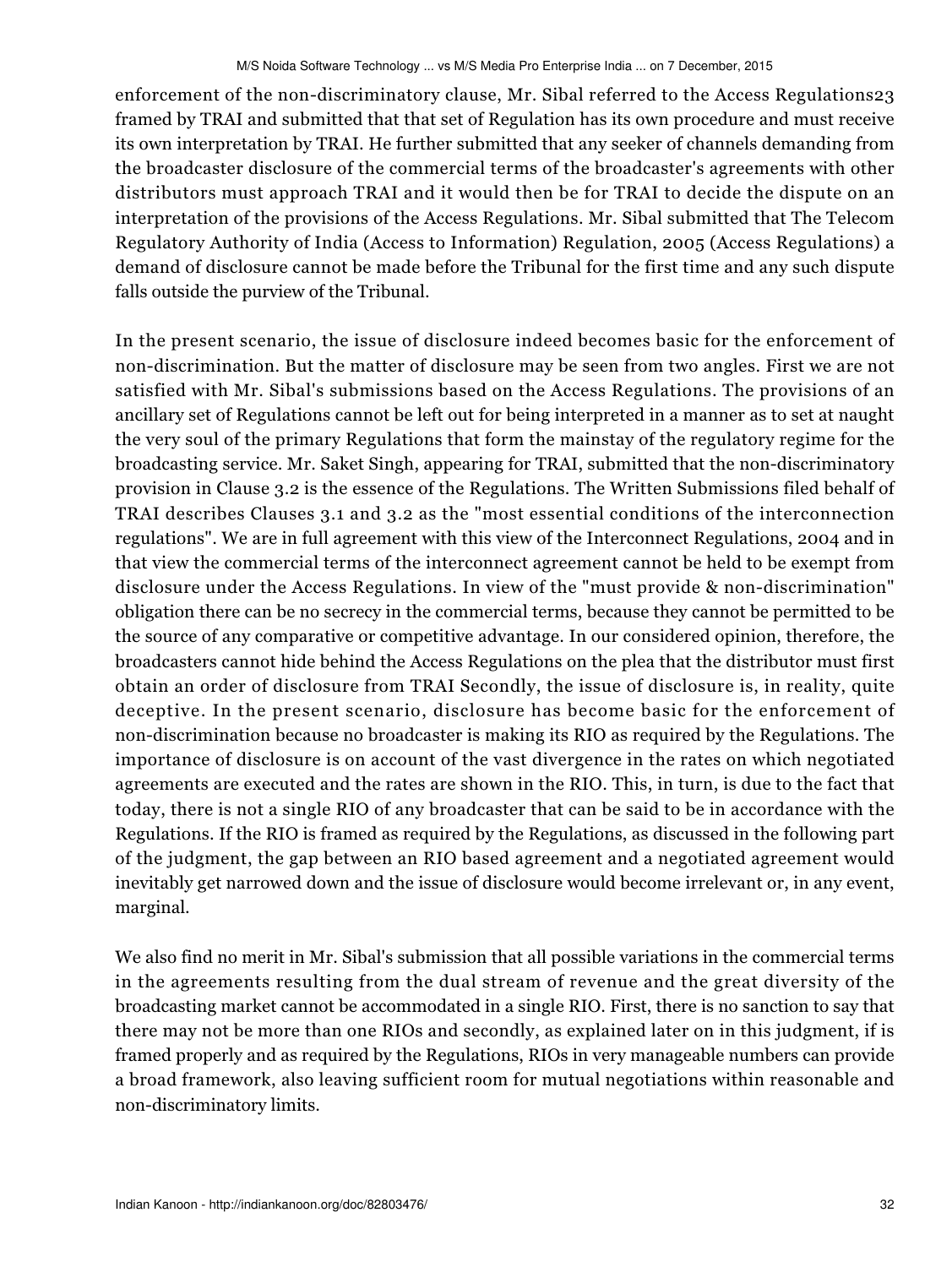On a consideration of the relevant provisions of the Regulations, 2004, the submissions made on behalf of the parties and the interveners and the earlier decision of the Tribunal in the Hathway's case we are unhesitatingly of the view that reasonableness, parity and non-discrimination, as mandated in clause 3.2 of the Regulations are essential and un-violable elements of an interconnect agreement. We accept as correct, the submission made on behalf of TRAI that Clause 3.2 is the essence of the Regulations and that clauses 3.1 & 3.2 stipulate the "most essential conditions of the interconnection regulations".

Having thus disposed of the main contentions made on behalf of the broadcasters and some others in favour of leaving the field completely open for negotiated agreements and having arrived at some primary findings we now proceed to examine the question that was left open in the Hathway decision namely, the extent of freedom of negotiation enjoyed by the provider and seeker of signals and the extent to which the RIO of the provider regulates, limits or expands the area of negotiation.

This brings us to the RIO which is the most basic in this controversy. Once the nature of the RIO and its position in the Regulations is correctly understood everything falls into place and a number of points raised by the different counsel are either answered or appear to lose relevance, including the issue of disclosure of commercial terms raised by Mr. Sibal.

At the outset we may briefly set out the manner in which the RIO concept found its way into the Indian regulatory landscape. The concept of Reference Interconnect Offer (RIO) may be traced to a document entitled "Trends in Telecommunication Reform; 2000-2001: Interconnection and Regulation" published by the International Telecommunication Union (ITU). Chapter 3 of the said report considered the relative merits of ex ante Regulation (sectoral regulation) versus ex post Regulation (general competition law). The report referred to a WTO Reference Paper which stated that transparency, non- discrimination, timeliness and anti-competitive safeguards are the cornerstone of interconnection rules. The report further noted that the "WTO Reference paper requires major suppliers to provide interconnection under non-discriminatory terms, conditions and rates". We are conscious, of course, that these recommendations were made in the context of telecommunications, and not broadcasting. In telecommunications, Interconnection Regulation is a necessity to offset the advantages enjoyed by a dominant incumbent, and interconnection rates are essentially cost based (with various possible complex models on how such rates should be set). These various issues were considered by TRAI in Consultation Paper No.2001/5, where specific reference was made to the recommendations of ITU, and the concept of RIO and fixing of interconnection rates was discussed in the context of telecommunications. The concept of RIO was then introduced in the broadcasting sector by an amendment to the 2004 Regulations (the concept appears to have first been discussed for the broadcasting sector in a consultation paper of TRAI, in 2006). While the issues in the broadcasting sector are undoubtedly different, the primary objective appears to be to control the exercise of market power by dominant broadcasters who control premium content. With this background, we may proceed to consider the applicable Regulations.

A proper RIO, true to its nature as envisaged in the Regulations, is meant to go a long way in introducing/bringing about fairness, reasonableness and non- discrimination in interconnect arrangements between a broadcaster and distributors. But what is passed off by the broadcasters as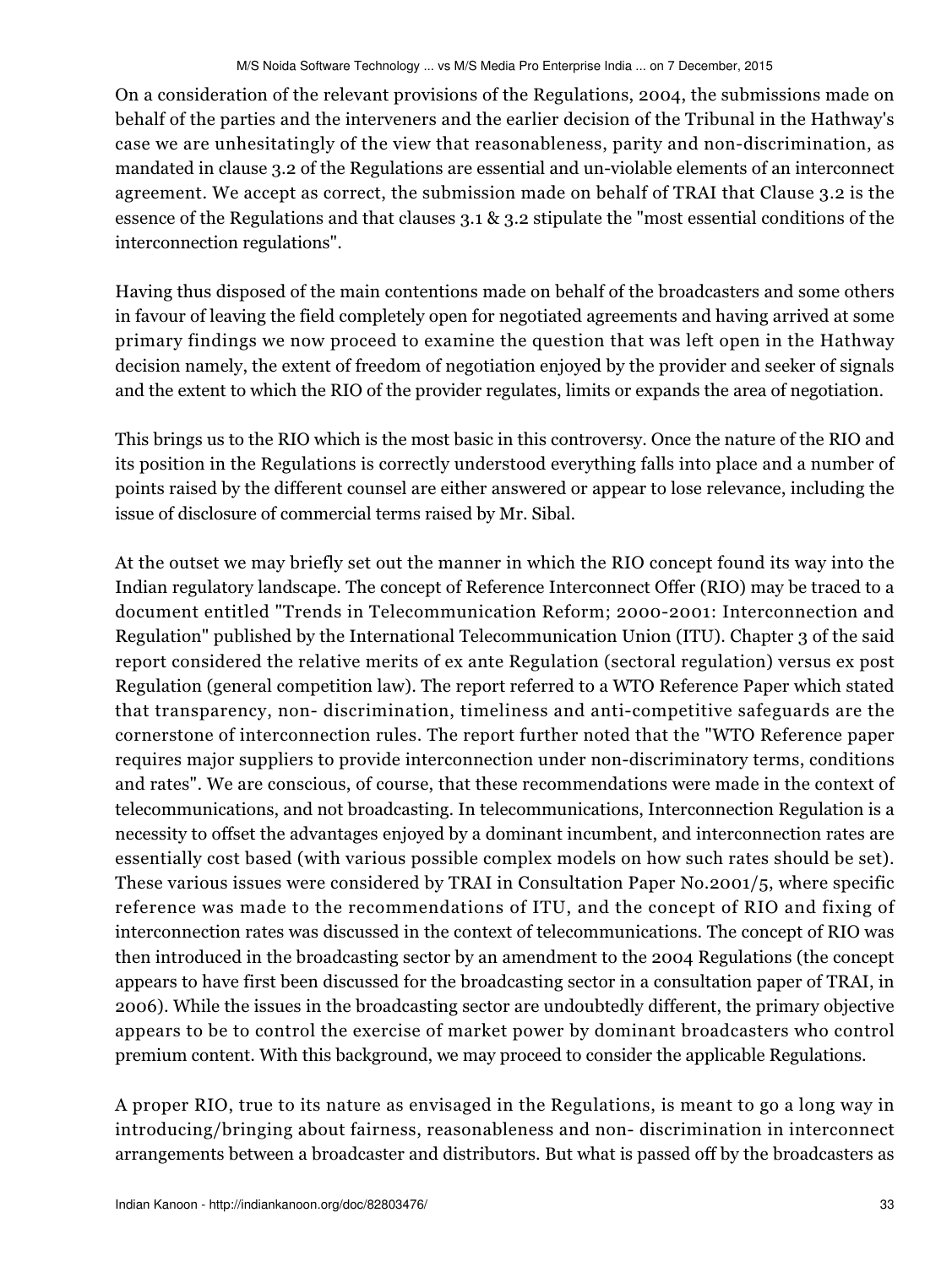RIO, instead of doing away with non-discrimination actually becomes a device to perpetuate discrimination.

Here we may once again refer to the Hathway decision where there is a discussion on the RIO. In the Hathway decision, in regard to the RIO it was observed:

The "Reference Interconnect Offer", as defined under the Regulations, is a positive concept and if framed properly it should go a long way in ensuring a level playing ground. In Europe, and in an increasing number of jurisdictions worldwide, incumbent operators and/or those with significant market power are required to produce a Reference Interconnect Offer. "This Specimen offer provides a common and transparent basis for all agreements for the provision of interconnection services subject to regulation. It also helps to ensure that new entrant operators can be confident of gaining terms which will not be less favourable to those applied to others (including the interconnection provider's own retail operation)". Seen thus the RIO may be said to define the parametre of negotiations for arriving at an agreement on mutually acceptable terms. It may be argued that the RIO must contain the details and rates relating to all the bases on which the maker of the RIO intends to enter into a negotiated agreement.

But in this country, unfortunately RIOs are framed seemingly in negation of all the attributes of a true RIO. The RIO is used by the broadcaster as a coercive tool and a threat to the seeker of TV channels and it undermines the essence of the Regulations, which is to promote healthy competition by providing a level playing field.

Mr. Kathpalia, learned Counsel appearing for Hathway, as one of the interveners in the proceeding hit the nail on the head in submitting that what are passed off as RIOs by the broadcasters are no RIOs at all. Mr. Kathpalia submitted that the RIO was intended to be a standard, or a reference point. Instead, in its current form, it can be empirically established that less than 5% of the actual deals are on RIO basis and that too, for very short periods. In other words, Mr. Kathpalia submitted that the present RIO (as published by broadcasters) was nothing but a threat, or a bullying tool in negotiations, where distributors were presented with a 'my way or the highway' choice, with the RIO being the highway. The RIO rates were also divorced from commercial or market realities, that neither party actually wanted an agreement on RIO basis. This, Mr. Kathpalia submitted, was borne out by the fact that when distributors did - in certain cases - agree into an agreement on RIO basis, the broadcasters themselves were forced to rush to this Tribunal. Mr. Kathpalia further submitted that the RIO was structured in a manner to make the a la carte offering of channels a non-starter. Mr. Kathpalia submitted that discrimination was inherent in the faux RIO that exists today.

We agree with Mr. Kathpalia's submissions on RIO and we proceed to examine in how many ways the RIOs, currently offered by the broadcasters, do not conform to the Regulations.

The RIO offered by every broadcaster to the distributors has three main features: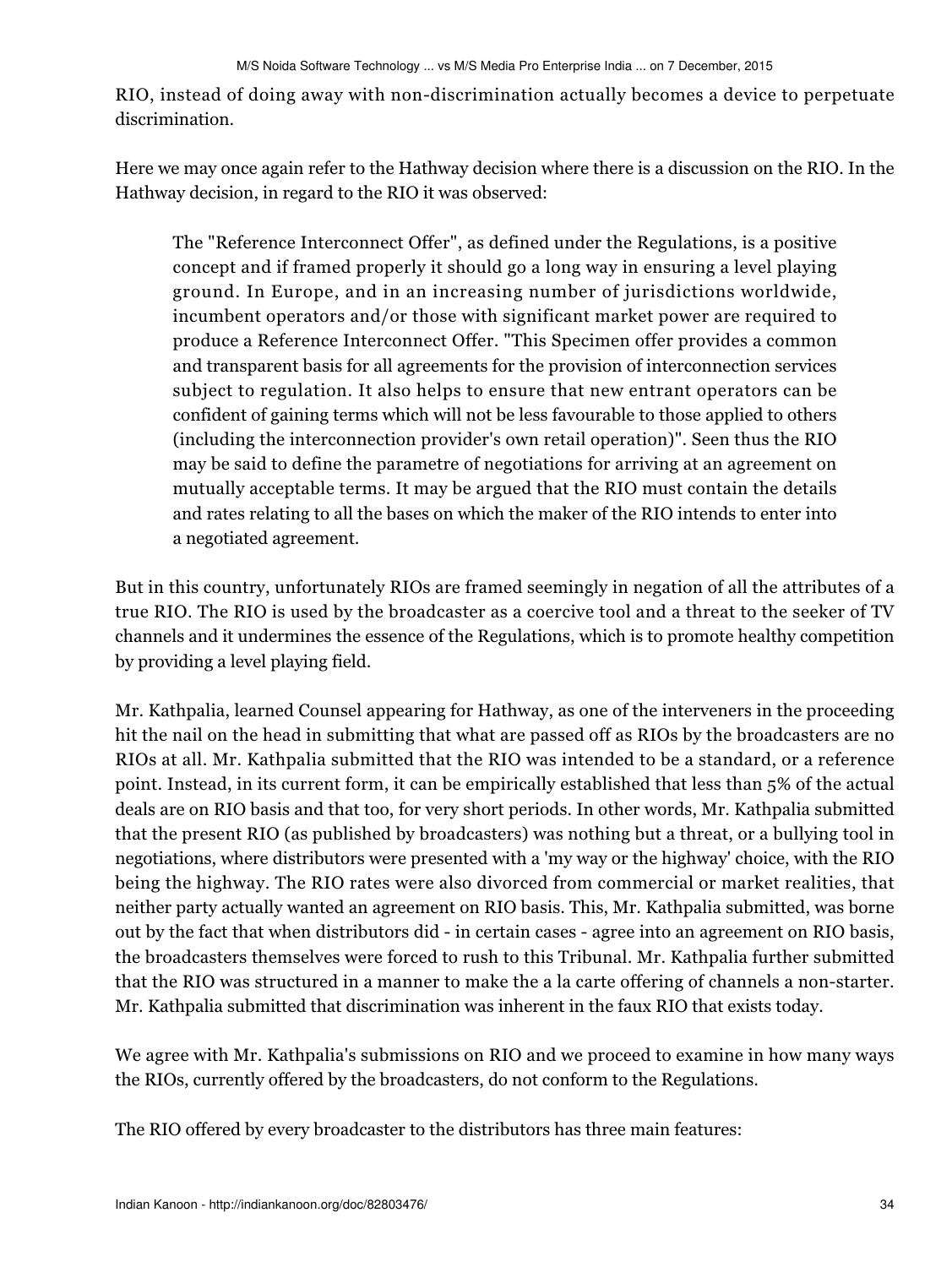#### i) It gives only a list of individual channels with their a la carte rates

### ii) It does not give any bouquets of channels or the prices thereof

iii) Even the a la carte rates of channels are fixed with no regard to the market realities, as reflected in the negotiated deals, but at the highest permissible rate under the tariff order framed by TRAI This faux RIO gives the broadcaster immense advantages. First, as every distributor of channels much prefers to take channels in bouquet forms and not individually, and specially not at the higher rates fixed in the RIO, the omission to give any bouquets in the RIO makes the broadcaster by and large free of the Regulations and gives it complete freedom of negotiations for entering into interconnect arrangements with the distributors. The broadcaster is thus able to retain the choice to take the "high road" of negotiations and thereby not to submit to the regulatory provisions or to take the "low road" of the RIO in which case alone it would submit to the Regulations. Secondly, by not giving in the RIO the bouquets and their prices that it offers for distribution in all its negotiated deals the broadcaster completely bye passes the mandate of clause 13.2A.12 that fixes the ratio between the a la carte rate and the bouquets rates channels. Thirdly, as the a la carte rates given in the RIO do not follow the ratio under clause 13.2A.12 of the Regulations and are also completely divorced from the actual market prices of the channels, the broadcaster acquires great bargaining power in any negotiation with the distributors. It can always refuse to enter into negotiations or terminate a negotiation asking the seeker of the channel to take the RIO that would be highly disadvantageous and quite often commercially unviable for the distributor. The RIO thus puts the broadcaster in a position where it can flout not only the non- discrimination clause but quite effectively also the "must provide" clause. Fourthly, the RIO in its present form completely defeats the thrust of the Regulations towards giving the subscriber the option to take only a few channels of his/her choice and not to be burdened with a very large number of channels in the form of a bouquet to sub-serve the broadcaster's interests in securing its advertisement revenue.

The broadcaster seeks to justify the faux RIO by taking the following positions. It first, relies upon the untenable theory, as argued by Dr. Singhvi that the Regulations recognise the negotiated agreement as a separate regime, independent of the RIO and the Regulations give the broadcaster complete freedom for entering into a negotiated agreement. The proposition is misleading and incorrect.

The provisions that form the basis for the submissions are contained (i) in clause 3.5 that provide that the broadcaster to whom a request for providing TV channels signals is made should provide the signals on mutually agreed terms to the distributor of TV channels who is seeking signals, or specify the terms and conditions on which it is willing to provide TV channels signals..............and (ii) in the proviso to clause 13.2A.6(i), providing that the broadcaster may enter, on non-discriminatory basis, into agreements with different direct-to-home operator modifying the reference interconnect offer on such terms and conditions as may be agreed upon.

It must be understood that provision of mutually agreed terms in clause 3.5 mainly relates to the areas under analogue mode of transmission. In analogue system, there is absolutely no scientific or objective way to ascertain the number of viewers watching any particular channel and in analogue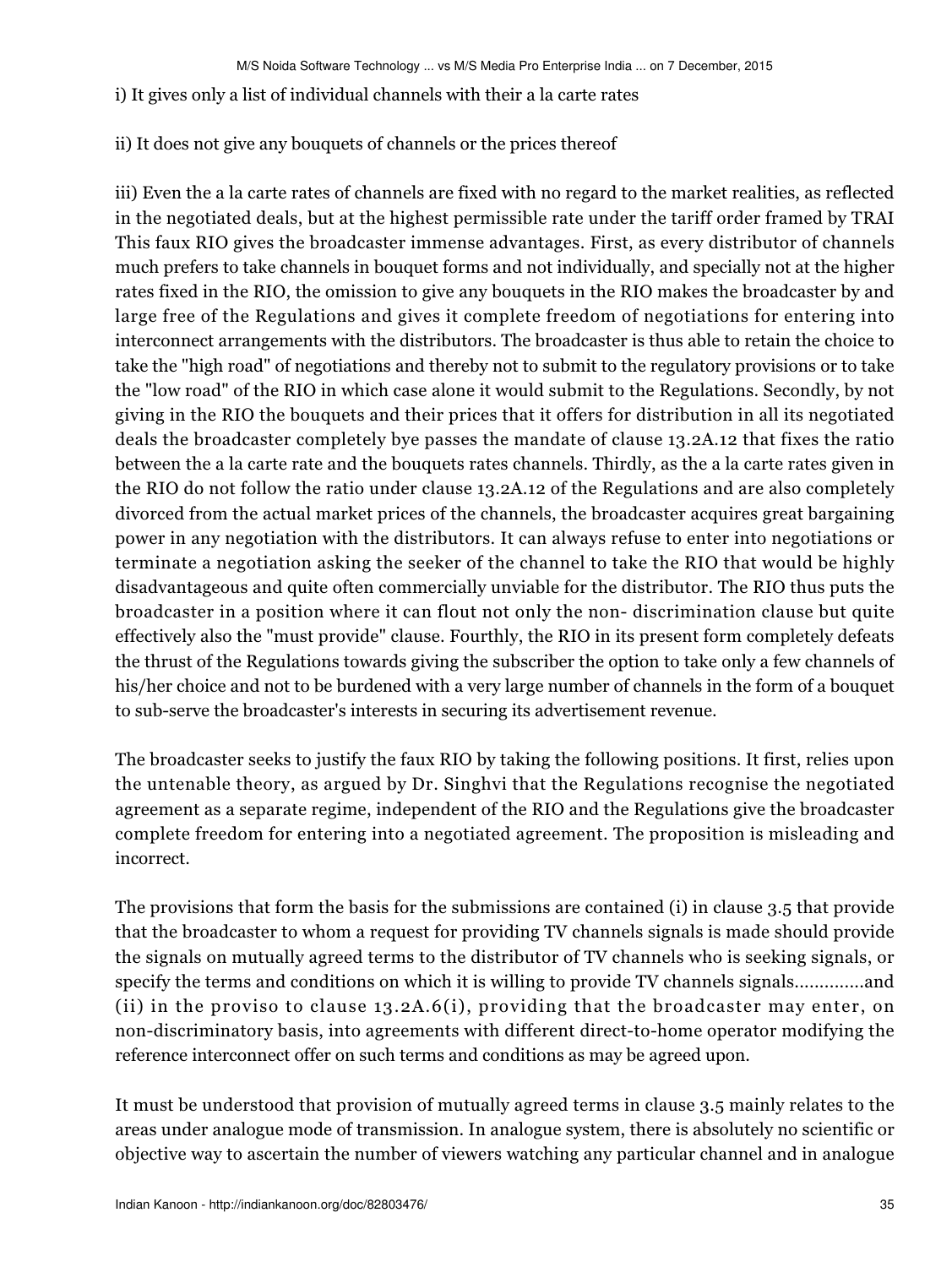mode gross understatement of the subscriber base by the distributor is a well-known and recognised fact. There is thus no other mode for the broadcaster and the distributor to agree upon the subscriber base and/or the licence fee payable by the distributor excepting mutual negotiations. The position is, however, entirely different in addressable systems of transmission in which the computerized subscriber management system keeps record of every single viewer watching every channel given by the distributor. Unlike analogue mode, in addressable systems, there cannot be any dispute or any negotiations in that regard. Hence, Mr. Saket Singh rightly submitted on behalf of TRAI that once the RIO regime is introduced in any area under addressable transmission, the provision of clause 3.5 gets ousted. As regards, the proviso to clause 13.2A.6(i), it is to be noted that "the mutually agreed terms and conditions are qualified by the condition of non-discriminatory basis and provide only for modifying the RIO and not to discard it altogether".

It is secondly contended that by putting up the RIO on its website offering the channels individually and on a la carte rates the broadcaster satisfies the requirement of non-discrimination. Additionally that the broadcaster is free to fix the a la carte rates of channels upto the upper limit allowed under the tariff order and regardless of the actual market price of the channels. It is further contended that the broadcaster is not obliged to give any bouquets in the RIO because the Regulations mandate it to offer all its channels for distribution on a la carte basis; there is no mandate to give the channels in the form of bouquets. The submission is quite fallacious. As discussed earlier, offering channels in the form of bouquets is the preferred mode in the broadcasting sector. There is no need for any mandate for that. The Regulation requires that apart from the bouquets, channels must also be offered on a la carte basis. That was intended for the benefit of the ordinary subscriber. But that objective too is totally frustrated as the a la carte rates are artificially raised with no reference to the market prices of the channels. Moreover, Schedule III to the Interconnect Regulations enumerate "Terms and Conditions Which Should Compulsorily Form Part of Reference Interconnect Offer ......". The Annexure to schedule III clearly requires the compositions of different bouquets with their respective prices to be stated in the RIO, apart from the a la carte rates of the channels. The omission to give the bouquets in the RIO is thus plainly a contravention of the Regulations. Furthermore, the submission has already been rejected in the Hathway decision.

As the Regulations stand in its present form, we are clearly of the view that the RIO must reflect not only the rates of channels but also the different formations, assemblages and bouquets in which the broadcaster wishes to offer its channels for distribution along with the rates of each of the formation or bouquet. Further, the a la carte rate and the bouquet rates must bear the ratio as mandated in clause 13.2A.12. The RIO must also clearly spell out any bulk discount schemes or any special schemes based on regional, cultural or linguistics considerations that would be available on a non-discriminatory basis to all seekers of signals. To sum up the RIO, must enumerate all the formats, along with their respective prices, in which the broadcaster may enter into a negotiated agreement with any distributor. To put it conversely, the broadcaster cannot enter into any negotiated deal with any distributor unless the template of the arrangement, along with its price, consistent with the ratio prescribed under clause 13.2A.12 is mentioned in the RIO. In addition, any volume-related price scheme must also be clearly stated in the RIO so as to satisfy the requirement of clause 3.6 of the Interconnect Regulations.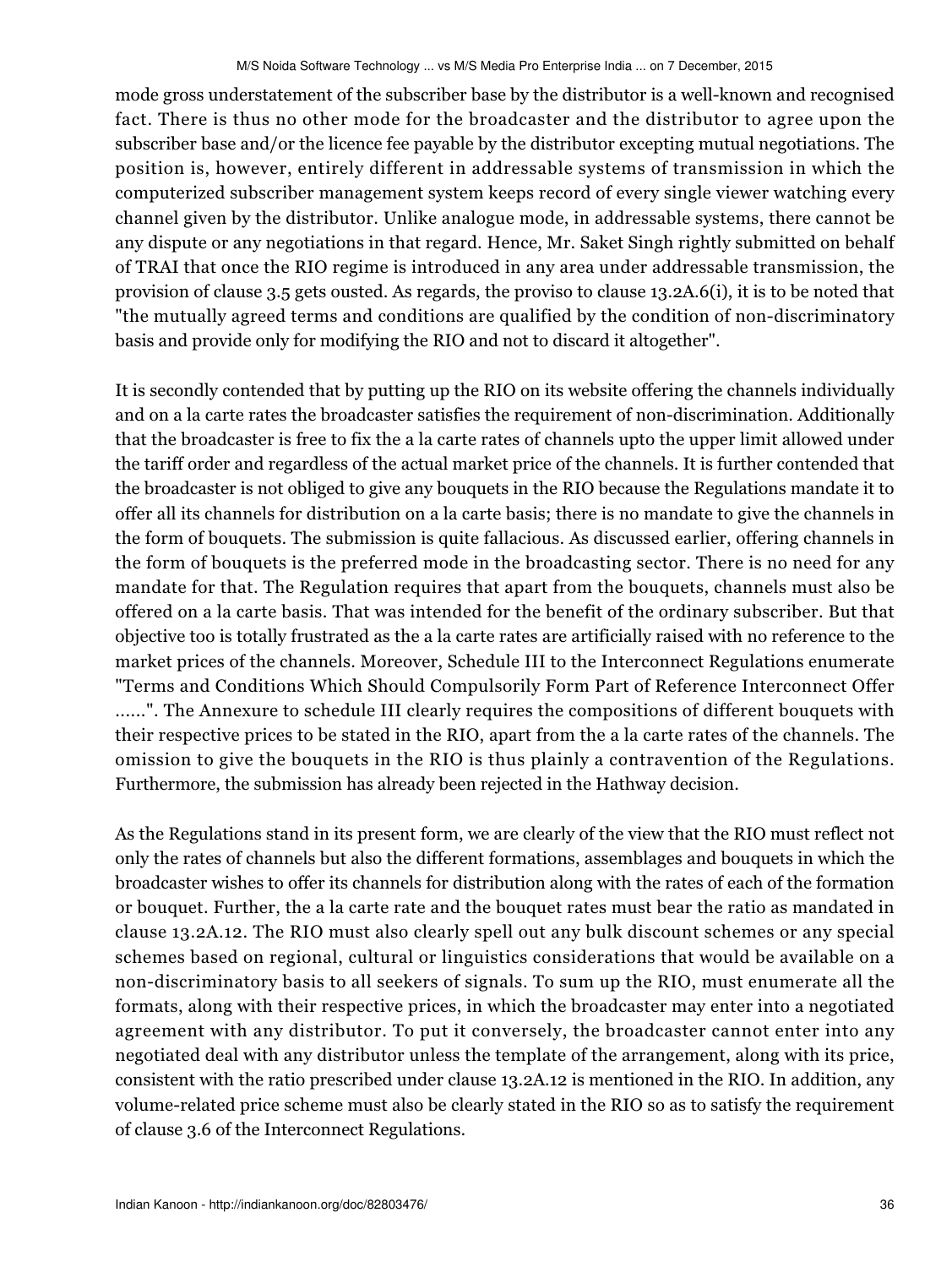A proper RIO would, thus, form the starting point for any negotiations which would be within the limits allowed by the ratio between the a la carte and the bouquet rates as stipulated under clause 13.2A.12 and the margins between different negotiated agreements would be such as they would hardly be any requirement for disclosures.

VI. d. Issue 5 Issue no. 4 is thus answered in the above terms and this takes us to the fifth issue, regarding the status of the HITS operator for the purpose of interconnect arrangements. In this regard, Mrs. Pratibha Singh submitted that "HITS has a PAN-India footprint and a last mile monopoly". It, therefore, enjoys the benefits of both MSOs and DTH operators without any of their deficiencies. She submitted that a HITS operator could, thus, emerge as a monopolistic and a dominant player in the market. We simply take note of the submission for the sake of record. There is no material to support the apprehensions expressed by Mrs. Singh, and, in any event, this is a matter to be addressed by the regulator. It is not open to the broadcaster to mete out a discriminatory treatment to the HITS operator on the basis of a self-serving prediction that at some future date HITS has the potential to dominate the broadcasting sector.

Dr. Singhvi and some other counsel submitted that the HITS operator was different from other distributors of TV channels because it worked on a different distribution technology and referring to the Explanation to clause 3.6 sought to justify the different rates offered to the petitioner as compared to other distributors of channels. The explanation referred to is intended to clarify the expressions "all similarly based distributors of TV channels" occurring in clause 3.6 of the Regulations. According to the explanation, the factors on the basis of which similarity may be judged include geographical region and neighbourhood, having roughly the same number of subscribers, purchase of similar service, using the same distribution technology. It is contended that the HITS operator uses a distribution technology different from both the MSO and the DTH operator. The contention, however, ignores the second part of the Explanation that puts the difference based on distribution technology in two broad categories as under:

"For the removal of doubts, it is further clarified that the distributors of TV channels using addressable systems including DTH, IPTV and such like cannot be said to be similarly based vis-à-vis distributors of TV channels using non addressable systems."

From the above it is clear that the difference based on technology relates to addressable systems and non-addressable systems and not between different technologies among the addressable systems.

Any difference in distribution technology can be accounted for in the technological terms stipulated in the RIO but so far as commercial terms are concerned, it is difficult to see a HITS operator as different from a pan-India MSO and in our considered view a HITS operator, in regard to the commercial terms for an interconnect arrangement has to be taken at par with a pan-India MSO and must, therefore, receive the same treatment.

VII. Operative Directions In light of the discussions made above, both Star and Taj, as well as the other broadcasters who have joined the proceedings as intervenors, are directed to issue fresh RIOs, in compliance with the Interconnect Regulations, as explained in this judgment within one month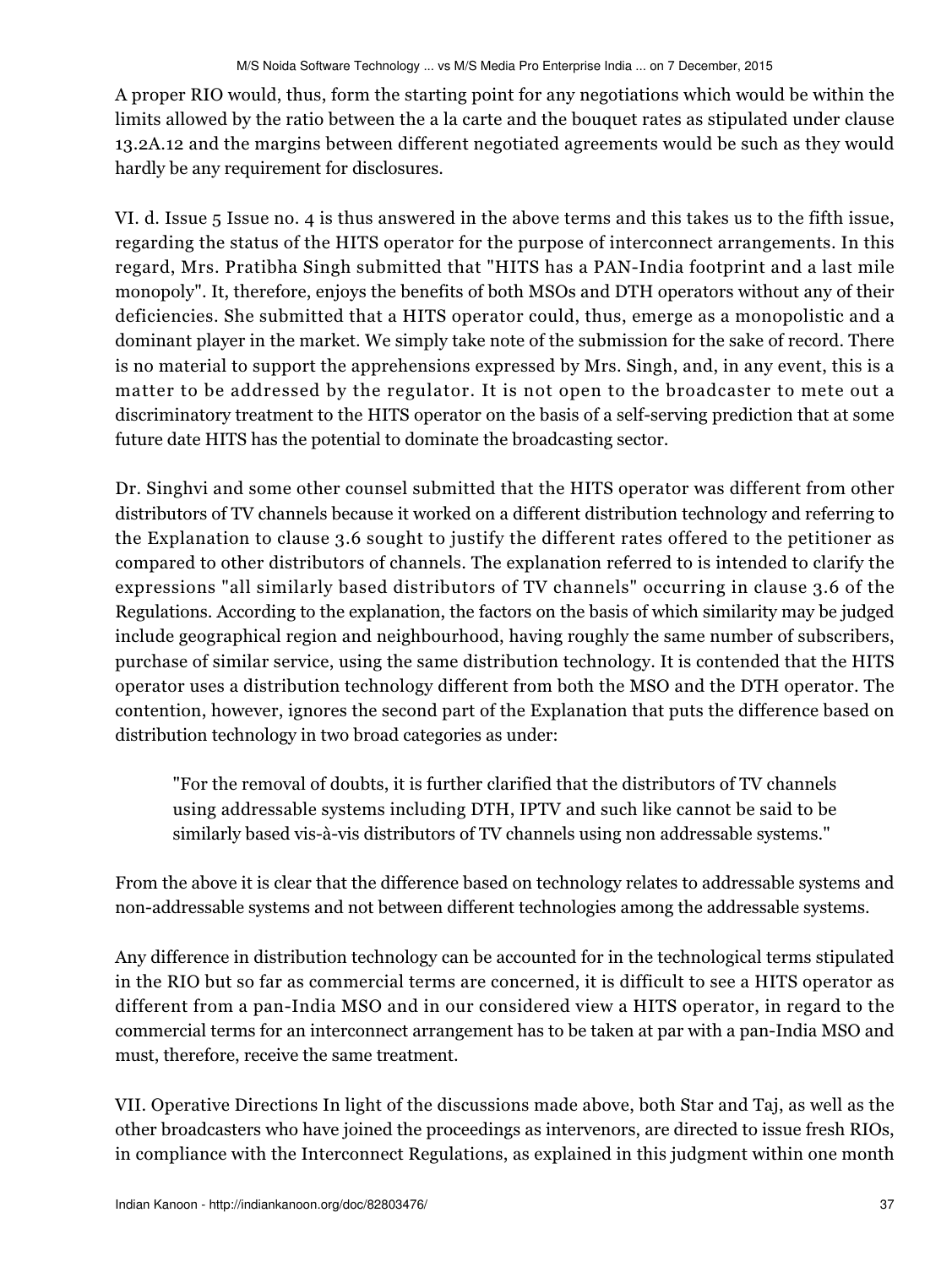from the date this order becomes operational and effective. It will be then open to the petitioner to execute fresh interconnect agreements with Star and Taj, and with any other broadcasters on the basis of their respective RIOs or on negotiated terms within the limits, as described hereinabove. Star and Taj must execute fresh interconnect agreements with the petitioner within two weeks from the date of issuance of their fresh RIOs. The agreement with Star would relate back to 30 October 2015 and with Taj to 30 June 2015.

The issuance of the fresh RIOs by the broadcasters will also give right to other distributors of channels with whom the broadcasters may be in interconnect agreement to have their agreements modified in terms of clause 13.2A.7.

It is noted in the earlier part of the judgment that the petitioner executed an RIO based agreement with Media Pro. At that time, it did not complain before the Tribunal that it was being forced into the RIO based agreement even though it had ample opportunity to do so as the Media Pro application was pending before the Tribunal. Later on, after Media Pro ceased to be an agent of the broadcasters, the petitioner, even after filing the present petition, signed RIO based agreements both with Star and Taj. The agreement with Star was for the period upto 30 July 2015 and the two agreements with Taj were upto 31 March 2015.

The petitioner must, therefore, be held bound by those agreements till the periods of those agreements and further, three months beyond that in terms of clause 8 of the Interconnect agreement. After those dates (29 October in case of Star and 30 June in case of Taj) the arrangement will be governed by the fresh agreements.

IX. Suspension of the judgment.

We are conscious that in interpreting the Interconnect Regulations, 2004, it has been necessary to reconcile seemingly inconsistent strands of the Regulations. The non-discrimination obligation, which TRAI acknowledges as the pivot of those Regulations, appears inconsistent with a regime where parties are allowed full latitude to mutually negotiate their agreements and also not disclose the commercial terms of the agreement to other market participants. The task before this Tribunal has been to reconcile these different facets of the Regulation such that no one part is rendered completely hollow, redundant or otiose. Thus, in the interpretation that we have placed on the Regulation, there is the obligation to frame a meaningful RIO in which all bouquet and a la carte rates are specified, and there is also some room for mutual negotiation (even on rates) within certain specified parameters. This will achieve the objective of introducing a transparent non-discriminatory regime whereby distributors can obtain access to content, while still retaining some latitude to mutually negotiate the terms and conditions of access. It will also make the nexus between a la carte and bouquet rates, which the regulator thought fit to introduce, applicable to all mutually negotiated agreements. Negotiations must be within the parameters to those mandatory conditions specified in the Regulations that cannot be avoided or waived, and the mutual negotiation course cannot be used as the means to completely step out of the Regulations. It would be plainly opposed to any common sense principle to first set out an elaborate cumbersome regulatory architecture, only to allow parties to opt out of it at will.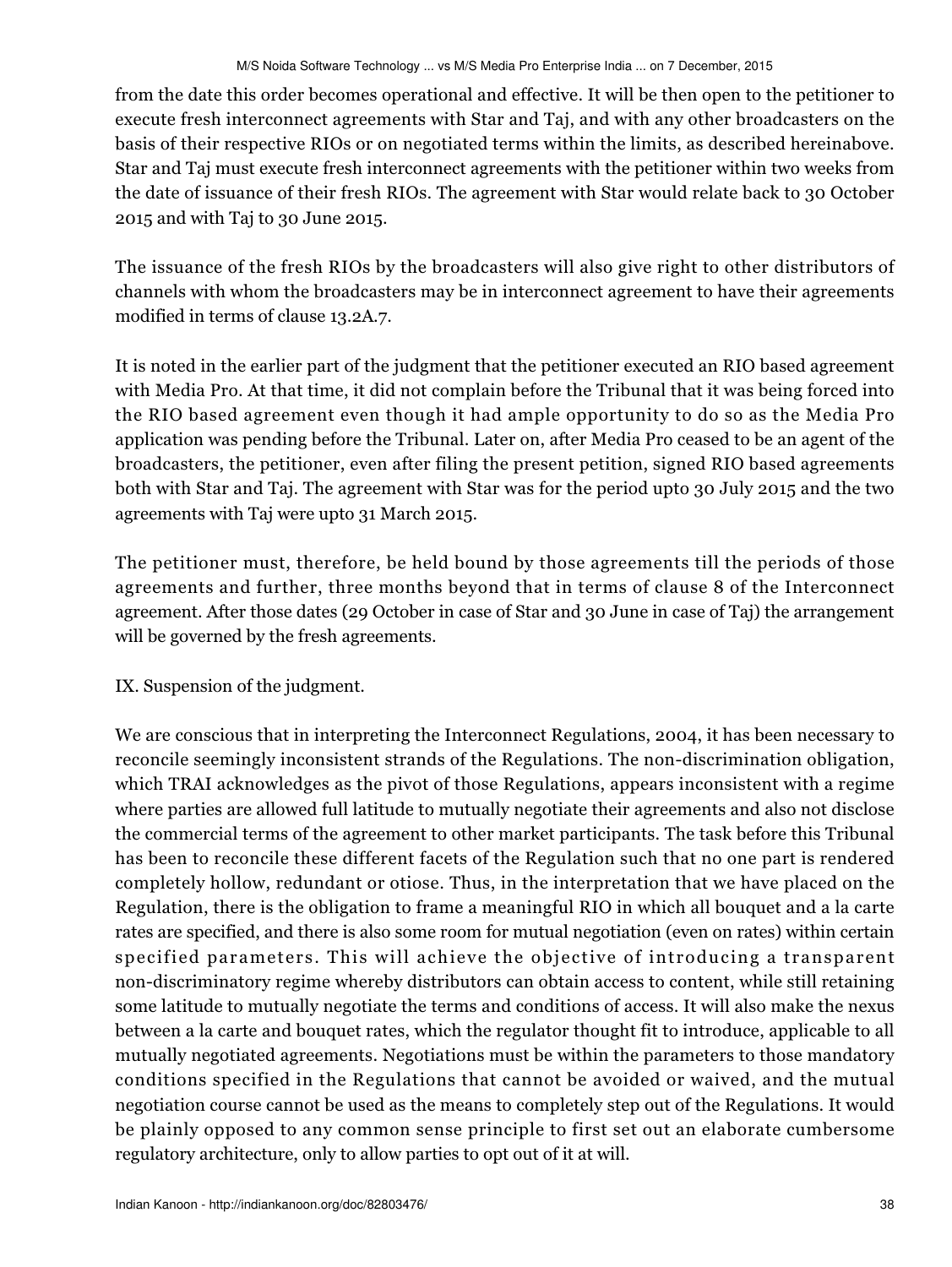At the same time, we are conscious that the present judgment may unsettle the way in which various parties in the broadcasting sector have entered into existing agreements. We are further conscious that while the TRAI has taken a position broadly in line with our conclusions in this case, that has not always been the case. As the Amicus Curiae and the counsel for the Petitioner have pointed out, the positions taken by TRAI in the past have not always been fully consistent. In particular, we note the observation of TRAI in Consultation Paper No.15 / 2008 that in view of the confidentiality restrictions, "the automatic implementation of non-discrimination clause in Interconnect Regulation is practically difficult". Thus, as far back as 2008, TRAI was aware that the non-discrimination clause - which, in these proceedings, it has sought to place on a very high pedestal - was effectively inoperative. And yet, matters in the broadcasting sector have been allowed to lie where they are by TRAI.

There are, undoubtedly, important issues of regulatory policy that underlie the interpretative issues that this Tribunal has had to confront. It is incumbent on this Tribunal to interpret the Regulations as those stand, and place an interpretation that is aligned with the legislative and regulatory intent. But in a matter where TRAI has not been entirely consistent at every point in time, in a matter where the Regulations have evolved with frequent and successive amendments, and in a sector which has undergone some technological change with the shift from analogue to digital transmission, it is better if an opportunity is given for the Regulator to comprehensively consider such issues, initiate appropriate consultations, and frame a comprehensive code for the broadcasting sector.

We have, on past occasions as well, made similar suggestions with the hope of nudging the Regulator to take proactive steps to reduce the scope of disputes arising out of the Regulations. At the same time, the fact that regulatory intervention may be the ideal way forward cannot and should not be an excuse for this Tribunal to shirk the interpretative issues that have come before us. This is particularly so when there appears to be regulatory inertia.

It is in this background, and having given our anxious consideration to this matter, that we resolve to suspend the operation of this judgment till 31 March 2016. The judgment shall take effect on 1 April 2016. While we are aware that this is not a common procedure, we are of the view that it is appropriate in the peculiar facts and circumstances of this case, since the effect of this judgment may be to unsettle a number of existing agreements and necessitate re-negotiation.

In the meanwhile it will be open to TRAI, if it elects to do so, to undertake a comprehensive restructuring of the Regulations which would hopefully clarify many of the issues that arise in these proceedings. We make it clear that this Tribunal is issuing no such direction to TRAI. The delayed operation of the judgment is only to afford an opportunity to TRAI to consider the matter and act in the intervening period, if appropriate.

Having regard to the fact that the greater part of the country would come under the DAS regime with effect from 1.1.2016, it would be advisable that TRAI should try to frame a consolidated Broadcasting Code instead of the large number of Regulations dealing with different aspects of the service and each having undergone numerous amendments. In order to make a serious effort in that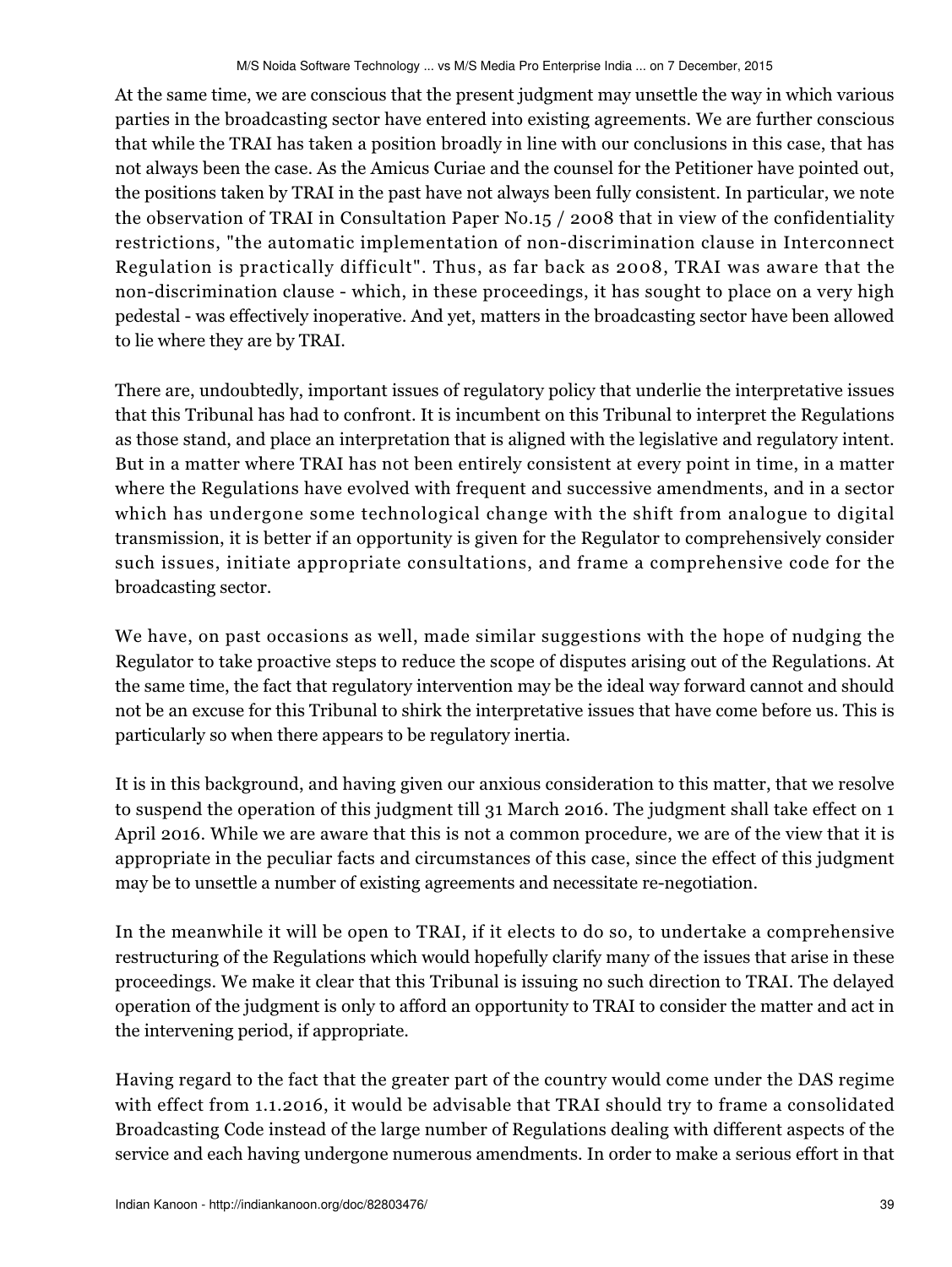direction, TRAI would be required to get hold of all the negotiated interconnect agreements between the broadcasters and the distributors of channels, which the broadcasters are in any event obliged to submit to TRAI. The analysis of the commercial terms of the negotiated agreements would give TRAI a clear picture of the market prices of the broadcasters' channels. A comparison of the prices in the negotiated agreements and those shown in the current RIOs will then show how far the RIOs are removed from market realities. Having examined the negotiated agreements between the broadcasters and the distributors of channels, TRAI may even feel the need to take a re-look at the tariff orders framed by it. But for any meaningful exercise for reviewing and consolidating the broadcasting Regulations it would be imperative for TRAI to get hold of the negotiated agreement between the broadcasters and distributors which alone would give the correct picture of the market reality.

Needless to add that in case TRAI issues any fresh Regulations before 1 April 2016, the petitioner and the broadcasters would be obliged to execute agreements on that basis. In case, however, no fresh Regulations are issued by TRAI, this judgment and order will come into effect from the aforesaid date and the parties would be obliged to follow the directions give above.

X. Tying up the loose ends.

Suspension of this judgment, as explained above is in the larger interest of the broadcasting sector. It does, however, leave open the question of the petitioner's liability to pay licence fees to the broadcasters, Star and Taj, for their signals received by it during the pendency of the petitions before the Tribunal and further until execution of fresh agreements in terms of this judgment or in terms of fresh Regulations, if any, framed by TRAI. It will not be fair that the broadcasters should continue to supply signals to the petitioner without any payment for the next several months. It is, therefore, necessary to make some interim arrangement under which the petitioner should make payment of licence fees to the two broadcasters until after execution of fresh agreements accounts are finally reconciled. The determination of payment liability by the petitioner may also require some evidence to be taken. For this purpose, Petition No. 526 (C) of 2015 is de-tagged from this judgment and kept pending. Star has already filed an application (M. A. No.377 of 2015) in Petition No. 314 (C) of 2015 claiming the dues of licence fees from the petitioner. Petition No. 526 (C) of 2015 is directed to be tagged with Petition No. 314 (C) of 2015. In these two petitions, the Tribunal proposes to determine the Petitioner's liability to pay the license fees to Star and Taj on an ad hoc basis and as an interim measure until the execution of the agreements with the two broadcasters, and when the accounts of the two sides may be reconciled to determine any final liability of the Petitioner or Respondents to make any further payments.

Before concluding we would like to put on record our deep appreciation for the assistance rendered by all the counsel who appeared in these proceedings. We also record our gratitude, particularly to the amicus curiae for the very valuable assistance he provided to us by his thorough work and painstaking research of the evolution of the regulatory regime for the broadcasting sector not only in India but in some other jurisdictions as well.